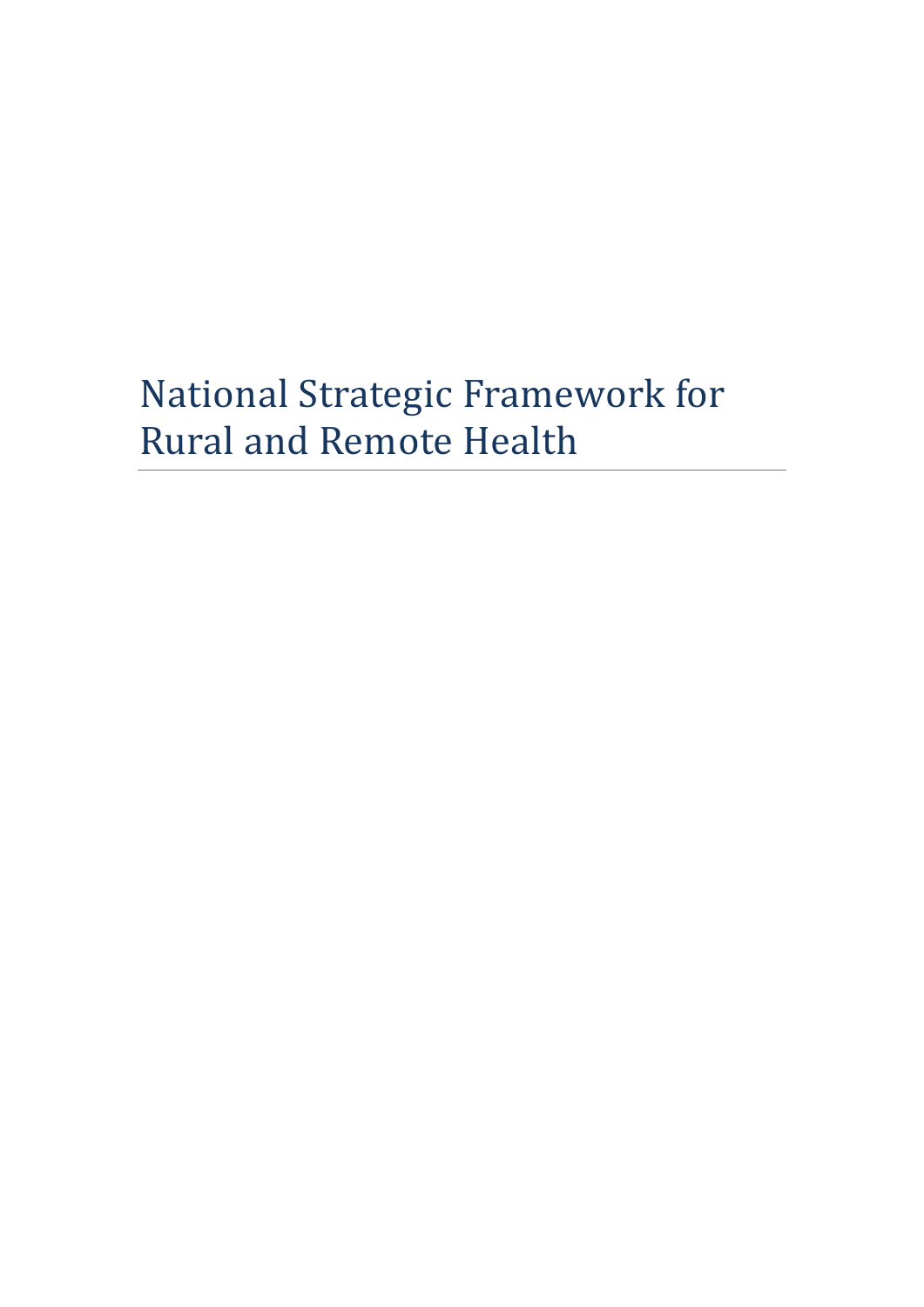# <span id="page-1-0"></span>**Foreword**

The National Strategic Framework for Rural and Remote Health has been developed through collaboration between the Commonwealth, and State and the Northern Territory governments by the Rural Health Standing Committee. It presents a national strategic vision for health care for Australians living in regional, rural and remote areas.

The Framework recognises the unique challenges of providing health care in rural and remote Australia and the importance to all Australians of providing timely access to quality and safe health care services, no matter where they live.

Significant consultation was undertaken across all jurisdictions with policy makers, peak bodies, such as the National Rural Health Alliance, and a wide range of other rural stakeholder groups to inform development of the Framework. The time, input and advice of all involved is acknowledged and appreciated.

The Framework is intended for use by all engaged in the planning, funding and delivering of health services in regional, rural and remote Australia – governments, communities, local health service providers, advocacy and community groups and members of the public. It aims to identify the systemic issues that most require attention to improve health outcomes for rural and remote Australians, such as access; appropriate models of care; a sustainable workforce; the development of collaborative partnerships; and, governance approaches, ensuring that differences between health services and communities are respected and without impeding local planning.

The Framework will provide continuity of strategy development and provide the foundation to support a nationally coordinated approach to effective service delivery, whilst enabling flexibility to recognise local circumstances.

The National Strategic Framework for Rural and Remote Health was endorsed by the Standing Council on Health at their meeting on 11 November 2011. The Rural Health Standing Committee will continue to promote and use the Framework to support policy development; health care planning; and, program delivery in the changing landscape of Australian health care in the years to come.

Dr Kim Hames MLA

Chair

Standing Council on Health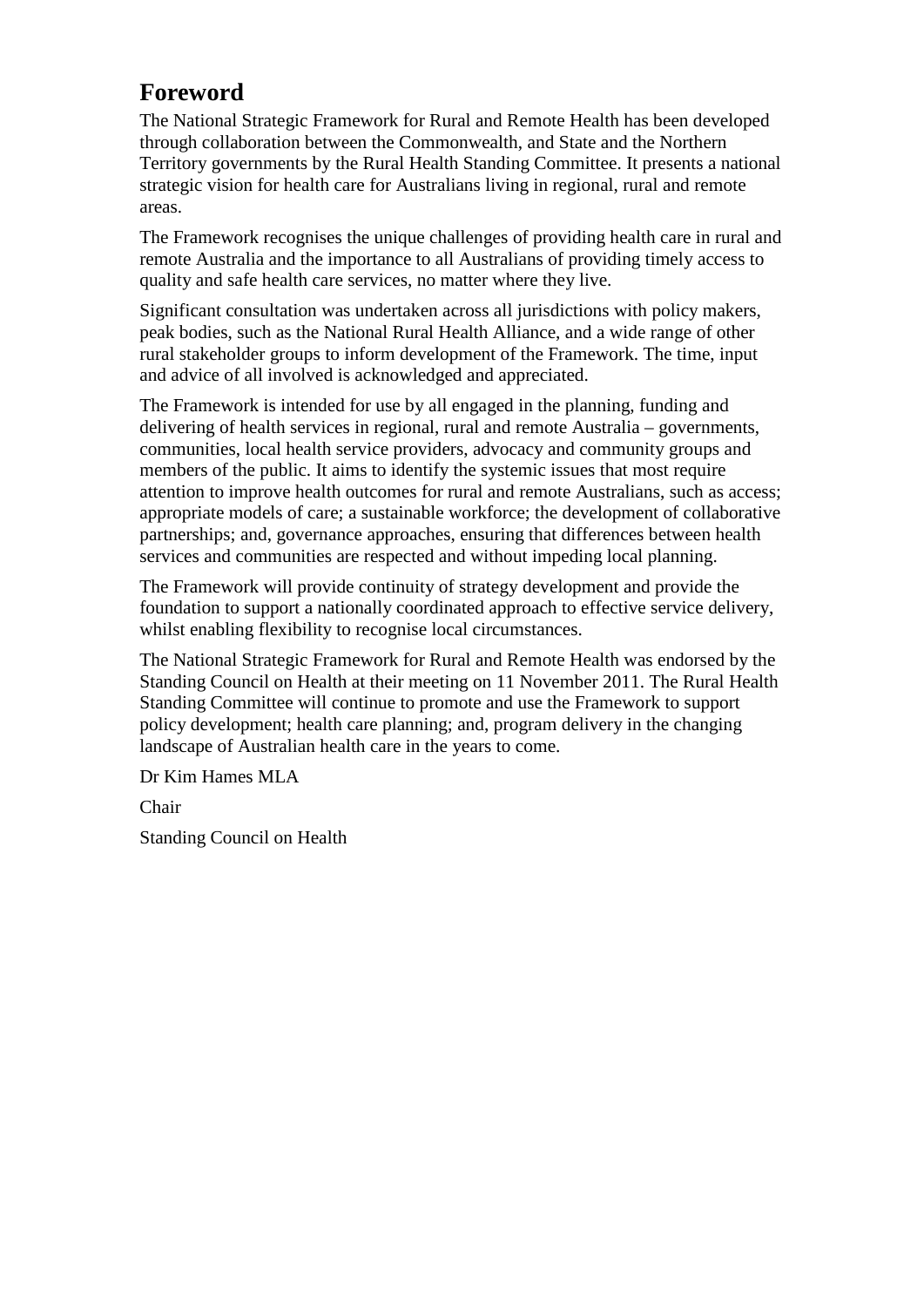# **Contents**

| Box 2: Rurality, distance and prevalence link to health outcomes14       |  |
|--------------------------------------------------------------------------|--|
|                                                                          |  |
|                                                                          |  |
|                                                                          |  |
|                                                                          |  |
|                                                                          |  |
|                                                                          |  |
|                                                                          |  |
|                                                                          |  |
|                                                                          |  |
| Where does this Framework fit with other health policies and plans?20    |  |
|                                                                          |  |
|                                                                          |  |
|                                                                          |  |
|                                                                          |  |
|                                                                          |  |
|                                                                          |  |
|                                                                          |  |
|                                                                          |  |
| Meeting community needs - the Central Highlands Community Health Centre, |  |
|                                                                          |  |
|                                                                          |  |
|                                                                          |  |
|                                                                          |  |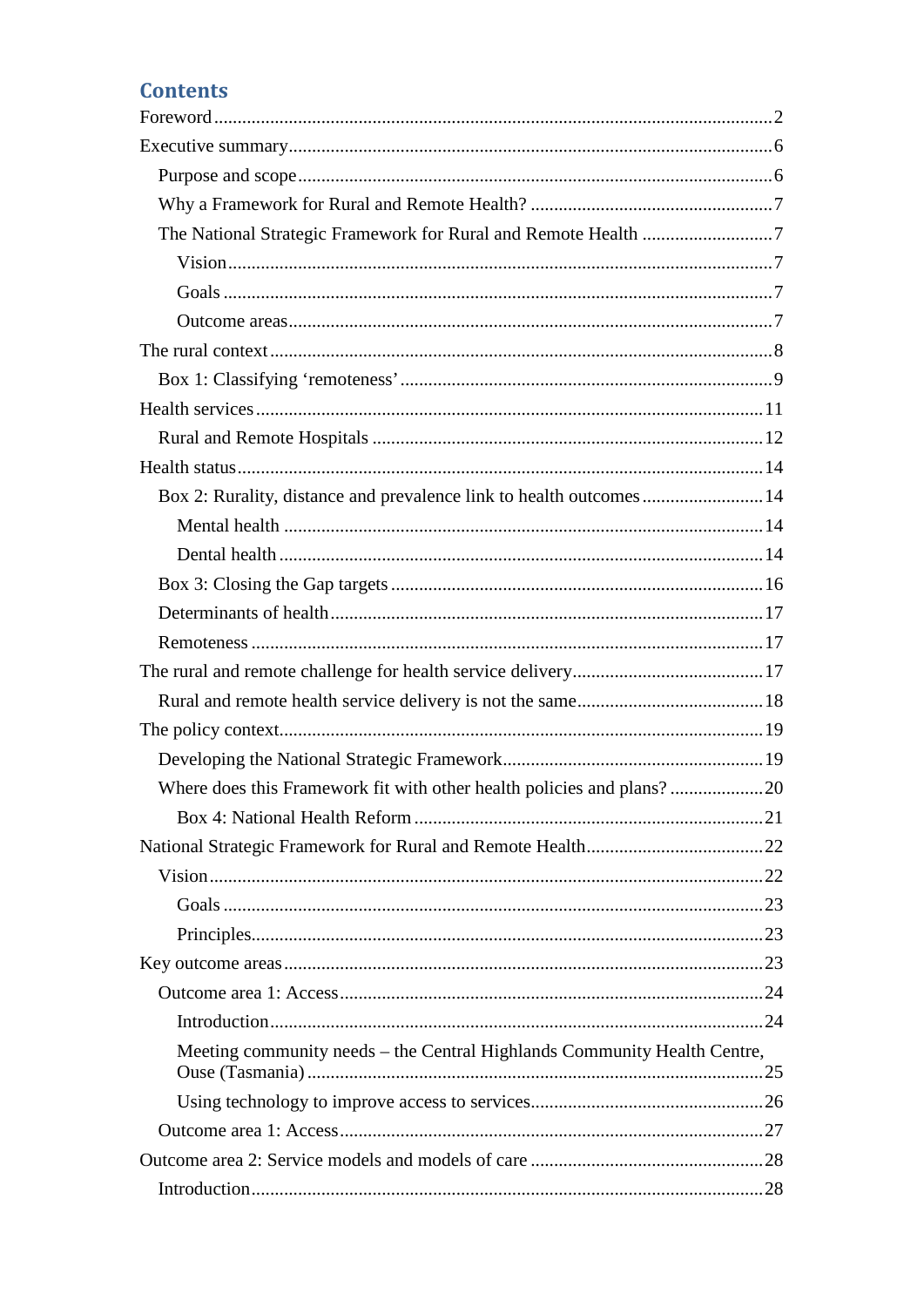| Remote Area Nursing Emergency Guidelines and Training (Victoria)34                |  |
|-----------------------------------------------------------------------------------|--|
|                                                                                   |  |
|                                                                                   |  |
|                                                                                   |  |
|                                                                                   |  |
|                                                                                   |  |
| Implementation of the Strategy for Planning Country Health Services (South        |  |
|                                                                                   |  |
| Healthy partnerships in the Ntaria Aboriginal Community (Northern Territory) 39   |  |
| Collaborative development of primary health care clinical guidelines (Queensland) |  |
|                                                                                   |  |
|                                                                                   |  |
| Outcome area 5: Strong leadership, governance, transparency and performance 41    |  |
|                                                                                   |  |
|                                                                                   |  |
| Credentialing and Scope of Practice for Rural and Remote Districts42              |  |
|                                                                                   |  |
|                                                                                   |  |
| Aboriginal Health Key Performance Indicators (Northern Territory)43               |  |
| Outcome area 5: Strong leadership, governance, transparency and performance 44    |  |
|                                                                                   |  |
|                                                                                   |  |
|                                                                                   |  |
|                                                                                   |  |
|                                                                                   |  |
|                                                                                   |  |
|                                                                                   |  |
|                                                                                   |  |
|                                                                                   |  |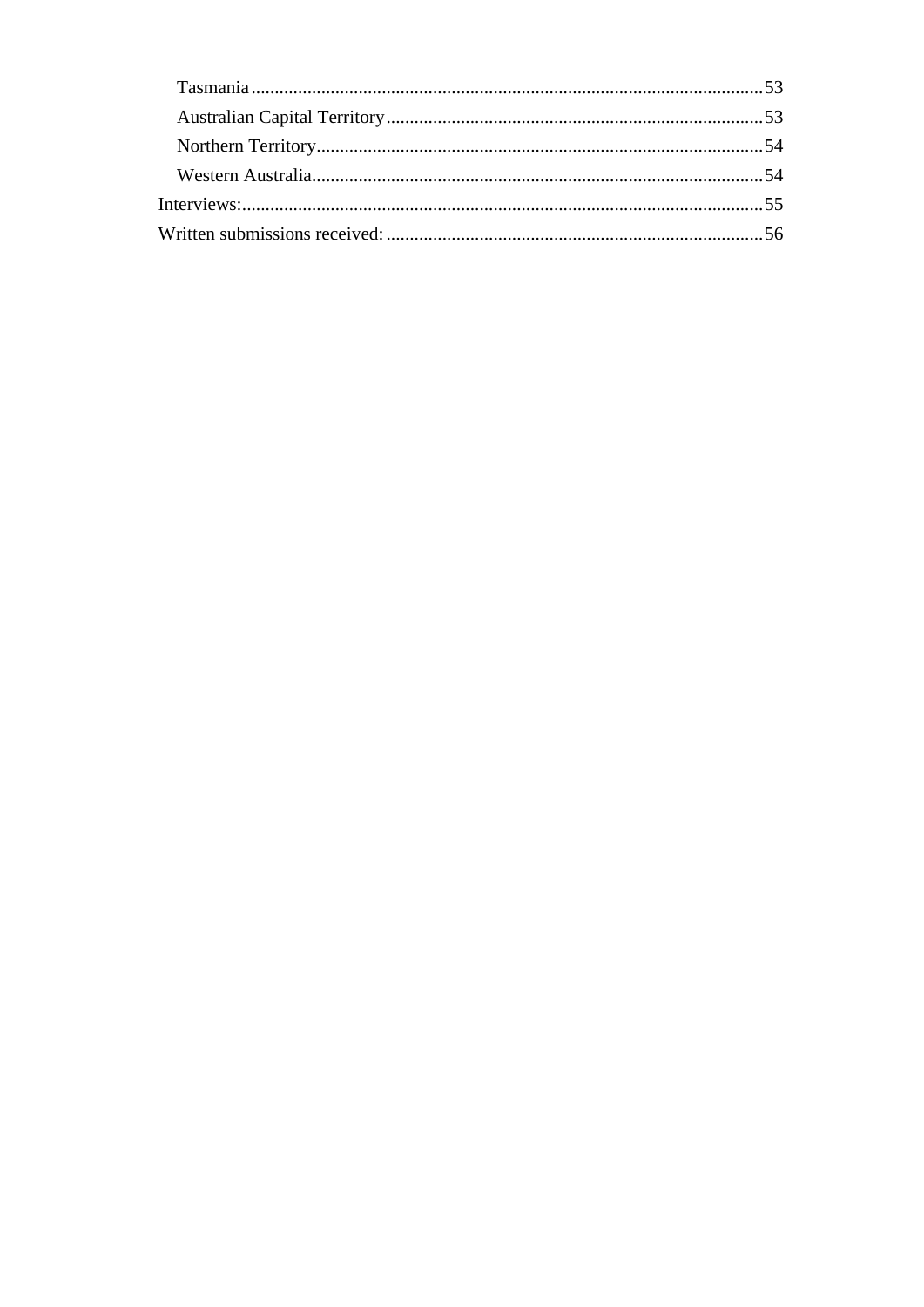# <span id="page-5-0"></span>**Executive summary**

The planning, design, funding and delivery of quality, contemporary health care is universally a complex and challenging task.

This is irrespective of setting, community and population characteristics, economic circumstances and individual health status.

In rural and remote Australia the complexity is magnified by unique characteristics and challenges. These necessitate the development and application of a dedicated framework which supports a nationally coordinated approach that is also adaptable to local conditions.

Health care planning, programs and service delivery models must be adapted to meet the widely differing health needs of rural communities and overcome the challenges of geographic spread, low population density, limited infrastructure and the significantly higher costs of rural and remote health care delivery.

In rural and remote areas, partnerships across health care sectors and between health care providers and other sectors will help address the economic and social determinants of health that are essential to meeting the needs of these communities.

### <span id="page-5-1"></span>**Purpose and scope**

-

The National Strategic Framework for Rural and Remote Health promotes a national approach to policy, planning, design and delivery of health services in rural and remote communities.

The Framework has been developed through the Australian Health Ministers' Advisory Council's (AHMAC) Rural Health Standing Committee  $(RHSC)^{1}$  $(RHSC)^{1}$  $(RHSC)^{1}$  with the valued input of the National Rural Health Alliance and a wide range of other rural health stakeholders.

The Framework is directed at decision and policy makers at the national, state and territory levels. It emphasises the need for health and prevention services, programs, workforce and supporting infrastructure designed to meet the unique characteristics, needs, strengths and challenges experienced in rural and remote parts of the country.

By providing this direction and identifying the systemic issues that most require attention, the Framework aims to improve health outcomes and return on investment for rural and remote Australians.

While primarily a tool for government, the Framework may also be useful to communities, local health service providers and community groups to help identify and develop new and innovative ways to address specific needs or unique characteristics of their local area or region.

The Framework is designed to encompass the full range of health-related services provided in rural and remote settings. This includes prevention and screening, early intervention, treatment and aged care services, and the delivery of specific health services including primary health care, hospital and emergency care, mental health, dental health, maternity health and preventative health.

<span id="page-5-2"></span><sup>&</sup>lt;sup>1</sup>RHSC is a standing committee established under the Australian Health Ministers' Advisory Council (AHMAC) to provide advice on, and to progress, national issues relevant to improving health services in rural, and remote Australia. Membership of the RHSC comprises the Australian Government and the governments of all States, the Northern Territory, and New Zealand.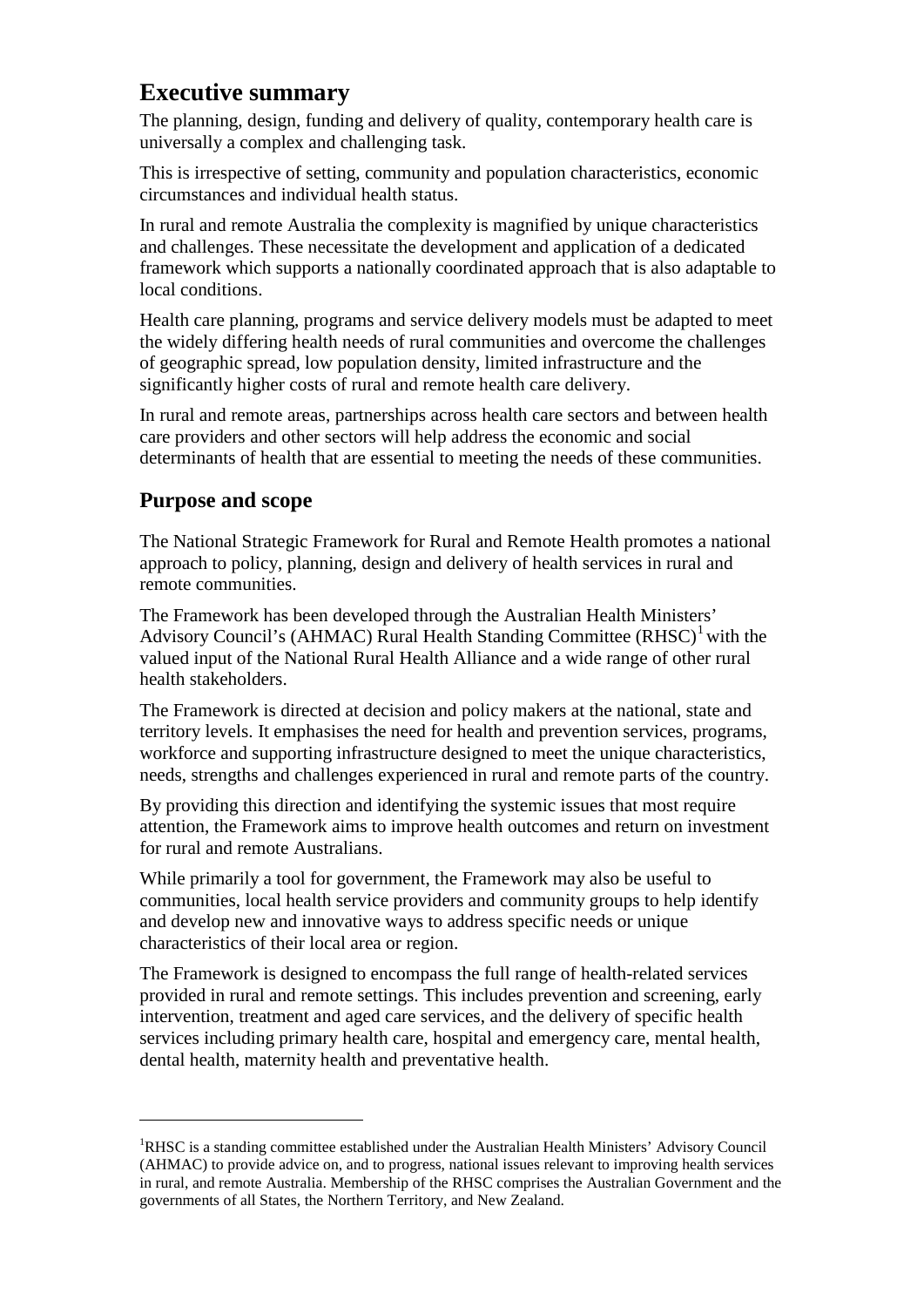It also recognises the needs of specific population groups, including older people, babies and children, Aboriginal and Torres Strait Islander people, people with chronic disease, refugees and people from culturally and linguistically diverse backgrounds.

### <span id="page-6-0"></span>**Why a Framework for Rural and Remote Health?**

In January 2009 the Australian Health Ministers' Advisory Council (AHMAC) tasked the Rural Health Standing Committee (RHSC) to develop a National Strategic Framework for Rural and Remote Health that would:

- define an agreed vision and direction for rural health
- define an agreed set of national rural health priorities, reflecting common issues and challenges across jurisdictions
- align with the timetable and directions of the national health reform agenda and process
- align with state and territory initiatives in rural and remote health.

This new strategic approach builds on the previous framework document, Healthy Horizons: a Framework for Improving the Health of Rural and Remote Australians. Outlook 2003-2007 ('Healthy Horizons 2003-2007').

The focus is set with a broad policy perspective, identifying the key priority issues that commonly face rural and remote health services and service delivery. It allows the Commonwealth, states and territories to continue to develop and implement health and other related policies and plans, yet highlights the need for governments to consider the potential implications and application of these policies and plans in rural and remote settings.

By promoting a concerted effort across several fronts targeting the design, delivery and structure of health services, enhancing health technologies and infrastructure, supporting the health workforce and community capacity, the Framework will help this nation move towards its overall health goals, and reduce the inequalities in health outcomes and service delivery that are currently experienced by rural and remote Australians.

# <span id="page-6-1"></span>**The National Strategic Framework for Rural and Remote Health**

#### <span id="page-6-2"></span>**Vision**

People in rural and remote Australia are as healthy as other Australians.

To achieve this Vision, the Framework sets the following goals:

#### <span id="page-6-3"></span>**Goals**

Rural and remote communities will have:

- 1. Improved access to appropriate and comprehensive health care
- 2. Effective, appropriate and sustainable health care service delivery
- 3. An appropriate, skilled and well-supported health workforce
- 4. Collaborative health service planning and policy development
- 5. Strong leadership, governance, transparency and accountability.

#### <span id="page-6-4"></span>**Outcome areas**

The Framework addresses each goal under five outcome areas. These are:

Outcome area 1: Access

Outcome area 2: Service models and models of care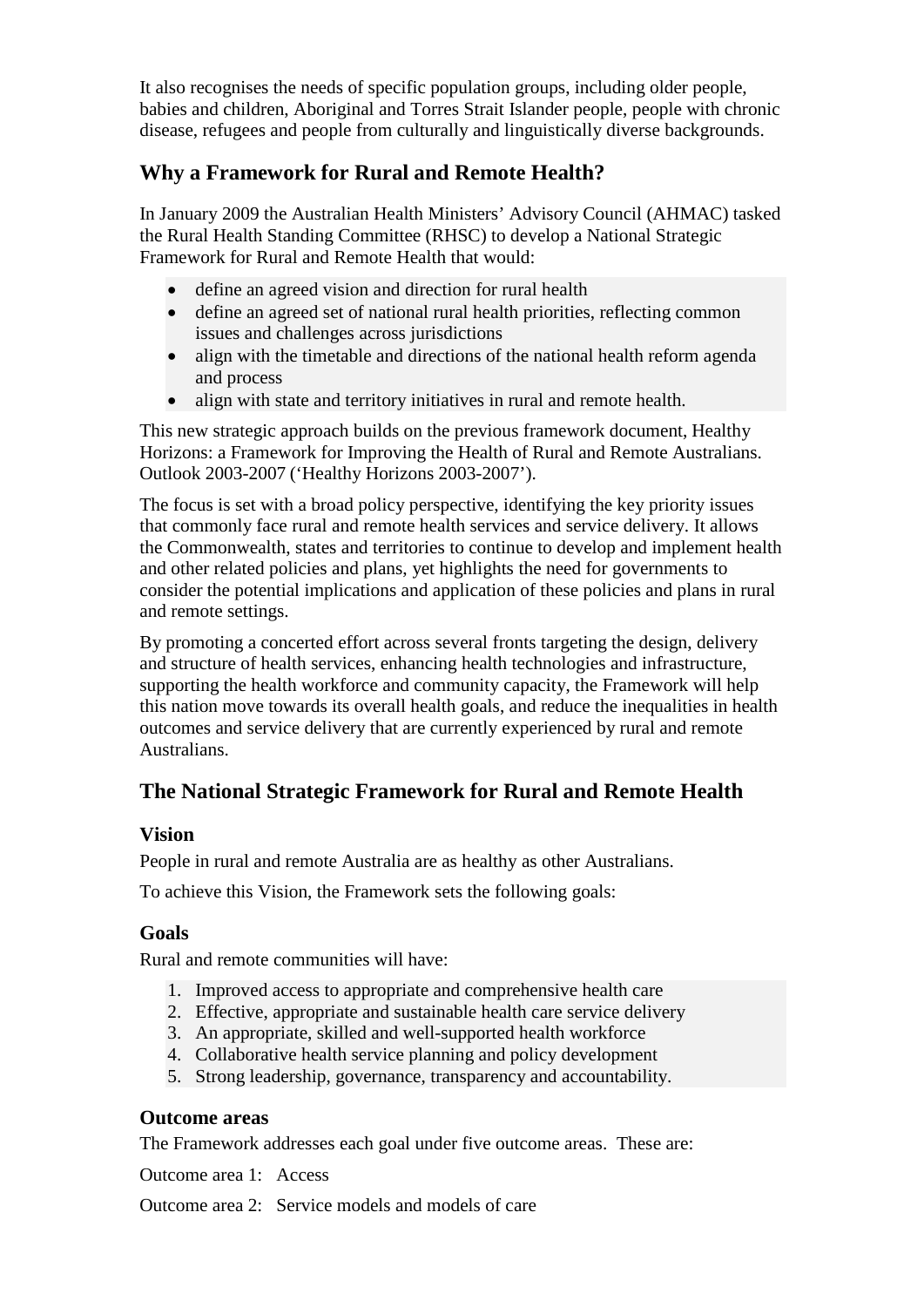Outcome area 3: Health workforce

Outcome area 4: Collaborative partnerships and planning at the local level

Outcome area 5: Strong leadership, governance, transparency and performance.

Under each outcome area, the Framework sets out the objectives and strategies that have been developed to help achieve each goal.

# <span id="page-7-0"></span>**The rural context**

For the purpose of this Framework, the term 'rural and remote' is used to encompass all areas outside Australia's major cities. This includes areas that are classified as inner and outer regional (RA2 and RA3) and remote or very remote (RA4 and RA5) under the Australian Standard Geographical Classification System (see Box 1).

In terms of total land area, the largest remoteness category is 'very remote' or RA5. This category covers over 5.5 million  $km^2$  (72.5%) of Australia, with 'remote' (RA4) the second largest at 1.02 million  $km^2$  (13.2%). The 'outer regional' (RA3) and 'inner regional' (RA2) categories respectively cover 10.8% and 3.2% of Australia's land area. A map of Australia's remoteness areas is provided in **Figure 1.**

Major urban centres within inner and outer regional areas are considered to be within the context of this Framework. These centres have a key role in providing a hub for health care for rural and remote communities, including preventative healthcare, specialist outreach and emergency retrieval services, infrastructure and training centres.

It is widely accepted that remote and very remote communities experience particular issues and challenges associated with their geographic isolation and so the Framework acknowledges the need to differentiate between remote and rural (or regional) Australia.

As at June 2009, 68.6% of the population resided in Australia's major cities. Of the total population, 29.1% resided in regional areas and just 2.3% lived in remote or very remote Australia (ABS 2010a).

|                       | <b>Estimated Resident Population (2009)</b> | <b>Percent of total population</b> |
|-----------------------|---------------------------------------------|------------------------------------|
| <b>Major Cities</b>   | 15,068,655                                  | 68.63%                             |
| Inner Regional        | 4,325,467                                   | 19.70%                             |
| <b>Outer Regional</b> | 2,062,966                                   | 9.40%                              |
| Remote                | 324,031                                     | 1.48%                              |
| Very Remote           | 174,137                                     | 0.79%                              |
| <b>Total</b>          | 21,955,256                                  | 100.00%                            |

**Table 1:** Estimated Resident Population by Remoteness (2009)

Source: Adapted from ABS (2010). Regional Population Growth, Australia, 2008-09

Outside our capital cities, the largest population growth in 2008-09 occurred along the Australian coast. High growth rates were recorded in the regional areas of the Gold Coast, Sunshine Coast, Townsville and Cairns in Queensland, Lake Macquarie in New South Wales, and in Capel, Mandurah and Port Hedland in Western Australia.

Population declines mainly occurred in inland rural Australia, particularly in the north-east and south-east of Australia and in parts of rural Western Australia. Some declines were in areas strongly associated with mining activity, including Broken Hill (New South Wales) and Coolgardie (Western Australia).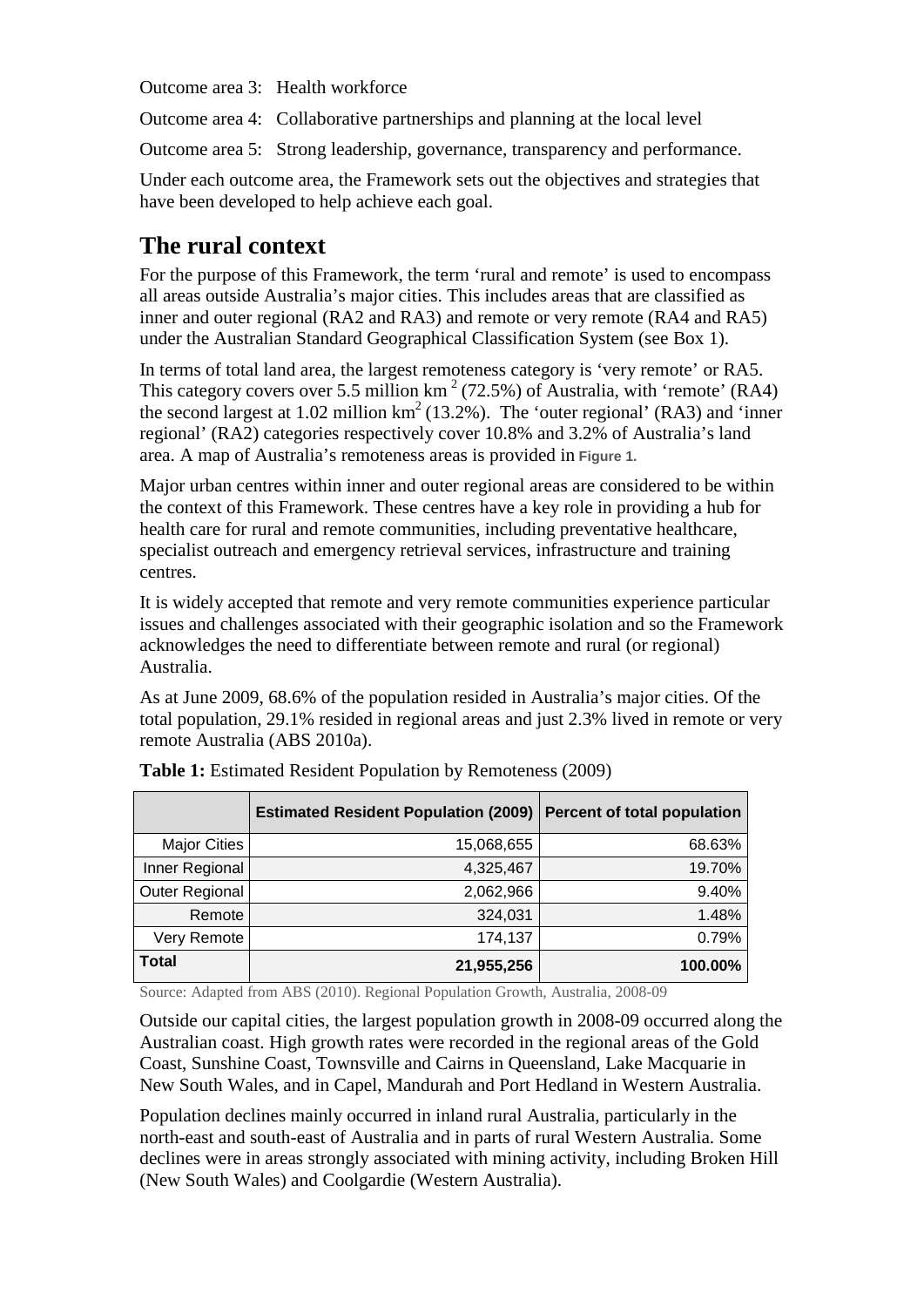#### <span id="page-8-0"></span>**Box 1: Classifying 'remoteness'**

The Australian Standard Geographical Classification – Remoteness Areas system (ASGC-RA) is a geographic classification system that was introduced on 1 July 2010.

Developed by the Australian Bureau of Statistics, the ASGC-RA allows quantitative comparisons between 'city' and 'country' Australia. The ASGC-RA classification system is based on 2006 Census data, and allows data from census collection districts to be classified into broad geographical categories called Remoteness Areas (RA's).

The RA categories are defined in terms of the physical distance of a location from the nearest urban centre (i.e. access to goods and services) based on population size. There are five RA categories under the ASGC system:

- RA1 Major Cities of Australia
- RA2 Inner Regional Australia
- RA3 Outer Regional Australia
- RA4 Remote Australia
- RA5 Very Remote Australia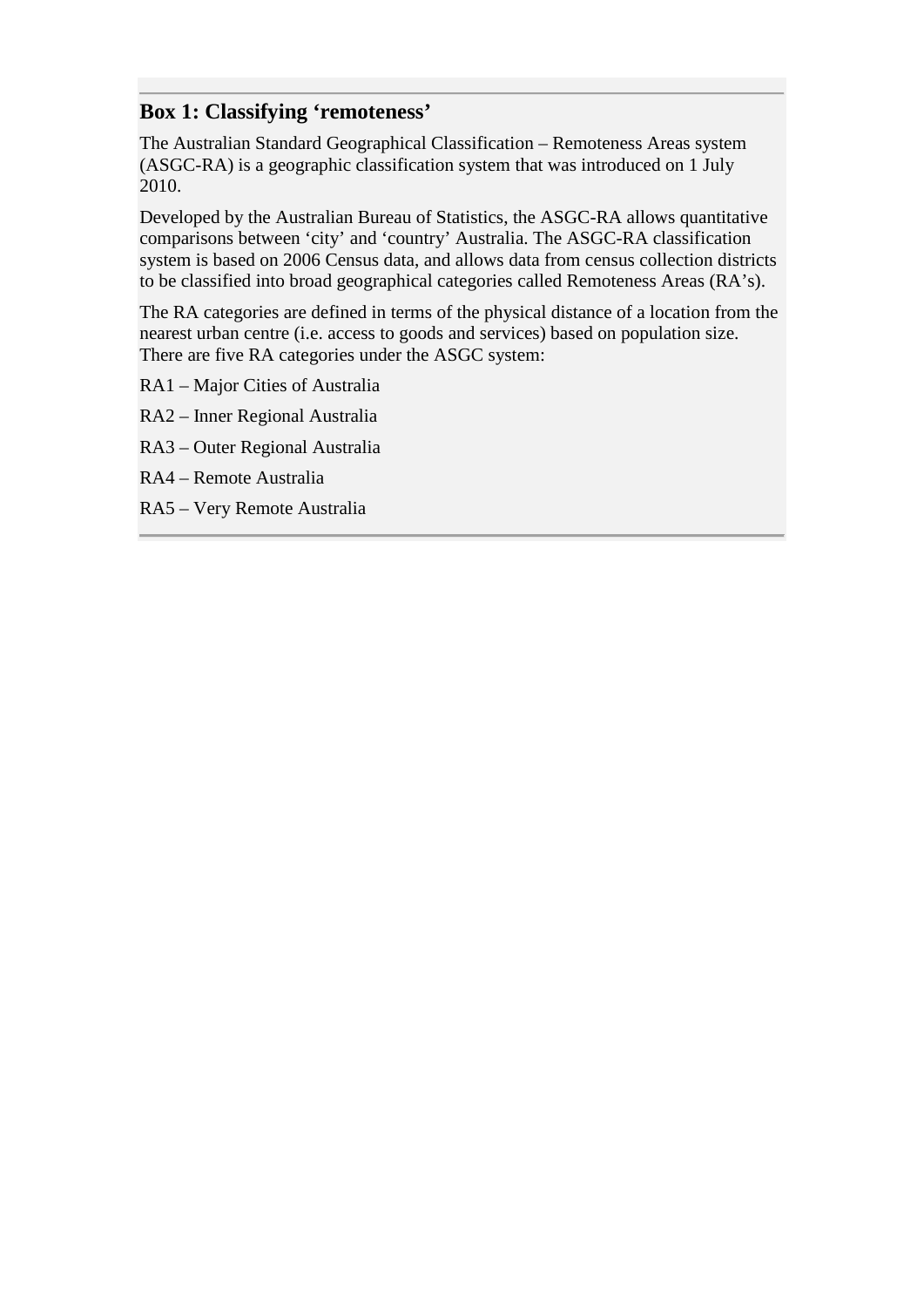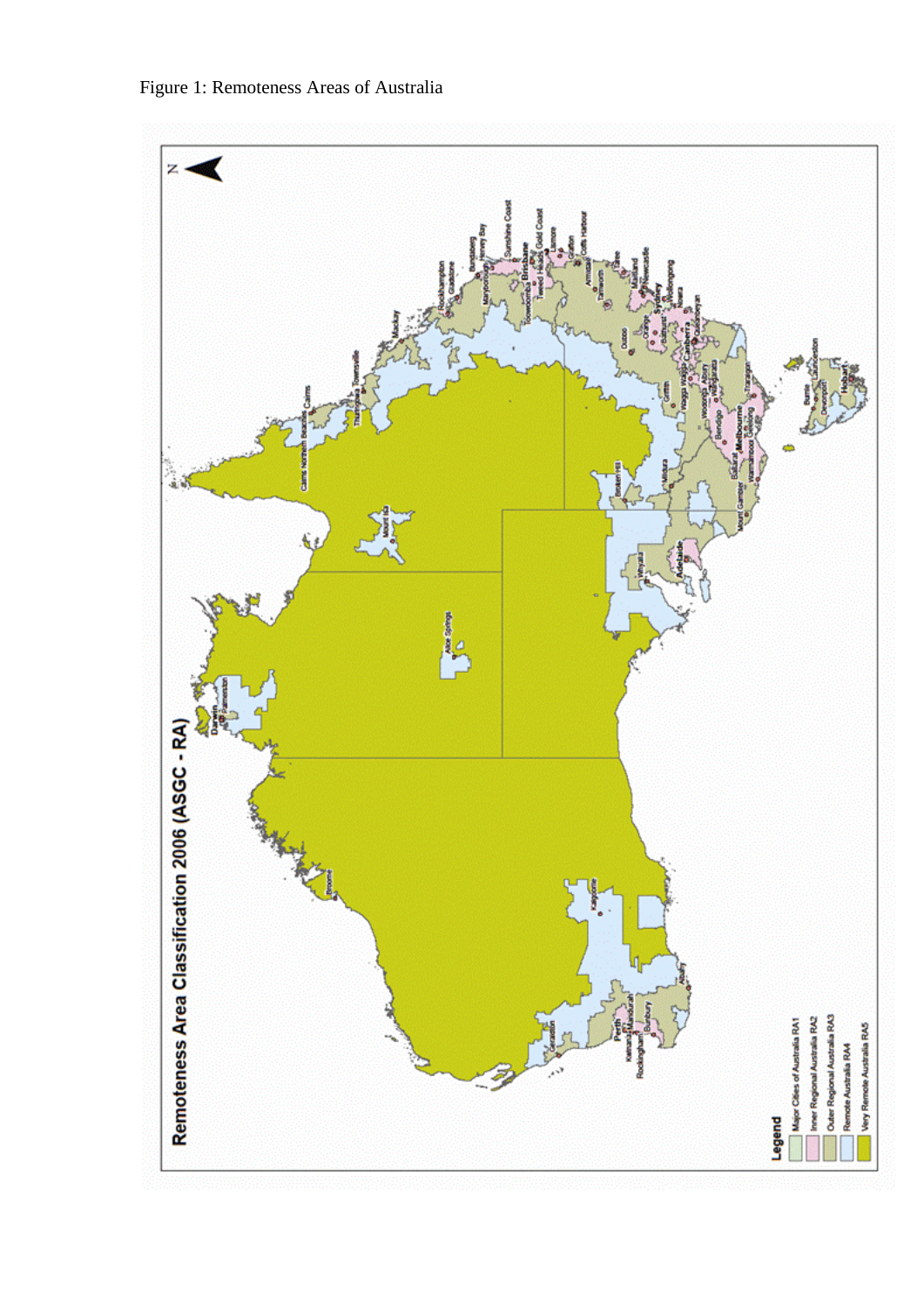# <span id="page-10-0"></span>**Health services**

Health services in rural and remote areas are very different to their city counterparts.

Facilities are generally smaller but play a vital role in the provision of communitywide integrated health services that may include mental health services, oral health, community and aged care, and social services.

Rural and remote health services are more dependent on primary health care services, particularly those provided by General Practitioners (GPs). Facilities are generally smaller, provide a broad range of services (including community and aged care), have less infrastructure and locally available specialist services, and provide services to a more dispersed population.

These characteristics usually create some unique challenges for health services delivery. However, they also provide opportunities for innovation. Rural and remote services can benefit from innovative approaches such as multi-disciplinary care, using new technologies in the diagnosis and care of patients, and training and expanding scopes of practice for doctors, nurses and other health care workers. The many and varied services provided through rural and remote facilities enables their communities to host interesting, professionally satisfying and meaningful jobs.

Such innovations have contributed towards improvements in access to health services and the quality of care for many rural and remote Australians. In addition, the integrated nature of rural and remote health services places them in a particularly strong position to pursue, and benefit from, the primary care agenda of the current national reforms.

Yet it is widely recognised that further reforms and improvement are still necessary. Health service planning and delivery have traditionally been developed in the context of metropolitan settings. This has resulted in service models and models of care that are better designed to meet the needs of larger cities and towns than those of rural, regional and remote communities.

Traditional training approaches and funding mechanisms have led to the uneven distribution of health care professionals across the country.

This can be seen in the disparity in the number of health care professionals between metropolitan and the most remote parts of the country. For example, in 2006 very remote areas had (AIHW 2009):

- 58 generalist medical practitioners per 100 000 population (compared to 196 per 100 000 in capital cities)
- 589 registered nurses per 100 000 population (compared to 978 per 100 000 in major cities)
- 64 allied health workers per 100 000 population (compared to 354 per 100 000 in major cities).

Almost a quarter (23%) of people living in outer regional and remote areas felt they waited longer than was acceptable for an appointment with a GP, compared with  $16\%$ of those living in major cities. People living in outer regional and remote areas were also four and a half times as likely as those living in major cities to travel over one hour to see a GP

(ABS 2011).

In addition to needing to travel further to access health services, people living in rural and remote areas generally receive a smaller share of overall health spending (NRHA, 2010).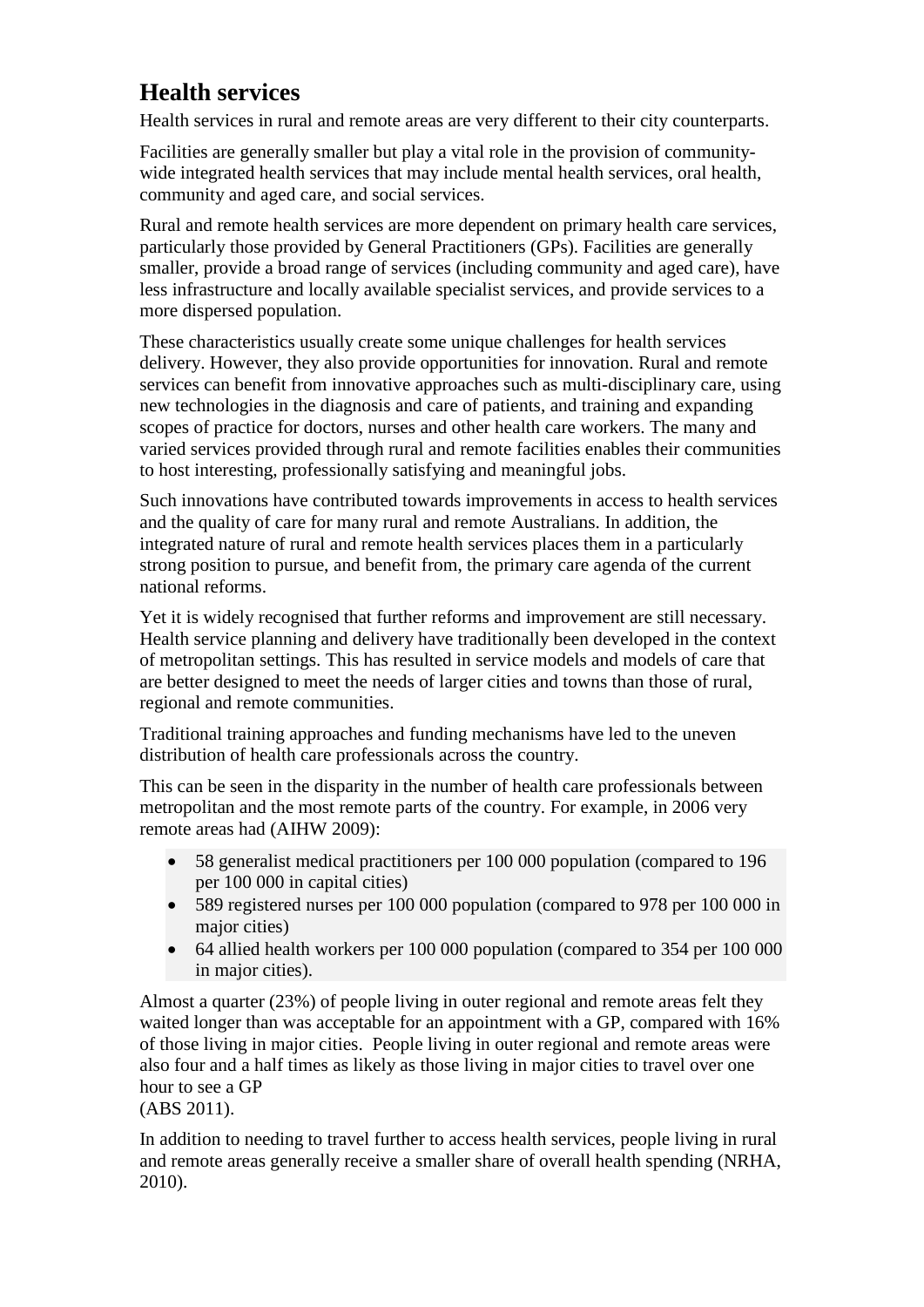This is generally related to:

- fewer available GPs, specialist nurses and health professionals
- more limited access to specialist services.

With these entrenched inequities and complex challenges, achieving better health services and, consequently, improving health outcomes for rural and remote Australians is not an easy task. It requires significant and long term commitment, with a consistent and cooperative effort across governments, and the health industry, education and community sectors.

#### <span id="page-11-0"></span>**Rural and Remote Hospitals**

Hospital services are an essential component of a contemporary health care system and are particularly important for people who live in rural and remote settings. Achieving more equitable access to hospital services is a very significant issue for rural communities.

Not only do rural patients require access to local hospital services, but they also require planned and predictable access to the more specialised and tertiary type hospital services that are only provided at some major regional locations and in metropolitan centres.

Equity of access for country people must be measured not only by the ratio of hospital beds and facilities available locally to given populations but also by:

- the standards of safety and quality of rural and remote hospital services
- the alignment of services provided with local needs
- availability and sustainability of an appropriately trained and skilled workforce
- the existence of planned and effective systems to provide safe and predictable access to hospital services at local, regional and metropolitan centres as required.

For most rural and remote communities, equitable access is restricted by:

- the frequent need to travel great distance to access basic hospital services
- the difficulties involved in accessing more specialised services in regional and metropolitan centres including travel, accommodation, and financial, family and employment related impacts
- the limited availability of private hospital and related health care services in many parts of rural Australia and the consequent lack of choice for country people.

With increasing remoteness, the size and type of hospital service also changes. As seen in **Table 2**, the number of large, specialised hospitals decreases with distance from major cities, and hospital facilities become smaller and more likely to provide multi-purpose and non-acute services.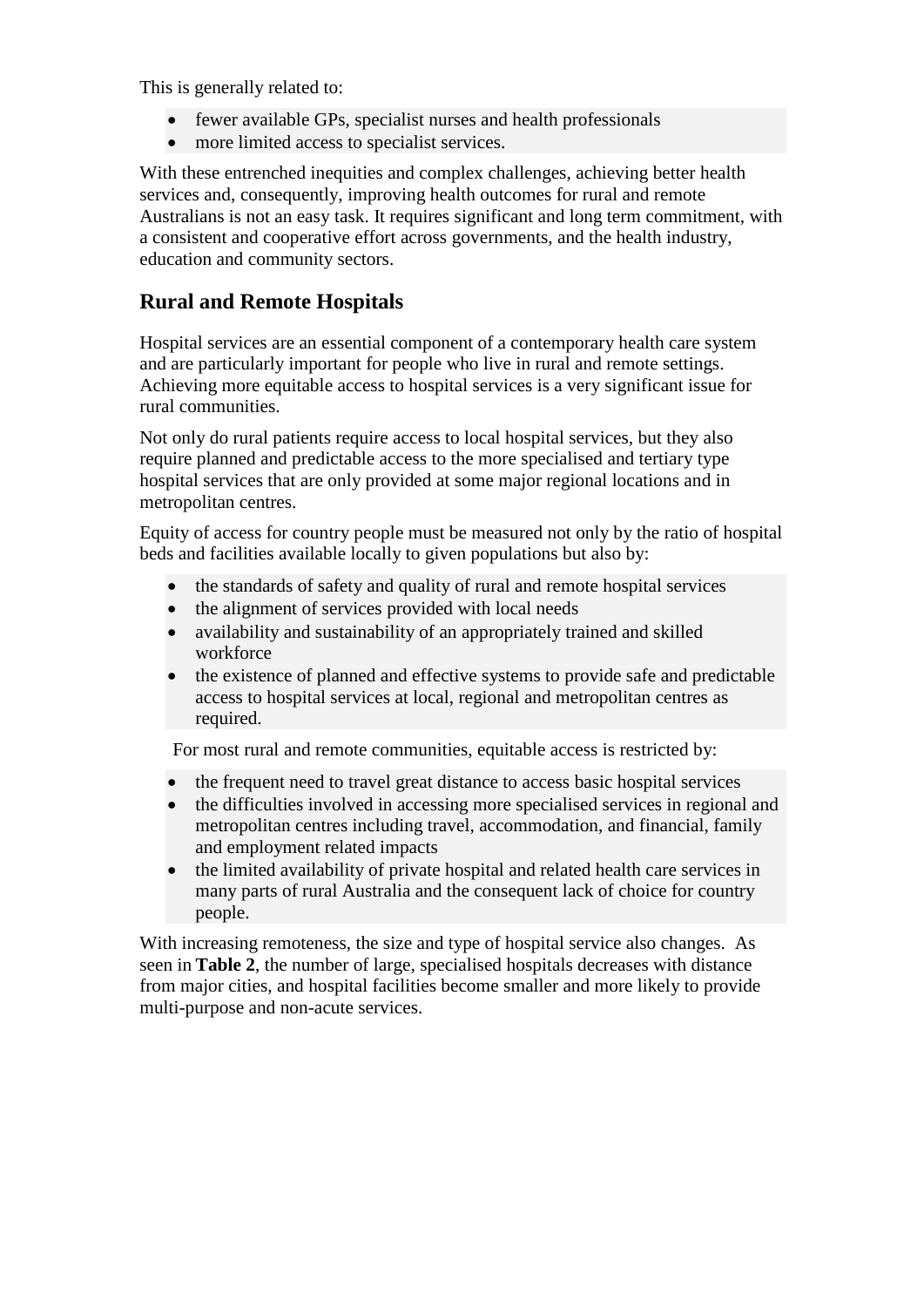#### **Table 2:** The diversity of public hospitals, 2008-09

(Source: adapted from AIHW 2010a)

#### **Number of hospitals**

|                                                | Location               |                  |                | <b>Service provided</b> |                                                |                                                    |                                             |                                           |
|------------------------------------------------|------------------------|------------------|----------------|-------------------------|------------------------------------------------|----------------------------------------------------|---------------------------------------------|-------------------------------------------|
| <b>Hospital type</b>                           | <b>Major</b><br>cities | Regional         | Remote         | <b>Total</b>            | <b>Emergency</b><br>departments <sup>(a)</sup> | <b>Accident</b><br>emergency<br>$s$ ervices $($ b) | <b>Outpatient</b><br>clinics <sup>(c)</sup> | <b>Elective</b><br>surgery <sup>(d)</sup> |
| Principal<br>referral                          | 50                     | 23               | 1              | 74                      | 74                                             | 74                                                 | 69                                          | 74                                        |
| <b>Specialist</b><br>women's and<br>children's | 11                     | $\boldsymbol{0}$ | $\mathbf 0$    | 11                      | 9                                              | 11                                                 | 11                                          | 11                                        |
| Large                                          | 23                     | 17               | 1              | 41                      | 38                                             | 41                                                 | 36                                          | 34                                        |
| Medium                                         | 22                     | 70               | $\mathbf 0$    | 92                      | 34                                             | 90                                                 | 11                                          | 55                                        |
| Small acute                                    | $\mathbf 0$            | 110              | 40             | 151                     | 18                                             | 148                                                | $\overline{2}$                              | 33                                        |
| Psychiatric                                    | 10                     | 9                | $\mathbf 0$    | 19                      | $\mathbf 0$                                    | 3                                                  | $\mathbf 0$                                 | $\boldsymbol{0}$                          |
| Rehabilitation                                 | 6                      | $\overline{2}$   | $\mathbf 0$    | 8                       | $\mathbf 0$                                    | $\overline{7}$                                     | 1                                           | $\mathbf{1}$                              |
| Mothercraft                                    | 8                      | $\overline{0}$   | $\overline{0}$ | 8                       | $\mathbf 0$                                    | 8                                                  | $\overline{0}$                              | $\mathbf 0$                               |
| Small non-<br>acute                            | 13                     | 62               | 11             | 86                      | 4                                              | 83                                                 | 1                                           | $\overline{2}$                            |
| Multi-purpose<br>services                      | $\mathbf 0$            | 47               | 32             | 79                      | $\mathbf 0$                                    | 79                                                 | $\overline{0}$                              | 3                                         |
| Other                                          | 32                     | 78               | 77             | 187                     | 6                                              | 173                                                | 0                                           | $\mathbf 1$                               |
| <b>Total</b>                                   | 175                    | 418              | 162            | 756                     | 183                                            | 717                                                | 131                                         | 214                                       |

(a) This is the number of hospitals reporting episode-level non-admitted patient emergency department care data to the National Non-admitted Patient Emergency Department Care Database.

(b) This is the number of hospitals reporting establishment-level accident and emergency occasions of service data to the National Public Hospital Establishments Database.

(c) This is the number of hospitals reporting outpatient clinic-level non-admitted patient data to the National Outpatient Care Database.

(d) This is the number of hospitals reporting episode-level data to the Elective Surgery Waiting Times Data Collection.

This creates further complexities for planning, managing and delivering public hospital services in rural and remote locations as they:

- are generally smaller than metropolitan centres
- have high fixed costs of operation
- are less able to achieve the economies of scale experienced in large hospitals
- are often the default service provider in the absence of private sector options, adequate primary health and aged care services provision
- consistently struggle to attract and retain a sustainable skilled clinical workforce.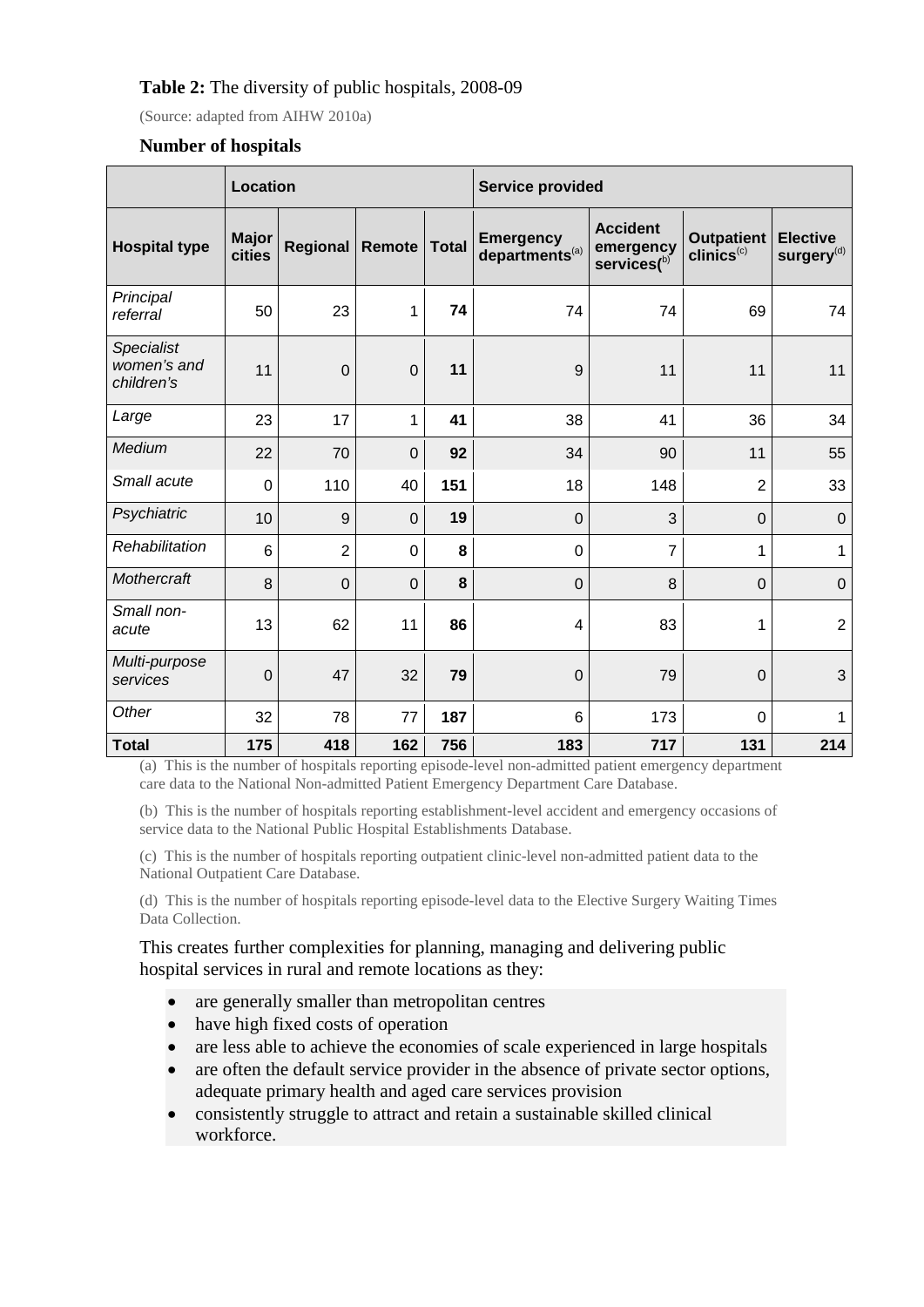# <span id="page-13-0"></span>**Health status**

It is important to recognise that the health of Australians in rural and remote areas is generally poorer than that of people who live in major cities and towns. This is why the Framework's overarching vision is to improve their health outcomes.

The Australian Institute for Health and Welfare's report, *Australia's health 2010*, identifies several areas of concern, particularly:

- higher mortality rates and lower life expectancy
- higher road injury and fatality rates
- higher reported rates of high blood pressure, diabetes, and obesity
- higher death rates from chronic disease
- higher prevalence of mental health problems
- higher rates of alcohol abuse and smoking
- poorer dental health
- higher incidence of poor antenatal and post-natal health
- higher incidence of babies born with low birth weight to mothers in very remote areas.

There is also the issue of higher risks of injury associated with agricultural production. Agriculture has lagged behind other high risk industries (such as construction, manufacturing and transport) in terms of improvements in safety performance, reduction of workers compensation claim rates and number of deaths (Work Safe Australia 2009).

The differing health status of Australians between rural and remote areas and major cities is discussed in Box 2, using specific examples relating to mental health and dental health.

#### <span id="page-13-1"></span>**Box 2: Rurality, distance and prevalence link to health outcomes**

#### <span id="page-13-2"></span>**Mental health**

In 2007, people living outside major cities (RA2-5) were 1.1 times as likely as their city counterparts to have had a mental disorder at some point in their life (lifetime mental disorder). Rates of substance use disorders were higher outside major cities, due mainly to the higher rates of risky alcohol consumption in these areas.

There is evidence to suggest that the higher prevalence of mental health problems in rural communities is due to socioeconomic disadvantage, a harsher natural and social environment, loneliness and isolation, and fewer available health services.

In 2004–2006, suicide deaths were 1.3 times higher in areas outside major cities. In particular, suicide rates among male farmers and farm workers were higher than those among the general male population.

#### <span id="page-13-3"></span>**Dental health**

Adults living outside major cities were also more likely to have poorer dental health, such as more tooth loss and untreated decay. They were also less likely to have visited the dentist in the previous 12 months than those in major cities.

Among persons aged 55–74 years, those living outside major cities were nearly twice as likely to have no teeth as their city counterparts.

Source: AIHW (2010b)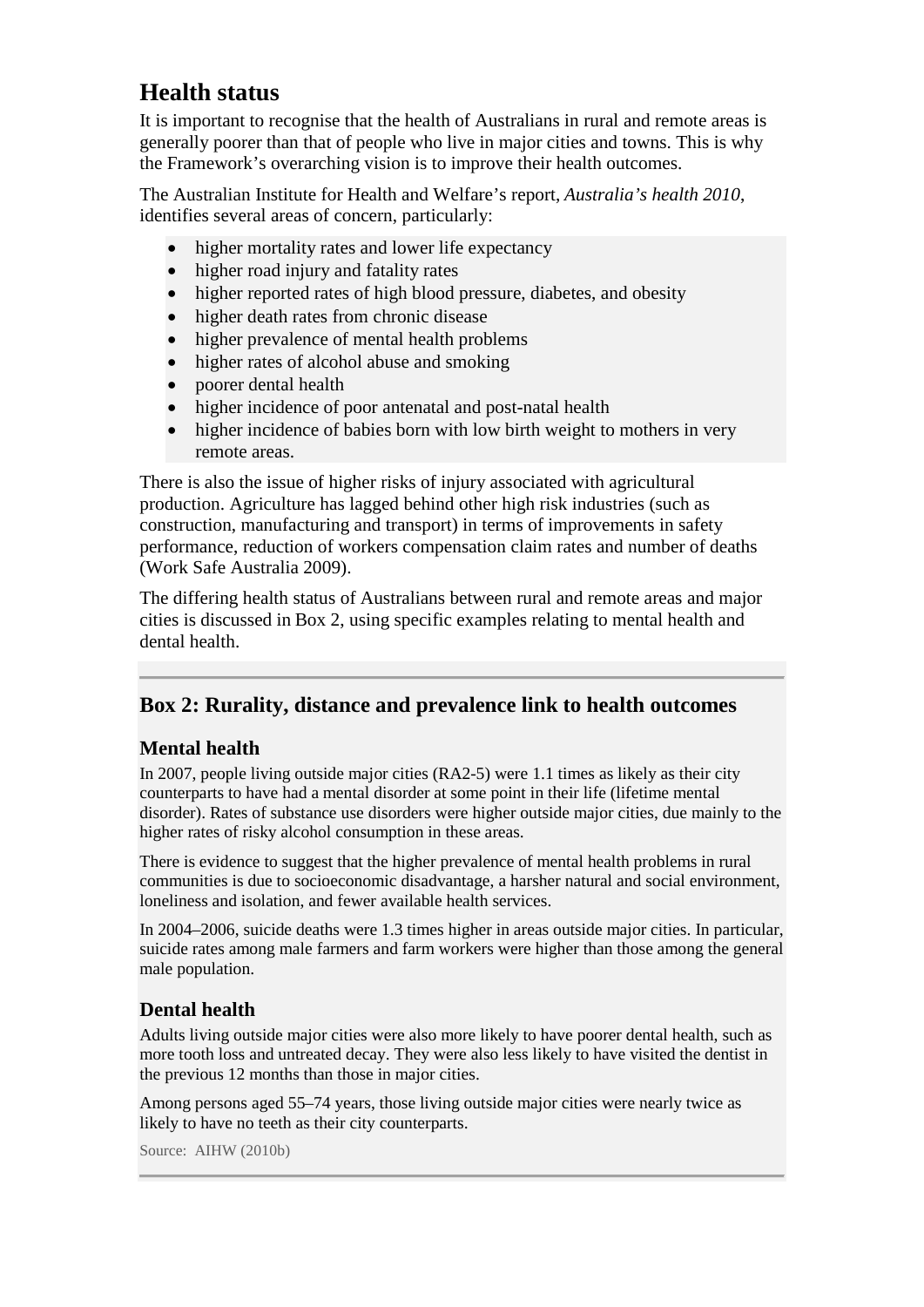People in rural and remote areas also have different patterns of service use. For example, people in outer regional and remote areas tend to use hospital emergency departments as a source of primary care to a greater extent than people in cities (AIHW, 2010b).

People living outside major cities are also more likely to be admitted to hospital for conditions that could have potentially been prevented through access to non-hospital services and care (Figure 2). These issues are consistent with the generally lower availability of health professionals in these areas.

**Figure 2**: Rates of potentially preventable hospitalisations by broad categories, by remoteness areas of usual residence, 2007-08



Source: AIHW (2010b), Australia's health 2010

**Figure 3** demonstrates that overall mortality rates increase with remoteness. For example, in 2004-2006, death rates in inner and outer regional areas were 1.1 times as high as in major cities, while the rates in very remote areas were 1.8 times as high.

**Figure 3:** Mortality ratios compared with Major Cities, by Remoteness Area, 2004-06



Source: AIHW (2010b), Australia's health 2010

Some of the higher mortality rates in remote areas can be explained by the higher proportion of Aboriginal and Torres Strait Islander people living in these areas.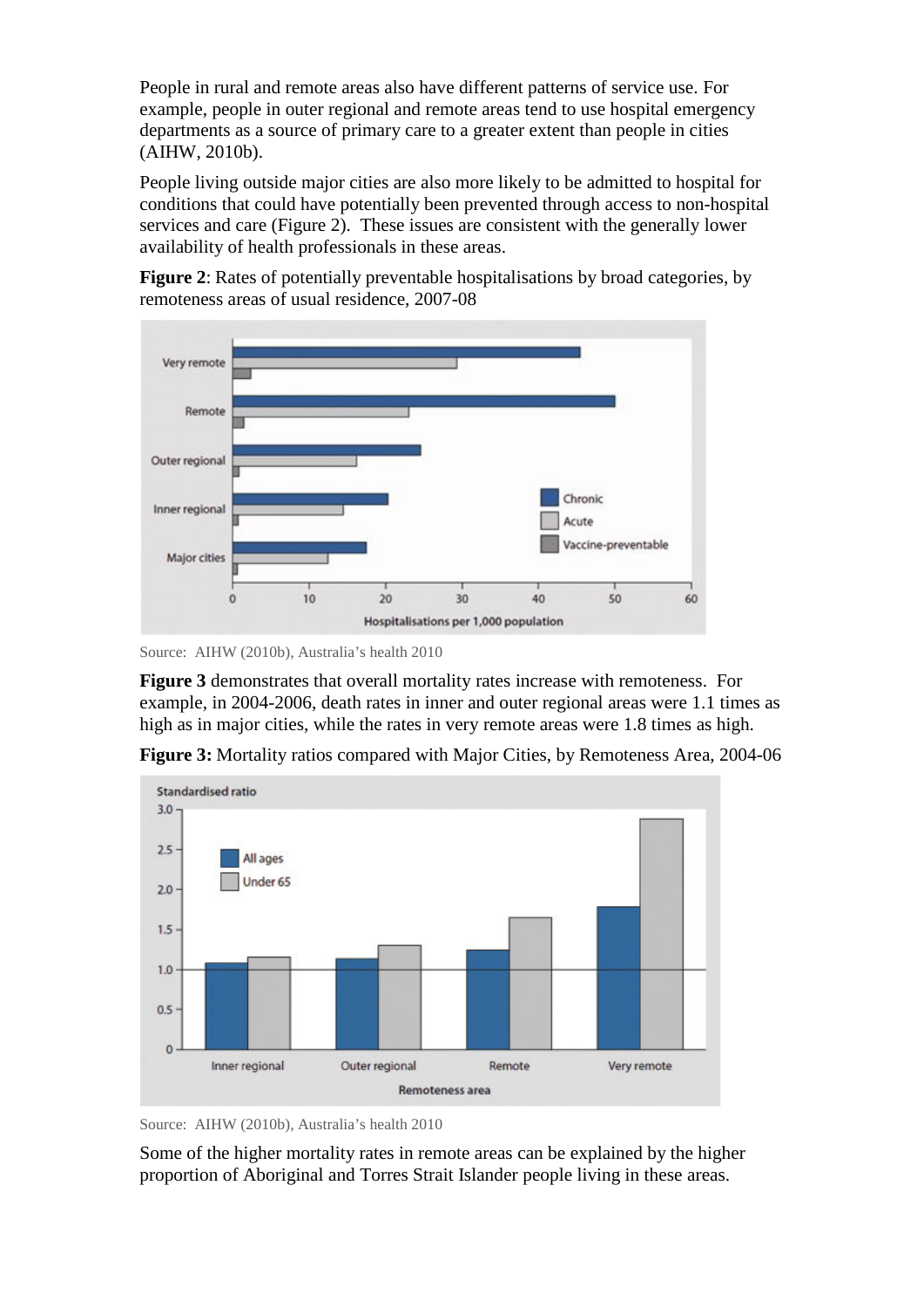The Australian Institute of Health and Welfare (2010b) notes that for the period 2005- 2007, the life expectancy at birth was estimated to be 67 years for Indigenous males and 73 for Indigenous females. Life expectancy of non-Indigenous Australians is estimated to be 79 for males and 83 for females—a difference of 12 years for males and 10 years for females.

Key contributing factors are:

- cardiovascular disease—the leading cause of Indigenous mortality and disease burden
- diabetes—particularly a very high prevalence of Type 2 diabetes
- injuries—the third leading cause of death and hospitalisation of Indigenous Australians
- respiratory system diseases—including asthma, chronic obstructive pulmonary disease, influenza and pneumonia
- cancer—particularly lung, cervical and liver cancer.

The reasons why health status remains much worse for Indigenous Australians are complex, but represent a combination of general factors such as education, employment, housing, income and socioeconomic status—as well as access to appropriate health services.

Additional factors associated with addressing Indigenous health care needs include overcoming language and cultural barriers and supporting Indigenous people to enter health care and medical professions.

Australian governments have committed to improving the health and welfare of Indigenous Australians under the Closing the Gap initiatives through the Council of Australian Governments (COAG). These represent a coordinated, multi-sector approach to addressing the substantial health and other disadvantages experienced by Indigenous people.

The targets set by governments are outlined in Box 3.

### <span id="page-15-0"></span>**Box 3: Closing the Gap targets**

The *Closing the Gap* strategy in the National Indigenous Reform Agreement (2008) has set targets to:

- close the life expectancy gap within a generation
- halve the gap in mortality rates for Indigenous children under five within a decade
- ensure access to early childhood education for all Indigenous four year olds in remote communities within five years
- halve the gap in reading, writing and numeracy achievements for Indigenous children within a decade
- halve the gap for Indigenous students in Year 12 attainment rates by 2020
- halve the gap in employment outcomes between Indigenous and non-Indigenous Australians within a decade

The strategies outlined in this Framework align with and will support these government commitments relating to Indigenous health and welfare.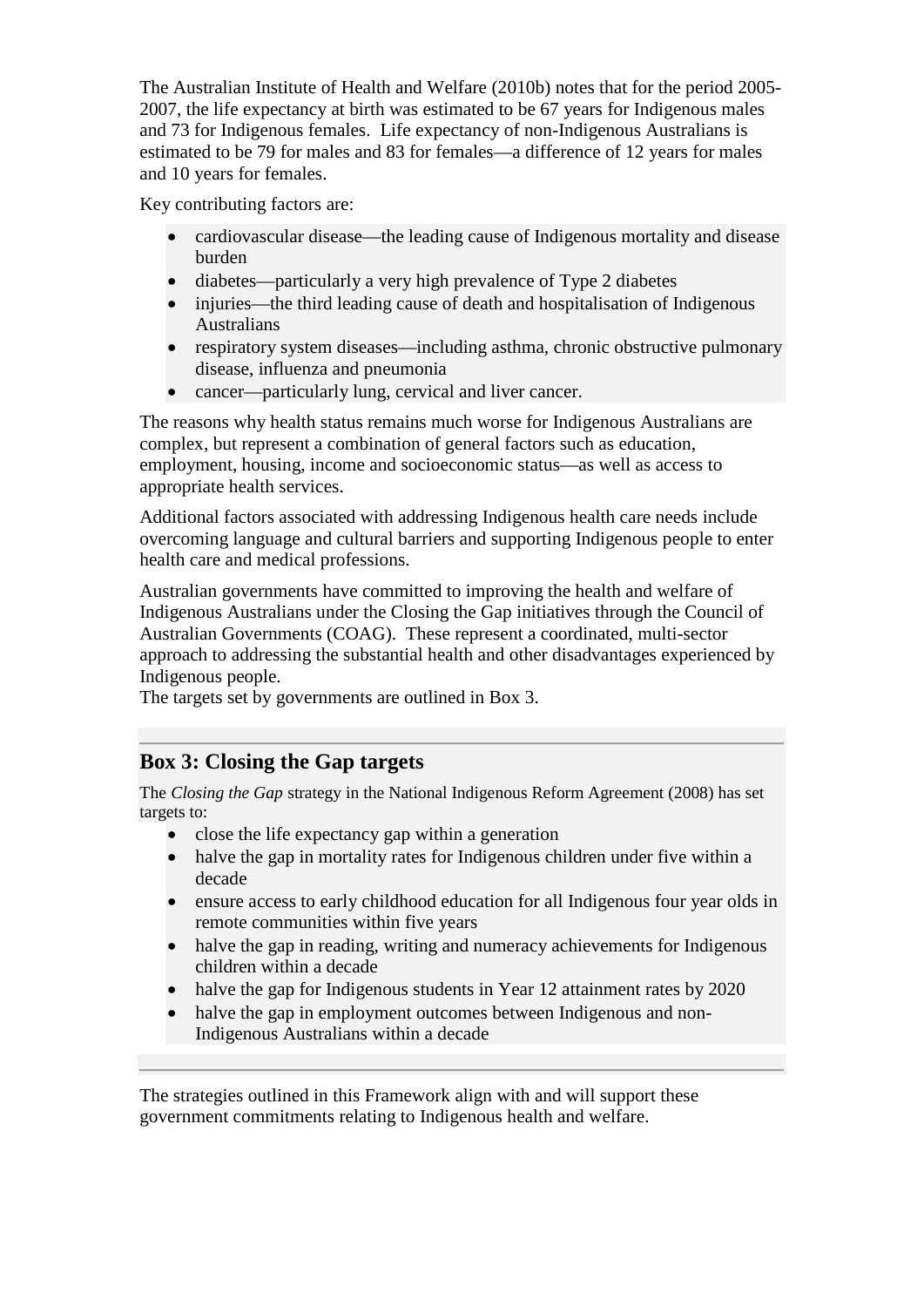# <span id="page-16-0"></span>**Determinants of health**

A variety of factors can influence the health of individuals and communities. These include environmental and socioeconomic factors, community capacity and individual behaviours.

*Australia's health 2010* highlights the differences between the metropolitan and rural and remote populations in relation to the social determinants of health. These include:

- lower levels of income, employment and education
- higher occupational risks, particularly associated with farming and mining
- geography and the need for more long distance travel
- access to fresh foods
- access to health services.

For all these reasons it is essential that health service planning and delivery in rural and remote settings takes account of these social factors, and recognises the role of other sectors such as housing, education, infrastructure and transport, in maintaining the health of those who live in these communities.

#### <span id="page-16-1"></span>**Remoteness**

It is particularly important to note that, as the distance from major cities and regional centres increases, disease risk factors and levels of illness increase.

The cost of providing health services also increases with remoteness, while the availability of existing infrastructure and workforce become more limited. In addition to changes in the geography, population demographics change with increasing remoteness.

According to 2006 Census data, 24% of Indigenous people in Australia live in either remote or very remote areas. Some states have a significantly higher proportion of Indigenous people living in these areas, particularly the Northern Territory (81% of its Indigenous population) and Western Australia (41% of its Indigenous population) (ABS 2007).

Remote Australia covers about 85% of the Australian land mass, predominantly in northern and central Australia. Remote areas can include sizable towns with good access to a range of services, such as Broome, Ceduna, Broken Hill, Alice Springs and Mt Isa. More commonly, remote communities are much smaller and services may be limited or not available at all. Many of Australia's islands are also classed as 'remote'.

People may live hundreds of kilometres from their nearest major centre and the availability of public and private transport can be limited. Travel can be difficult or impossible at certain times of the year, especially if roads become impassable in wet weather.

For Australians living in remote areas generally and, particularly, Indigenous communities' access to a range of food items, including fruit and vegetables, can be limited. This is often due to the higher costs of handling and transporting goods to remote communities, the lack of appropriate storage facilities within communities, and the lack of suitable local produce to purchase.

# <span id="page-16-2"></span>**The rural and remote challenge for health service delivery**

The combined impact of fewer resources, poorer access to services, limited availability of key health professionals, poorer health status, lower socioeconomic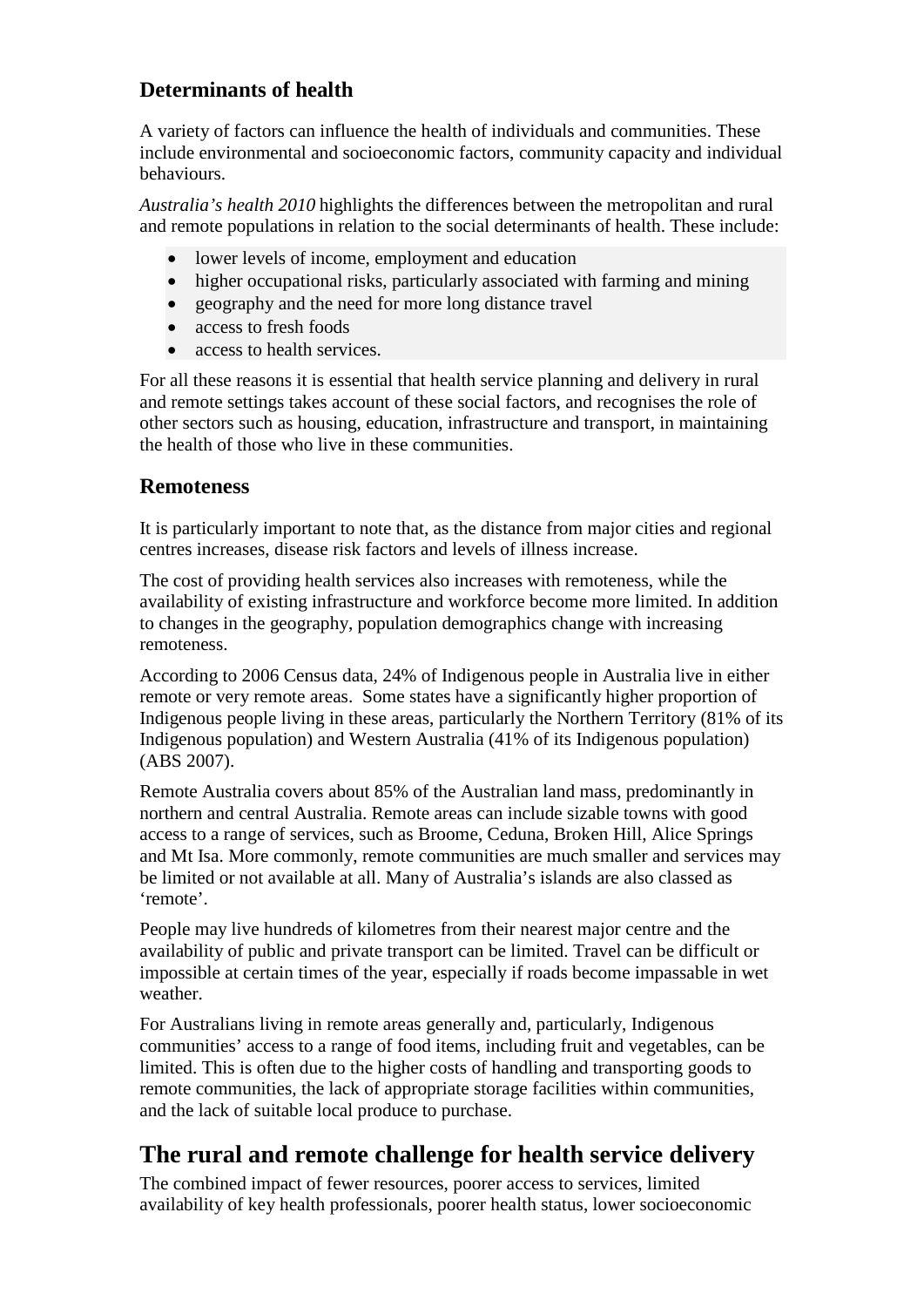status, distance and travel mean that rural and remote communities and the health challenges they face are significantly different from those that confront metropolitan Australia.

These differences mean that health care planning, program development and service delivery models that are appropriate for city based communities, do not necessarily translate well into rural settings.

This is most likely to occur if health policies and programs are formulated around broad assumptions that:

- an appropriately skilled and trained workforce is readily available
- consumers and providers live in reasonable proximity to services
- adequate community and social infrastructure exists to support health services, and
- all the key components of the system including primary health, aged care, hospital services, private options, emergency service and community support are in place.

Not only are such assumptions less applicable to rural and remote communities, additional factors will also add further complexity to health service delivery in rural and remote settings.

The availability and cost of housing, among other external factors, can have a significant effect on the ability of a region to attract and retain staff and can impact on the cost of operating services. This is particularly an issue in regions where industry and mining are growing rapidly and the cost of housing has become prohibitively high, or building stock is very limited.

Rural and remote services are unlikely to enjoy the same economies of scale as metropolitan-based services, and many small rural facilities experience a significant administrative burden on their limited resources due to multiple accreditation, accountability and reporting requirements.

When these factors combine, small rural health facilities and service providers can find it harder to maintain their viability, and may struggle to continue providing the services their communities need.

The challenge then, is to design, deliver and support rural and remote health services using more flexible, innovative, and locally appropriate solutions, without compromising the quality and safety of care. This also requires due consideration to issues associated with low patient volumes, which can impact both the viability and the quality and safety of services.

These solutions will, of course, need to occur within the framework of the overall national health care system, and reflect the evolving environment in health care reform.

#### <span id="page-17-0"></span>**Rural and remote health service delivery is not the same**

While differences between rural and metropolitan communities are easily recognised, it is important to recognise there are also wide variations between rural and remote communities.

These variations may relate to geography, community and population characteristics, socioeconomic circumstances, infrastructure and health status, which can strongly influence the health of individuals and communities or their ability to access health services.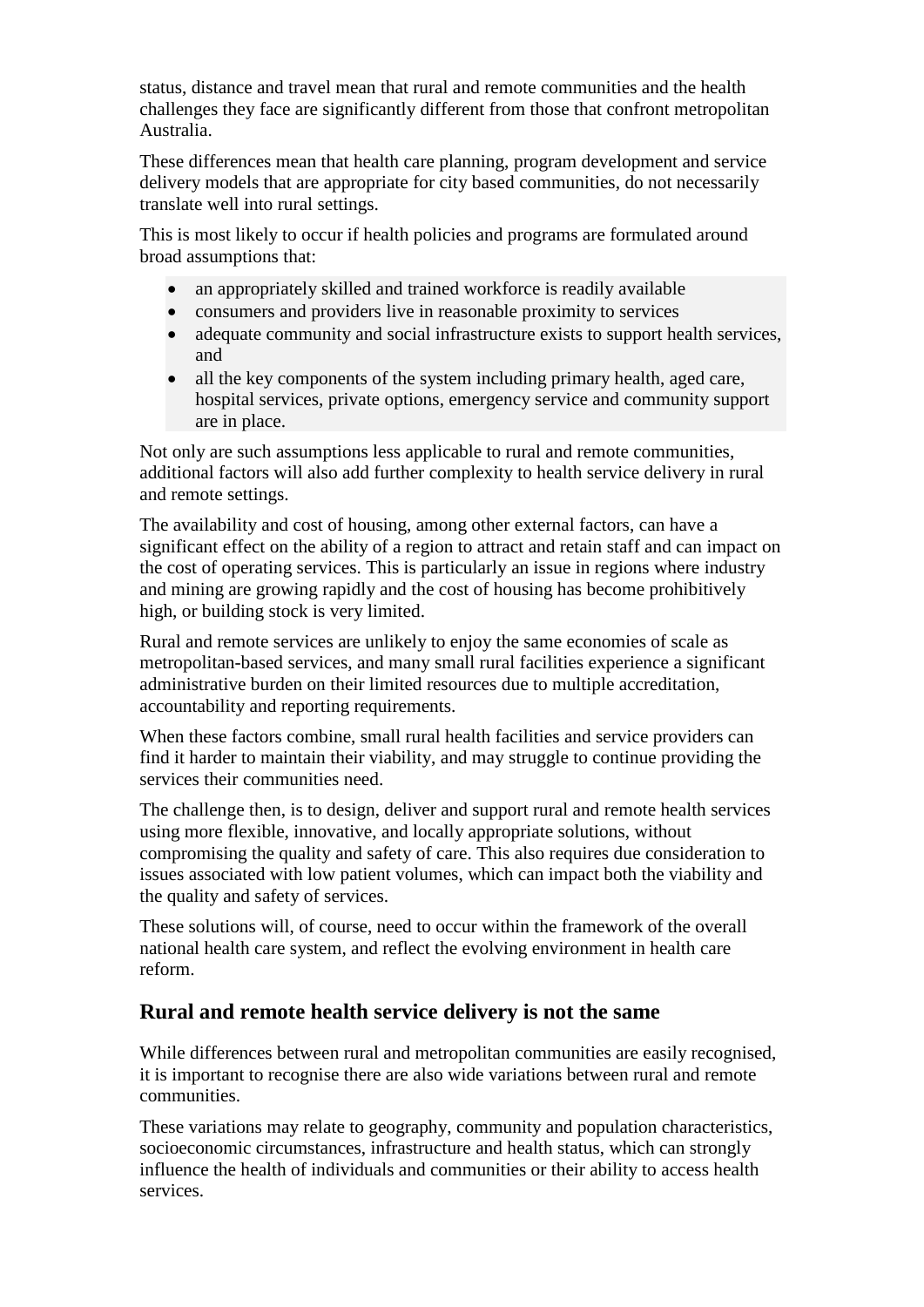As a consequence, no 'one size fits all' approach can be applied across all parts of rural and remote Australia.

This Framework therefore embraces as key principles that health service planning and delivery for rural and remote settings should:

- recognise and value the social, cultural and geographic diversity of these communities
- encourage the development of locally relevant solutions based on local needs.

# <span id="page-18-0"></span>**The policy context**

The need for a specific policy approach addressing the health needs of rural and remote Australians was recognised with the launch of the first *National Rural Health Strategy*, which was endorsed by Health Ministers in March 1994.

This Strategy not only raised the profile of rural and remote health issues, it provided a useful vehicle to guide national policy, facilitate progress and highlight key priority issues.

In 1999, the *Healthy Horizons Framework 1999-2003* was developed and endorsed by Australian governments. This framework was developed in collaboration with the National Rural Health Alliance, and is acknowledged as contributing to an increase in effort and resources towards rural and remote health at the time.

This was followed by the release of *Healthy Horizons Framework: Outlook 2003- 2007* ('Healthy Horizons 2003-2007').

A review of Healthy Horizons 2003-2007 was completed in May 2008. The review indicated there was still a need for a nationally consistent approach for rural and remote health in Australia.

It recognised that the Healthy Horizons Framework provided a useful guideline for action but that changes were necessary to reflect the contemporary issues in rural and remote health and to identify new and innovative solutions.

The new Framework also challenges the perception that the success of the entire health care system can be judged solely on the quality of services offered in urban facilities. Access to quality services that respond to the health needs of all Australians, including those living in rural and remote areas, needs to be considered on its own merits.

# <span id="page-18-1"></span>**Developing the National Strategic Framework**

There are many examples of excellent efforts to deliver services to rural, remote and remotely located Aboriginal and Torres Strait Islander communities. In many instances, these initiatives are driven by the personal commitment of individuals and health professionals in the community, rather than by any systemic planning at the local, regional or state level. Without the support of appropriate service planning and delivery models, these efforts risk losing their ability to be sustained into the future.

Looking at the achievements and challenges identified by earlier work, in 2009 the RHSC and representatives of the National Rural Health Alliance identified a set of national rural health priorities, reflecting common issues and challenges across jurisdictions.

In early 2010, the RHSC conducted national consultations and a review of national and jurisdictional planning documents to inform the development of the National Strategic Framework for Rural and Remote Health. During this process, 232 people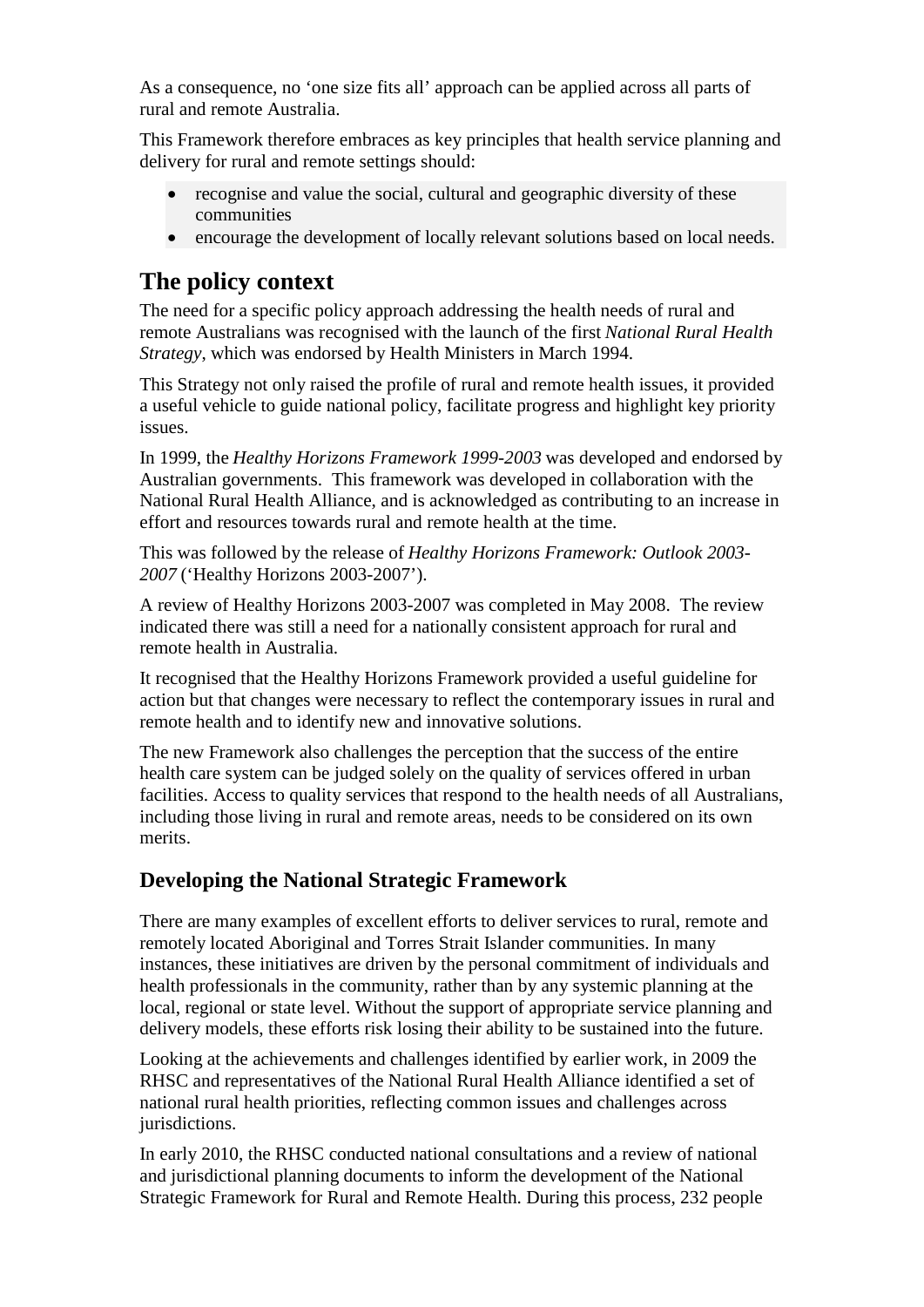attended eleven consultation workshops held in capital cities and selected regional centres across Australia.

Individual and group interviews were also conducted with 112 interested parties, and 22 written submissions were received. The organisations that participated in this process are listed at [Appendix A](#page-49-0)**.**

Information from these workshops, interviews, written submissions and the document review were considered together with input from the states, territories, and Commonwealth governments in the development of this Framework.

Key messages from the consultations included:

- sustainability is the foremost challenge for health service delivery in rural and remote Australia
- a high number of initiatives that have not produced the expected return on investment because of the often stop-start nature of short term project or program funding
- a lack of workforce flexibility
- the lack of capacity to tailor service delivery models and funding programs to the unique characteristics of rural and remote settings and communities creates a barrier to access and equity.

#### <span id="page-19-0"></span>**Where does this Framework fit with other health policies and plans?**

The demand for health services across Australia is increasing as our population ages and more people are living with chronic disease. To ensure our health system can continue to cope with this ever increasing demand, all governments agreed to implement significant reforms across the health system as whole.

These reforms seek to deliver better health outcomes and a sustainable health system by:

- helping patients receive more seamless care across sectors of the health system
- improving quality of care through higher performance standards, greater transparency and stronger engagement with local clinicians
- providing a secure funding base for health and hospitals into the future.

The Framework is designed to integrate with existing policies and planning at the national, state and local levels, and does not restrict governments from developing their own policies and plans in the future.

By providing a much needed focus on specific issues and solutions relevant to rural and remote health, the Framework aims to inform and influence decision-making to achieve better outcomes for all rural and remote Australians.

The Framework will operate within the overarching context of the national health reforms agreed by the Council of Australian Governments (COAG) in February 2011 (**Box 4**). It will also support, and be supported by, other key national policy directions in health including:

- the National Primary Health Care Strategy (2010)
- National Preventative Health Taskforce, Australia: the healthiest country by 2020 (2009)
- the Maternity Services Plan (2010)
- the Fourth National Mental Health Plan (2010)
- Australia's National Oral Health Plan 2004–2013
- the National Men's Health Policy (2010)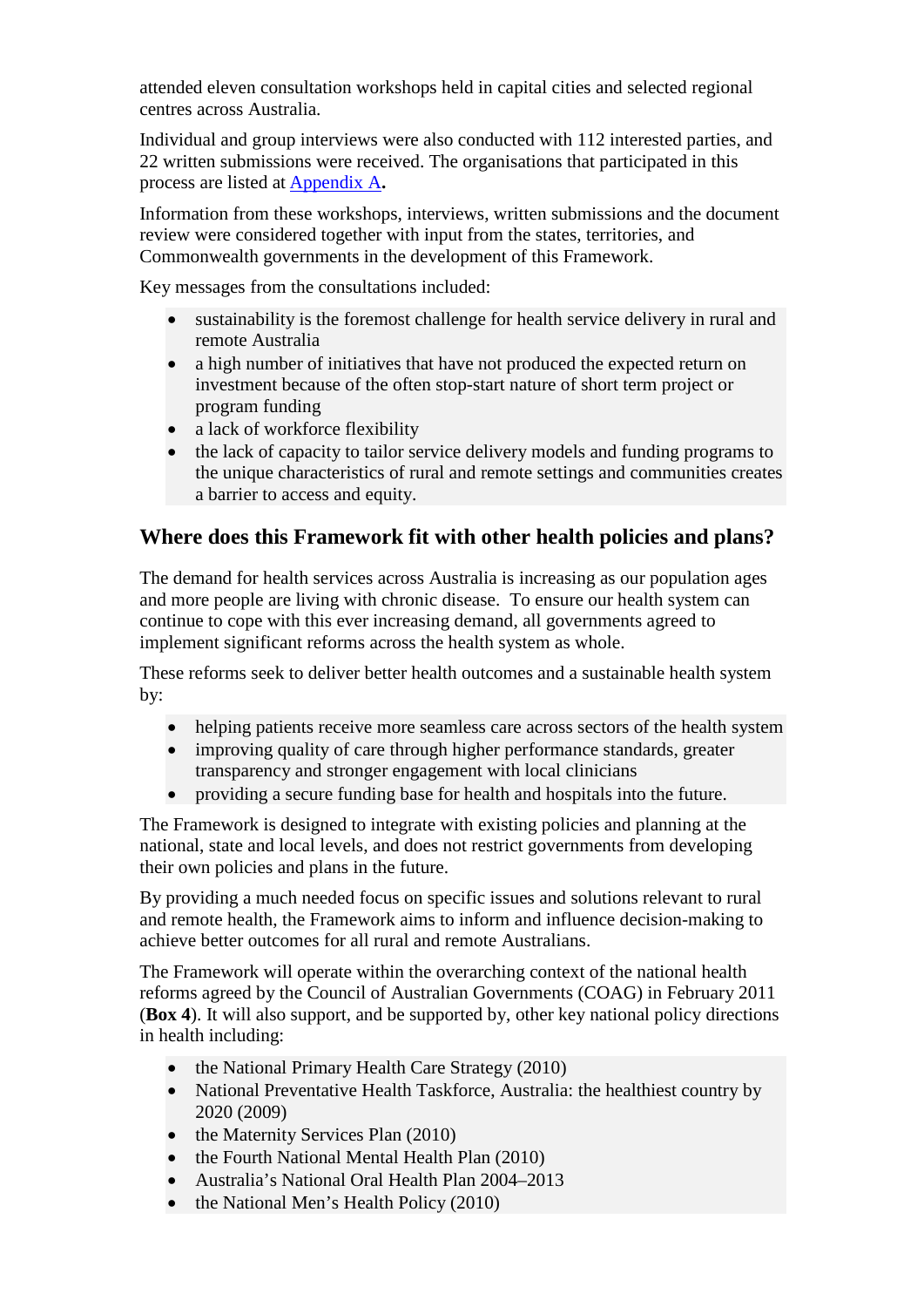• National Indigenous Reform Agreement (Closing the Gap) (2008).

#### <span id="page-20-0"></span>**Box 4: National Health Reform**

On 13 February 2011, the Commonwealth, State and Territory governments agreed to a suite of national reforms to ensure the quality and sustainability of Australia's health and hospital system.

The reforms aim to ensure the Australian health system can meet the increasing demands of an ageing population and rising rates of chronic disease, and take advantage of improvements and innovations in medical and other technologies.

In relation to Australia's public hospitals, the reforms aim to:

- share the future cost of growth in the efficient price and service provision equally between the States and the Commonwealth
- establish a national approach to activity based funding for public hospitals, with provision for block funding smaller rural hospitals where required
- ensure strong national standards to improve clinical safety and quality in hospitals and health care settings
- enhance transparency on the performance of hospitals and health care services, including primary health care services.

Governance and management of hospital services will be devolved through Local Hospital Networks, to give communities and clinicians a greater say in decisions that affect their local area.

The reforms also intend to relieve the stress on hospitals by strengthening and supporting primary health care services. A central component of the reforms involves the establishment of Medicare Locals.

Medicare Locals aim to improve coordination and integration of primary health care in local communities, address service gaps, and make it easier for patients to navigate their local health care system. In particular, Medicare Locals will:

- help people access services by linking local medical and other health professionals and services
- work with Local Hospital Networks to ensure primary health care services and hospitals work together for better patient care
- plan and support local after hours face-to-face GP services
- identify where local communities are missing out on services they might need and coordinate services to address those gaps
- support primary care health providers to adopt and meet quality standards.

Overall, the national health reforms intend to enable Australia's health system to respond to local community needs while maintaining longer term sustainability and quality of care. This will be supported by investments in:

- the health care workforce
- infrastructure and technology
- performance reporting and accountability.

Health Workforce Australia (HWA) is undertaking a complementary piece of work that will align with this Framework. HWA's work, as it relates to the Framework, focuses specifically on innovation and reform initiatives for the rural and remote health workforce. HWA will develop a Rural and Remote Health Workforce Innovation and Reform Strategy to provide a more detailed treatment of rural and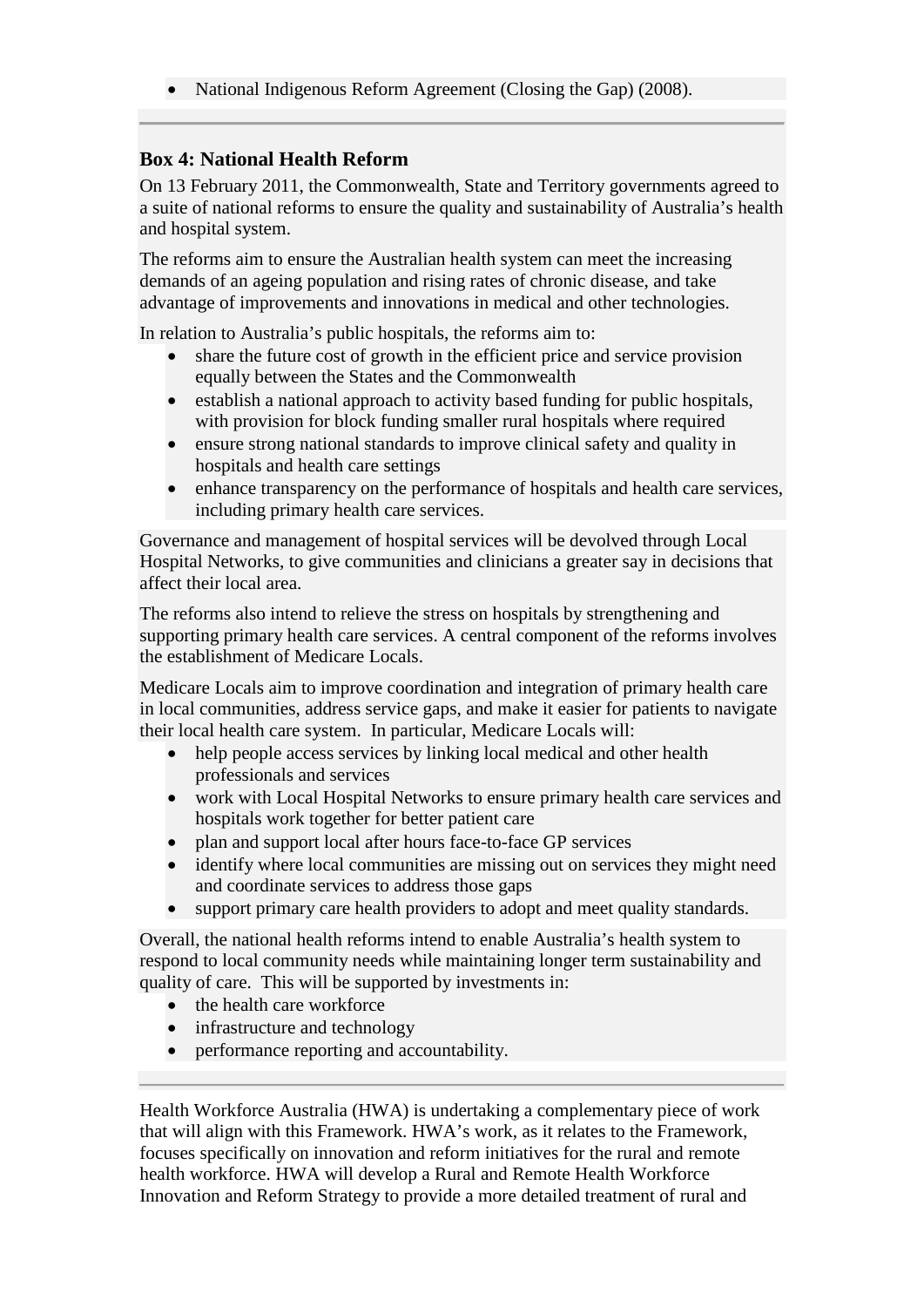remote workforce issues and to build on the higher level directions advocated in this Framework. Through its work plan, HWA will invest in rural and remote health workforce innovation and reform initiatives identified during the development of its Strategy.

The key directions, objectives and strategies outlined in the Framework will also provide the necessary rural and remote perspective to improve policy development and planning at the Commonwealth, state and territory levels of government over the next five years (see **Figure 4**).

**Figure 4:** The National Strategic Framework and its relationship to national and state policy and planning<sup>[2](#page-21-3)2</sup>



<span id="page-21-2"></span>2 The National Health Reform Agreement was signed by the Commonwealth, states and territories on 2 August 2011.

The focus of this Framework is set with a broad policy perspective, identifying the key priority areas that face rural and remote health services and service delivery. It allows the Commonwealth, states and territories to continue to develop and implement health and other related policies and plans, yet highlights the need for governments to consider the potential implications and application of these policies and plans in rural and remote settings.

By promoting a concerted effort across several fronts targeting the design, delivery and structure of health services, enhancing health technologies and infrastructure, supporting the health workforce and community capacity, the Framework will help this nation move towards its overall health goals, and reduce the inequalities in health outcomes and service delivery that are currently experienced by rural and remote Australians.

# <span id="page-21-0"></span>**National Strategic Framework for Rural and Remote Health**

#### <span id="page-21-1"></span>**Vision**

<u>.</u>

People in rural and remote Australia are as healthy as other Australians.

To reach this Vision, the following five goals are set:

<span id="page-21-3"></span> $<sup>2</sup>$  The National Health Reform Agreement was signed by the Commonwealth, states and territories on</sup> 2 August 2011.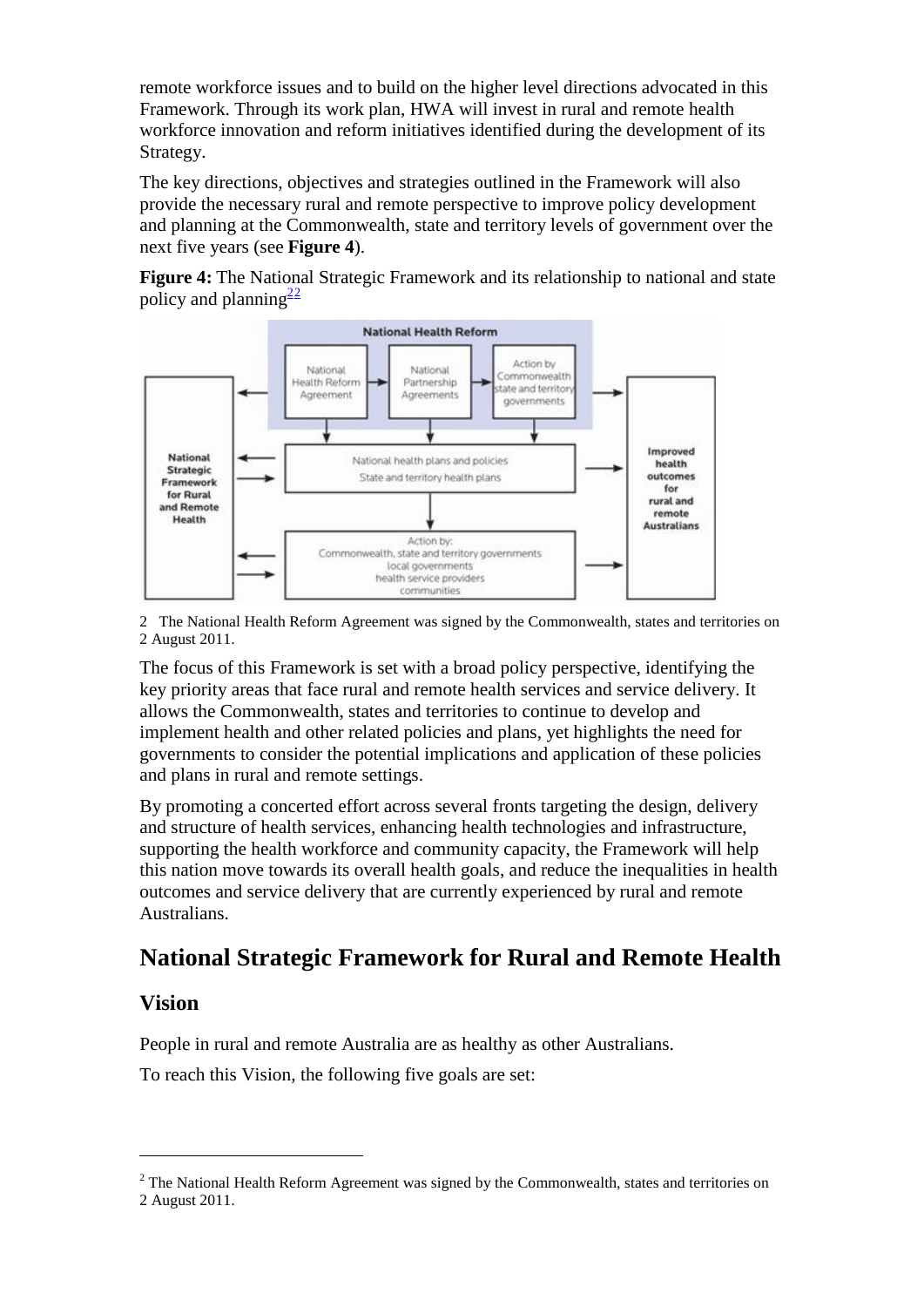#### <span id="page-22-0"></span>**Goals**

Rural and remote communities will have:

- 1. Improved access to appropriate and comprehensive health care
- 2. Effective, appropriate and sustainable health care service delivery
- 3. An appropriate, skilled and well-supported health workforce
- 4. Collaborative health service planning and policy development
- 5. Strong leadership, governance, transparency and accountability.

#### <span id="page-22-1"></span>**Principles**

The following principles will apply across health service planning and delivery for rural and remote settings:

- EQUITY in access to SUSTAINABLE health services
- recognise and value the SOCIAL, CULTURAL AND GEOGRAPHIC DIVERSITY
- support INNOVATIVE, FLEXIBLE, RESPONSIVE, QUALITY and SAFE services
- support a SUSTAINABLE HEALTH WORKFORCE
- COMMUNITY engagement and capacity building
- LOCALLY RELEVANT SOLUTIONS for local needs
- PARTNERSHIPS with community, health professionals, industry and governments
- develop and use the EVIDENCE BASE
- ACCOUNTABILITY and TRANSPARENCY in governance, service planning and delivery
- embrace new and existing TECHNOLOGY.

# <span id="page-22-2"></span>**Key outcome areas**

In seeking ways to improve planning and delivery of health care in rural and remote Australia across all service types, health priority issues and population groups, a number of key themes consistently emerged.

These themes formed the basis of the five outcome areas now identified in this Framework, namely:

Outcome area 1: Access

Outcome area 2: Service models and models of care

Outcome area 3: Health workforce

Outcome area 4: Collaborative partnerships and planning at the local level

Outcome area 5: Strong leadership, governance, transparency and performance.

Each outcome area links directly to one of the five key goals. The following chapters discuss the opportunities and challenges that relate to each outcome area, and identify the objectives and strategies developed to help achieve the goal.

While each outcome area is important in its own right, the Framework acknowledges the interrelations between them all and recognises that specific action under one outcome area can also support the goals of others. For example, successfully addressing workforce development will depend on access to information and communication technology and telehealth initiatives to overcome isolation. E-Health can be used not only for clinical purposes but also for continuing professional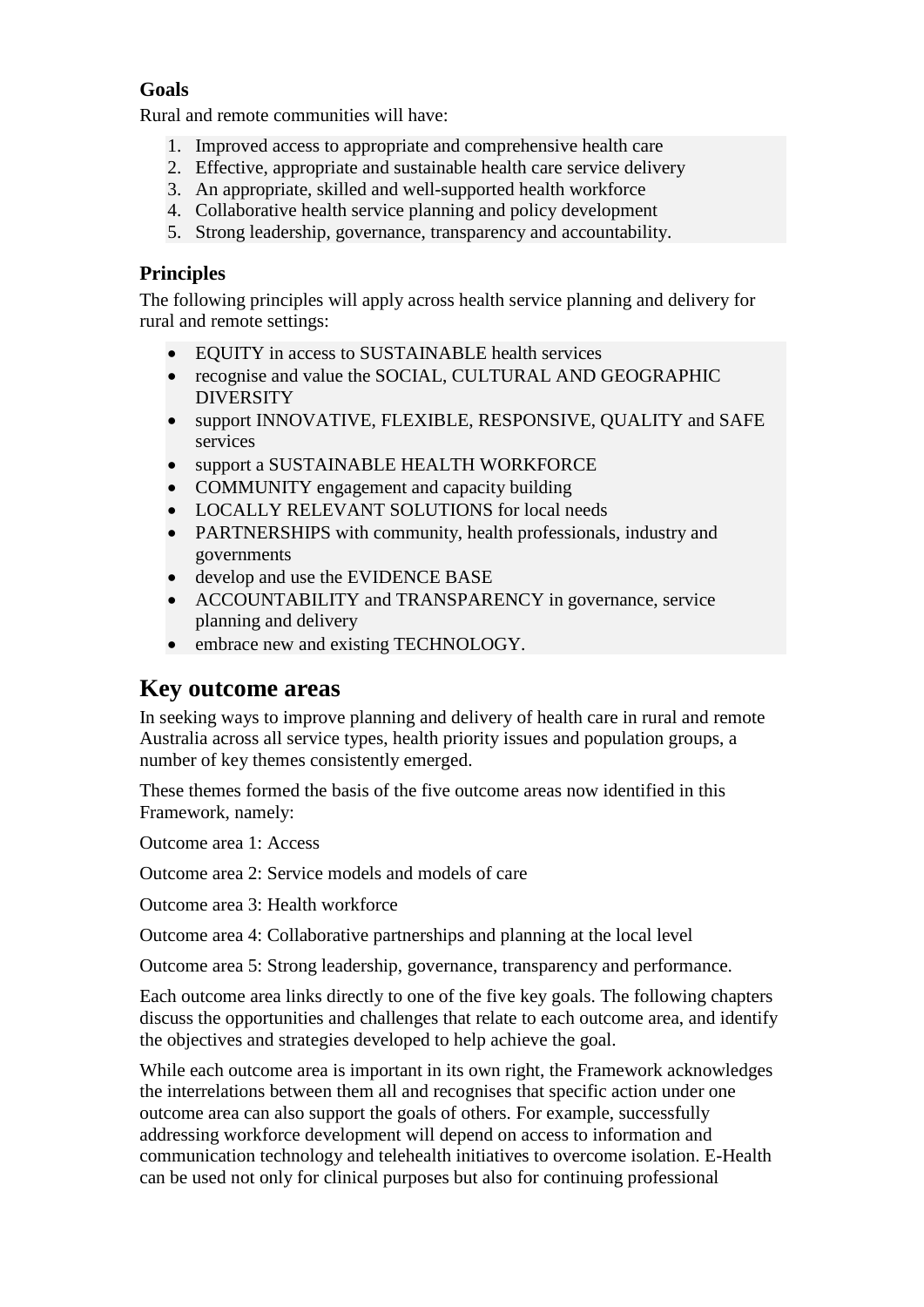education, patient education and administration, thus supporting the outcome areas relating to innovative and flexible models of care, and increasing access to services.

By identifying overall objectives and strategies under each outcome area, the Framework will help governments to work more consistently and collaboratively, while maintaining the flexibility for governments, services and communities to find and implement solutions that best fit their needs.

#### <span id="page-23-0"></span>**Outcome area 1: Access**

#### <span id="page-23-1"></span>**Introduction**

People living in rural and, especially, remote areas of Australia cannot access the range of health care services that are available to people living in urban areas.

While acknowledging that some high cost, specialised services cannot be provided locally, the ability to access health care services including primary medical care in rural and remote Australia tends to drop with increasing remoteness, as seen in the table below (NRHA 2010).

**Table 3:** Services received by remoteness, 2006-07 – as a proportion of services received in Major cities

| <b>Service Type</b>        |     | Inner Regional   Outer Regional | Remote | <b>Very Remote</b> |
|----------------------------|-----|---------------------------------|--------|--------------------|
| MBS GP services            | 84% | 79%                             | 71%    | 54%                |
|                            | 74% | 59%                             | 38%    | $30\%$             |
| MBS allied health services | 75% | 45%                             | 24%    | 9%                 |
| MBS specialist services    |     |                                 |        |                    |

Source: NRHA (2010).

Improving access can be highly complex and challenging. While many major health strategy documents address aspects of health care access, few target the unique challenges of delivering services in rural and remote communities or the specific needs of those who live there.

However, many jurisdictions have established or enhanced services in rural and remote areas by developing service models which are sustainable and achieve safe, quality care. This has resulted in more proximate access to a range of services such as renal dialysis, cardiac, and stroke.

This is why the Framework aims to provide a clear focus on the issues and factors that decision makers at all levels of the health system need to be mindful of when considering health services in the rural and remote context.

The factors that determine the level of access to health care service are often more complex in rural and remote communities. External factors such as workforce supply, the cost associated with delivering services to isolated areas, and the availability of infrastructure and equipment will influence which services are provided in a specific location. Additionally, the use of services by consumers is also an important determinant.

People in rural and remote areas needing to access health services are often influenced by:

- travel distance to relevant health services, including the availability of transport and the cost of travel
- uncertainty about how to use and access services, including the availability of emergency care and retrieval services
- cultural and language barriers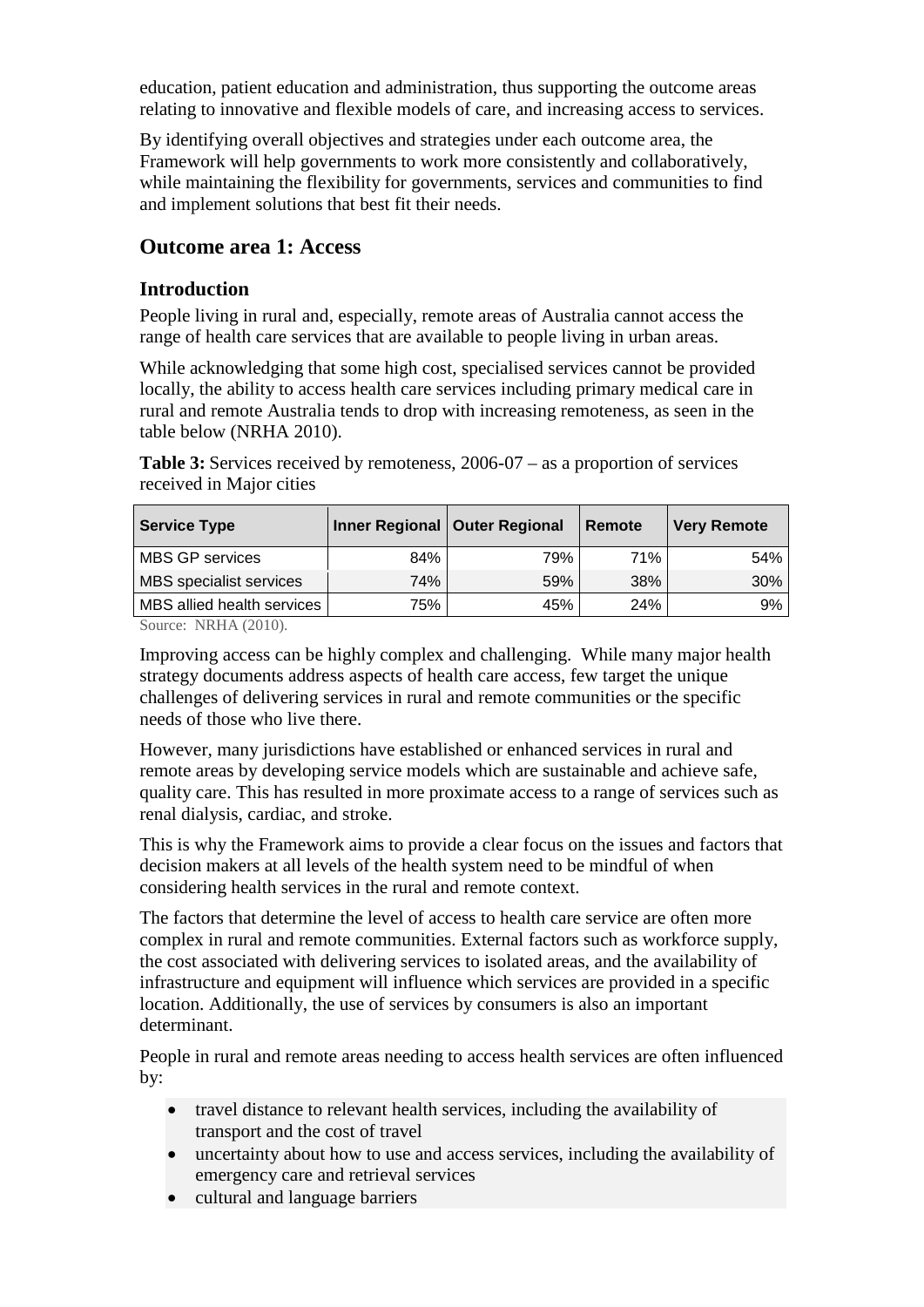• poorer understanding of health issues and how to access health services.

In the rural and remote setting, an obvious barrier to accessing health services is language and culture. This is particularly the case for Aboriginal and Torres Strait Islander peoples, refugees, and people from culturally and linguistically diverse backgrounds. Other considerations, such as the availability of male or female health practitioners, can also influence a person's decision to seek medical attention.

Past experience will also influence whether people seek assistance. Many consumers and providers report that people are often required to travel without support and over long distances to major cities for specialist appointments. These appointments are often poorly coordinated, and may be delayed or cancelled. An unpleasant experience can lead to people preferring to live with their condition than to go through another distressing process.

Similarly, lack of access to family support and child care can limit a person's ability or willingness to be away for extended periods of time to receive treatment. This is an issue particularly when early treatment may prevent the condition worsening and, potentially, leading to avoidable morbidity and mortality.

State, territory and Commonwealth governments are responding to the challenges with a range of approaches including:

- providing supplementary primary health care services where they may otherwise not be sustainable
- establishing specialist services in regional centres
- integrating and coordinating services, including health, aged care, and community services
- providing culturally appropriate care to remote Indigenous communities
- patient assisted travel schemes
- providing specialist outreach services to areas of need
- supporting emergency retrieval services, for example the Royal Flying Doctor Service
- supporting the use of information communication technologies, including telehealth and e-Health initiatives.

#### <span id="page-24-0"></span>**Meeting community needs – the Central Highlands Community Health Centre, Ouse (Tasmania)**

The Central Highlands Community Health Centre was developed to address an extreme mismatch between the services provided (i.e. acute in-patient beds) and community need, in a predominantly farming area with a rapidly ageing population. The Centre now provides a wide range of home-based care packages and services, including Extended Aged Care in the Home, Community Aged Care Packages, Home and Community Care services, Post-acute Care Programs, palliative care, and Meals On Wheels.

The Centre also provides a GP service, telehealth facilities, health promotion, chronic disease self-management and a day centre, which are supported by a community transport program, regional ambulance services (including helicopter retrieval), nurseled clinics and clear referral pathways to acute services.

Efforts are being made to support more integrated, flexible and coordinated approaches to improve access to services in rural and remote areas. These include better design and use of infrastructure, more flexible funding arrangements, and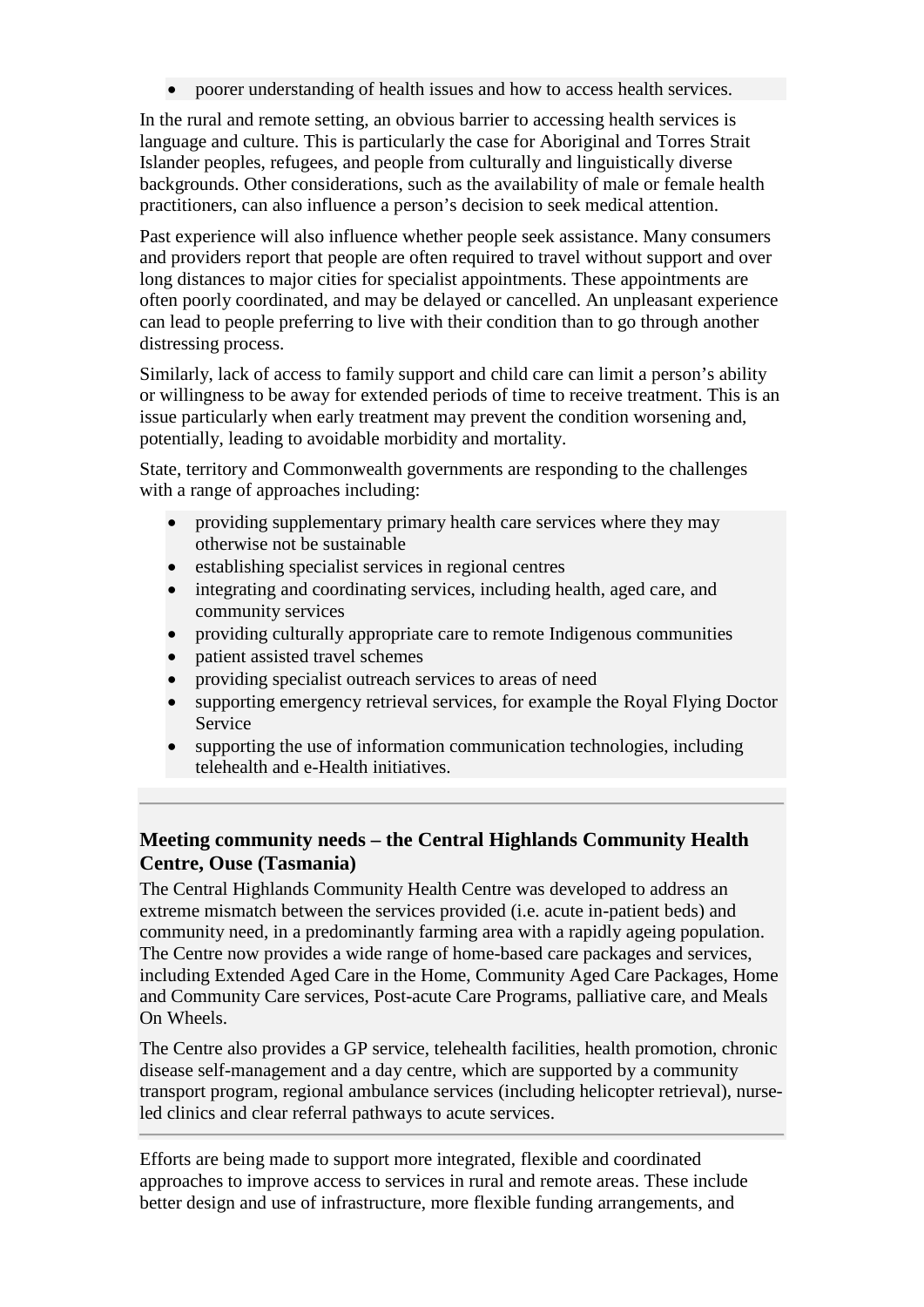adapting the workforce to better meet rural and remote health needs. In some instances, services have co-located to make better use of scarce resources and increase operational efficiency, which is particularly important in small rural and remote facilities.

While GP practices and acute care services are more commonly taking this approach, a range of other services can also benefit, including aged care facilities, community health, private providers, and ambulance and retrieval services. In addition to providing an avenue to improve access to services, co-location can also support the long-term viability of these services.

Information technology also offers substantial benefits in improving access to services in rural and remote areas and can be used to support a wide range of situations including:

- accessing secondary and specialist clinical advice
- managing emergency and unplanned presentations
- outpatient presentations
- pre- and post-operative care
- clinical education and skills development
- state- or nation-wide collaboration among clinicians.

Transport and distance are identified as major barriers to access. This can affect clients, their carers and service providers (in relation to the provision of outreach services).

Support is available to patients who need to travel to health services outside their local area. These are provided through a range of services and schemes including: arrangements with local transport providers, community transport providers and non-emergency transport services. There are also Patient Assisted Travel Schemes (PATS) in each State and Territory, which provide financial support towards the cost of travel and accommodation.

There are variations between state and territory PATS, which can create challenges for consumers, carers and their families. Issues identified by rural stakeholders include: the range of services that can be accessed; the level of entitlements; and inconsistencies when consumers need to move across administrative, program or jurisdictional boundaries. These variations reflect the different geography, demography and service provision in each of the states and territories. These issues must also be considered in developing appropriate PATS responses in each state and territories, as many jurisdictions are also investing in increasing services closer to home.

Better access involves more than just delivering timely, affordable and quality health services to people living in rural and remote areas of Australia. The Framework also promotes the need to build peoples' understanding of how to manage their health, and about when and how to use available health services. It also encourages governments, the health sector and communities to look at smarter ways to use health service infrastructure, accommodation, transport and technologies.

#### <span id="page-25-0"></span>**Using technology to improve access to services**

#### **Mental Health Emergency Care Rural Access Project (New South Wales)**

The *Mental Health Emergency Care Rural Access Project* aims to improve access to emergency mental health services and treatment in rural and remote hospitals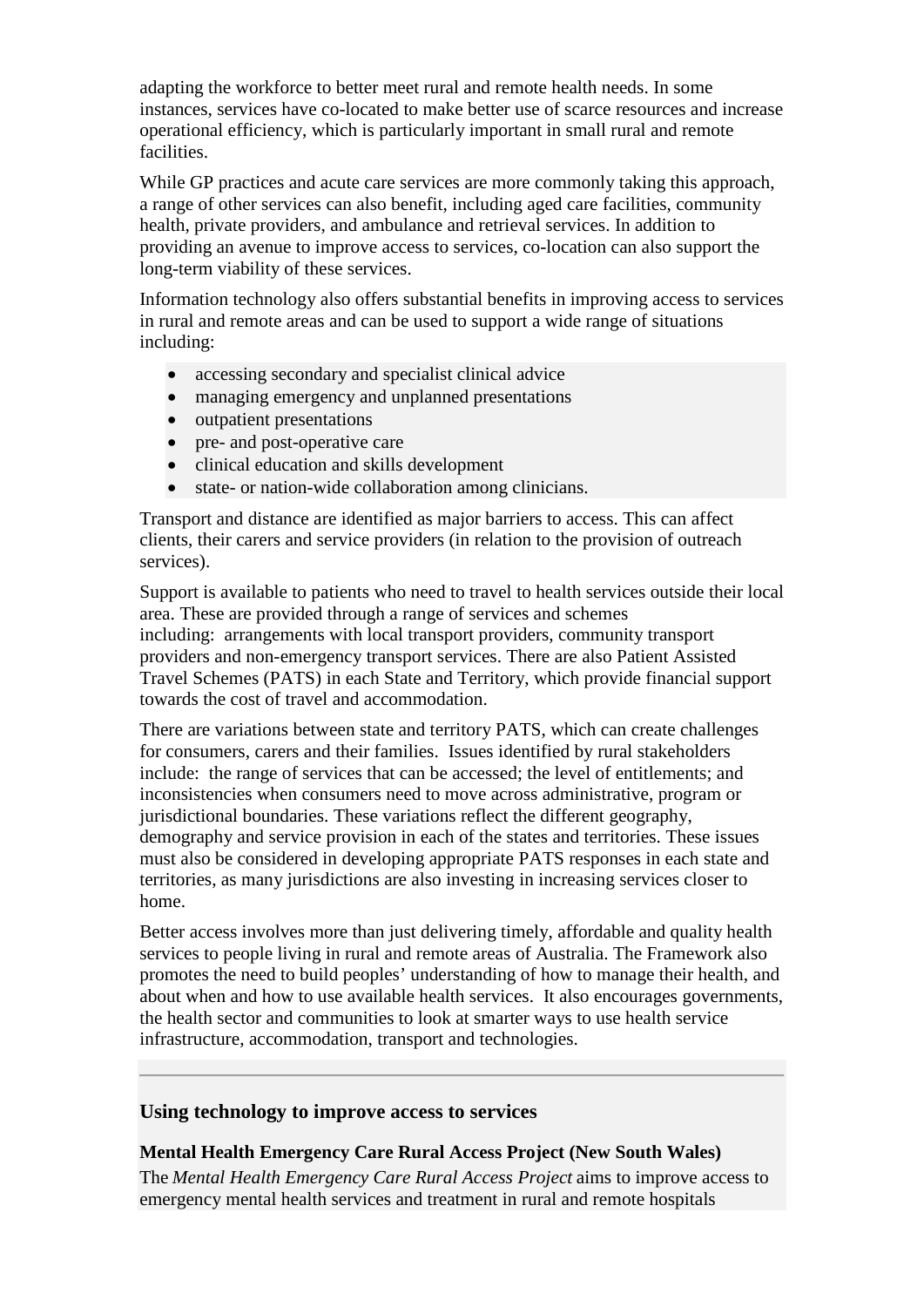emergency departments across western NSW. A specialist team at Bloomfield Hospital in Orange provides assessments for mental health clients in remote and rural hospitals via videoconference 24 hours a day, 365 days a year.

With the support of the expert team, people who needed to travel hundreds of kilometres to receive expert clinical assessment, can often be cared for in their local hospital. The team also provides training and specialist advice to local clinicians, providing them with the skills to confidently manage mental health presentations.

#### **Cardiac Clinical Management in rural emergency departments (South Australia)**

South Australia is developing an integrated, digitally-based and state-wide cardiac clinical management network that includes:

- upgraded equipment to Country Health SA hospitals and health units that have an emergency department
- a state-wide, centrally-supported cardiac clinical management network, iCCnet SA
- a digitally-based system to enable transmission and assessment of electrocardiograms (ECGs), comparison with past ECGs, and ability to provide these records to multiple health providers involved in the patient journey.

The upgrade will assist country emergency departments to manage potentially critical situations and achieve better health outcomes through more rapid assessment and reducing the necessity for inter-hospital transfers.

When combined, these different approaches will help to achieve the overarching Goal 1:

#### **Rural and remote communities will have improved access to appropriate and comprehensive health care**

Strategies to help realise this goal are outlined in the following table.

#### <span id="page-26-0"></span>**Outcome area 1: Access**

#### **Goal 1: Improved access to appropriate and comprehensive health care for people living in rural and remote Australia**

| <b>Objectives</b>                                                                                                                         | <b>Strategies</b>                                                                                                                                                                                                                                                                                                                                                                                                                                                                                                                                                                                                                    |
|-------------------------------------------------------------------------------------------------------------------------------------------|--------------------------------------------------------------------------------------------------------------------------------------------------------------------------------------------------------------------------------------------------------------------------------------------------------------------------------------------------------------------------------------------------------------------------------------------------------------------------------------------------------------------------------------------------------------------------------------------------------------------------------------|
| Objective 1.1<br>Better access to timely,<br>affordable and quality health<br>services for people living in<br>rural and remote Australia | Work with Local Hospital Networks and Medicare<br>Locals and/or other appropriate governance structures<br>to identify, assess and coordinate clinically appropriate<br>health services to meet local needs.<br>Develop mechanisms to support, integrate and<br>coordinate services to meet local needs, including<br>services within medical, allied and primary health care<br>and other health service streams, and aged care,<br>community services and emergency retrieval.<br>Develop funding mechanisms and incentives that<br>support best use of information communication<br>technologies for delivery of health services. |
| Objective 1.2<br>Improved health and health<br>system literacy for people<br>living in rural and remote                                   | Develop community engagement and education<br>strategies that promote preventative health and early<br>intervention.<br>Better inform consumers about the services and<br>support programs available to them.                                                                                                                                                                                                                                                                                                                                                                                                                        |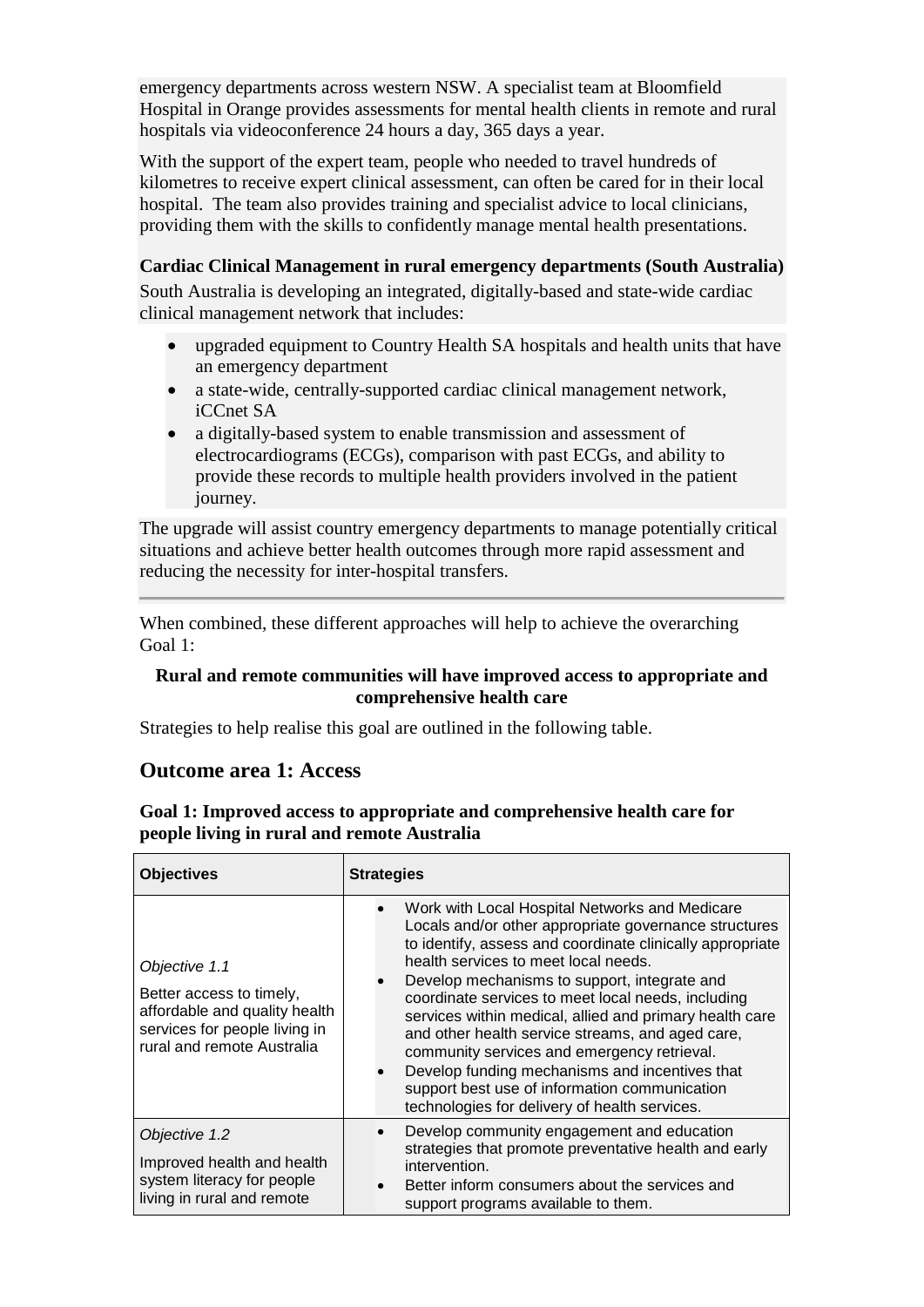| <b>Objectives</b>                                                                                                                         | <b>Strategies</b>                                                                                                                                                                                                                                                                                                                                                                                                                                                                                                                                                 |
|-------------------------------------------------------------------------------------------------------------------------------------------|-------------------------------------------------------------------------------------------------------------------------------------------------------------------------------------------------------------------------------------------------------------------------------------------------------------------------------------------------------------------------------------------------------------------------------------------------------------------------------------------------------------------------------------------------------------------|
| Australia                                                                                                                                 | Work with consumers and health professionals to<br>$\bullet$<br>promote understanding of how the health system<br>works, including emerging technologies such as e-<br>Health.<br>Work with target population groups, including older<br>$\bullet$<br>people, Aboriginal and Torres Strait Islander peoples,<br>people with chronic disease, refugees, and people<br>from culturally and linguistically diverse backgrounds,<br>to develop and implement strategies that address<br>barriers to access, including language and specific<br>cultural requirements. |
| Objective 1.3<br>Better health service<br>infrastructure and<br>accommodation, transport<br>and information<br>communication technologies | Facilitate developing national standards for patient<br>travel and assistance.<br>Invest in the development of technology and<br>infrastructure tailored for local health service needs.<br>Support the adoption of information and<br>communications technology for e-Health, telehealth<br>and electronic health record applications.<br>Promote adherence to national e-Health standards.                                                                                                                                                                      |

# <span id="page-27-0"></span>**Outcome area 2: Service models and models of care**

## <span id="page-27-1"></span>**Introduction**

Two key elements in delivering health services are:

- 1. the way health services are structured and operate—that is, the service model
- 2. the way care is provided to patients, including clinical pathways, the patient journey and clinical guidelines—that is, the models of care.

To achieve better outcomes in access and equity it is necessary to develop and apply service models and models of care that are appropriate for, and respond to, the unique challenges of delivering quality care in rural and remote settings and that support continuity of care.

In Australia, significant investment has been made to improve health services in rural and remote communities and to create better, more flexible approaches to care. Yet there remains scope to apply and expand new and innovative approaches in delivery.

The multi-purpose service model, progressively implemented since 1993, provides an innovative approach for small scale, integrated and flexible services designed to meet the health and aged care needs of small rural communities. It also provides the venue for innovative models of care with linked clinical pathways, able to focus on improving the patient journey.

A range of other innovative models are available including fly-in/fly-out services, hub and spoke, cluster, as well as the provision of outreach specialist services. Determining which model, or combination, is most appropriate will depend on the individual needs, resources, and social and cultural characteristics of the community it is to be applied to.

### <span id="page-27-2"></span>**Multipurpose Service Program**

The *Multipurpose Service (MPS) Program*, established in 1993, is a partnership between the Commonwealth and State Governments to address the problems of access to, and sustainability of, health services in small rural communities. The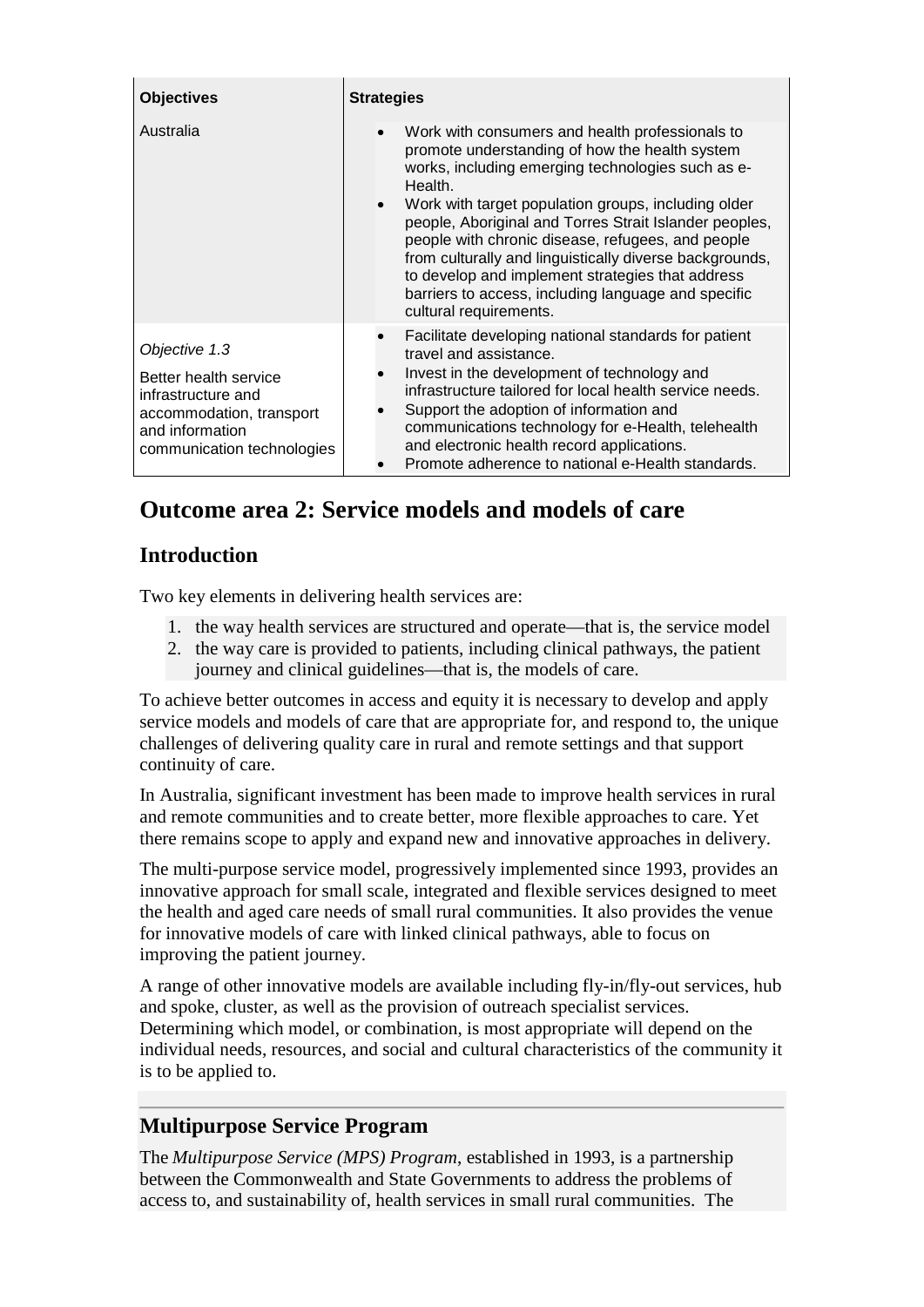program pools Commonwealth and State funding and sets aside the normal program guidelines and constraints to allow small communities to integrate acute and aged care services.

Multipurpose services bring together a range of health and residential aged care services on one site. GP and ambulance services may also be co-located. The program benefits small rural communities by enabling older residents to 'age in place' and provides small rural communities with access to a range of coordinated acute, aged care and community services.

For example, New South Wales has made a significant commitment to the development of multi-purpose services since 1993 through the construction of facilities to bring together a range of health services and residential aged care services on one site.

A total of 52 MPS facilities are now operational across New South Wales, delivering services that might otherwise have been unsustainable.

To address the specific challenges of rural and remote settings, successful models have demonstrated the following features:

- a multi-disciplinary approach
- integration and coordination
- flexibility in design, funding, workforce and resource allocation
- sustainability and responsiveness to local need and capacity
- culturally safe and appropriate.

There are many examples of innovative models being implemented at the state, regional and local levels across Australia. It is clearly important to identify which are successful and to consider their potential for application across other rural and remote settings.

Establishing and strengthening links and patient referral pathways with services in metropolitan and larger regional centres will enable rural and remote services to better access secondary consultation, specialist advice and emergency services when needed.

As well as developing the appropriate networks and communications links, there may also be a need to establish partnerships and agreements to facilitate cross-network and cross-border coordination, resource sharing and patient transfers—particularly when patients need to cross a state or territory border to access health services.

Another element identified as needing improvement is the provision of health promotion and prevention programs.

While many programs provide health education, screening, immunisation and prevention services that are easily accessible in urban centres, their reach becomes more limited as distance from these centres increases.

#### <span id="page-28-0"></span>**Networking Cancer Services - CanNET (Western Australia)**

The *Cancer Australia Cancer Services Network National Demonstration (CanNET) Program* was established to develop networked cancer services between rural and specialist services, providing opportunities to share learnings and to reduce duplication of effort and resources.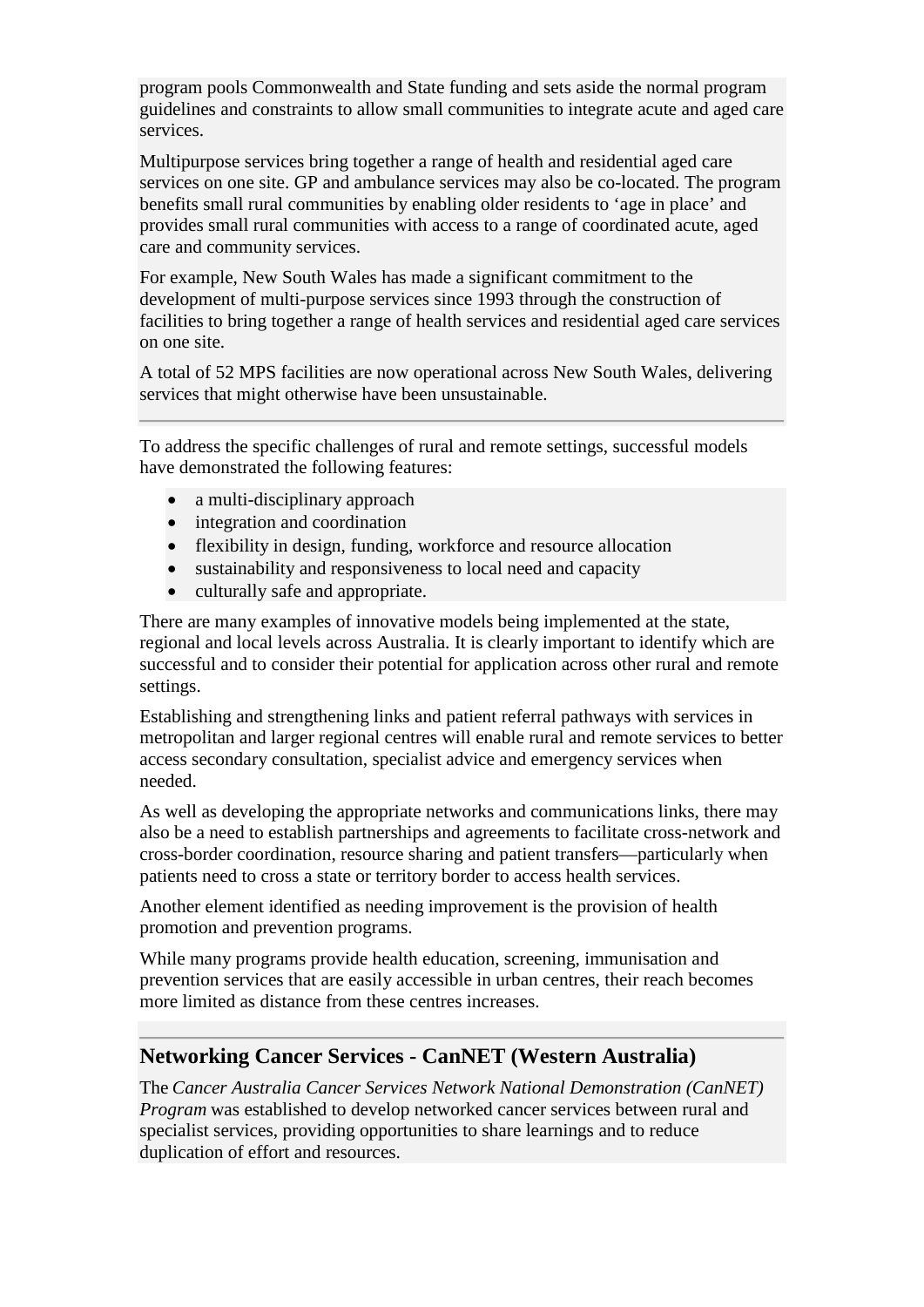The program aims to develop a model that would enable appropriate access to specialist oncology services in regional Western Australia, using multidisciplinary team processes and services that reflected the point of view of rural cancer patients.

The program led to a higher than expected increase in referrals for radiotherapy and chemotherapy, following the introduction of multidisciplinary led care planning for cancer care.

Successful elements of this program will be rolled out across the remainder of rural Western Australia, including multidisciplinary team processes, appropriate referral pathways and multidisciplinary cancer education. Continuing challenges include securing long term funding for the program and promoting culture change among specialists regarding the delivery of specialist cancer care away from metropolitan Perth.

Information communication technology will improve the provision of, and access to, these services. However, alternative approaches may be needed for specific health issues such as breast or prostate cancer screening, and for particular target groups including older persons, Aboriginal and Torres Strait Islander communities and remote populations.

While designing appropriate delivery models and models of care is important, these models must be sustainable and deliver quality care in line with contemporary practice. Many innovations in rural and remote communities have been driven by dedicated individuals but later lapse as they lack the appropriate facilities or ongoing support to maintain them.

To achieve sustainable health services it is critical to support service delivery with the appropriate funding arrangements, infrastructure and technology, training and development, and skilled workforce.

The Framework seeks to improve the delivery of services to rural and remote Australia under Goal 2:

#### **Rural and remote communities will have effective, appropriate and sustainable health care service delivery**

This goal focuses on improving the design and integration of services, encouraging innovation and flexibility, and optimising service capacity to ensure rural and remote health services can meet consumer and community needs now and into the future. Strategies are outlined in the following table.

#### <span id="page-29-0"></span>**Outcome area 2: Service models and models of care**

| Goal 2: Effective, appropriate and sustainable health care in rural and remote |  |  |  |
|--------------------------------------------------------------------------------|--|--|--|
| settings                                                                       |  |  |  |

| <b>Objectives</b>                                                                                                                                                               | <b>Strategies</b>                                                                                                                                                                                                                                                                                                                                     |
|---------------------------------------------------------------------------------------------------------------------------------------------------------------------------------|-------------------------------------------------------------------------------------------------------------------------------------------------------------------------------------------------------------------------------------------------------------------------------------------------------------------------------------------------------|
| Objective 2.1<br>Improved integration between<br>service providers across and within<br>primary health care, specialist care,<br>acute care, Indigenous health and<br>aged care | Ensure local work practices coordinate locally<br>$\bullet$<br>based and visiting health service providers.<br>Build relationships between local service<br>$\bullet$<br>providers and larger centres to complement<br>locally provided care.<br>Support infrastructure development that<br>promotes more integrated and multi-<br>disciplinary care. |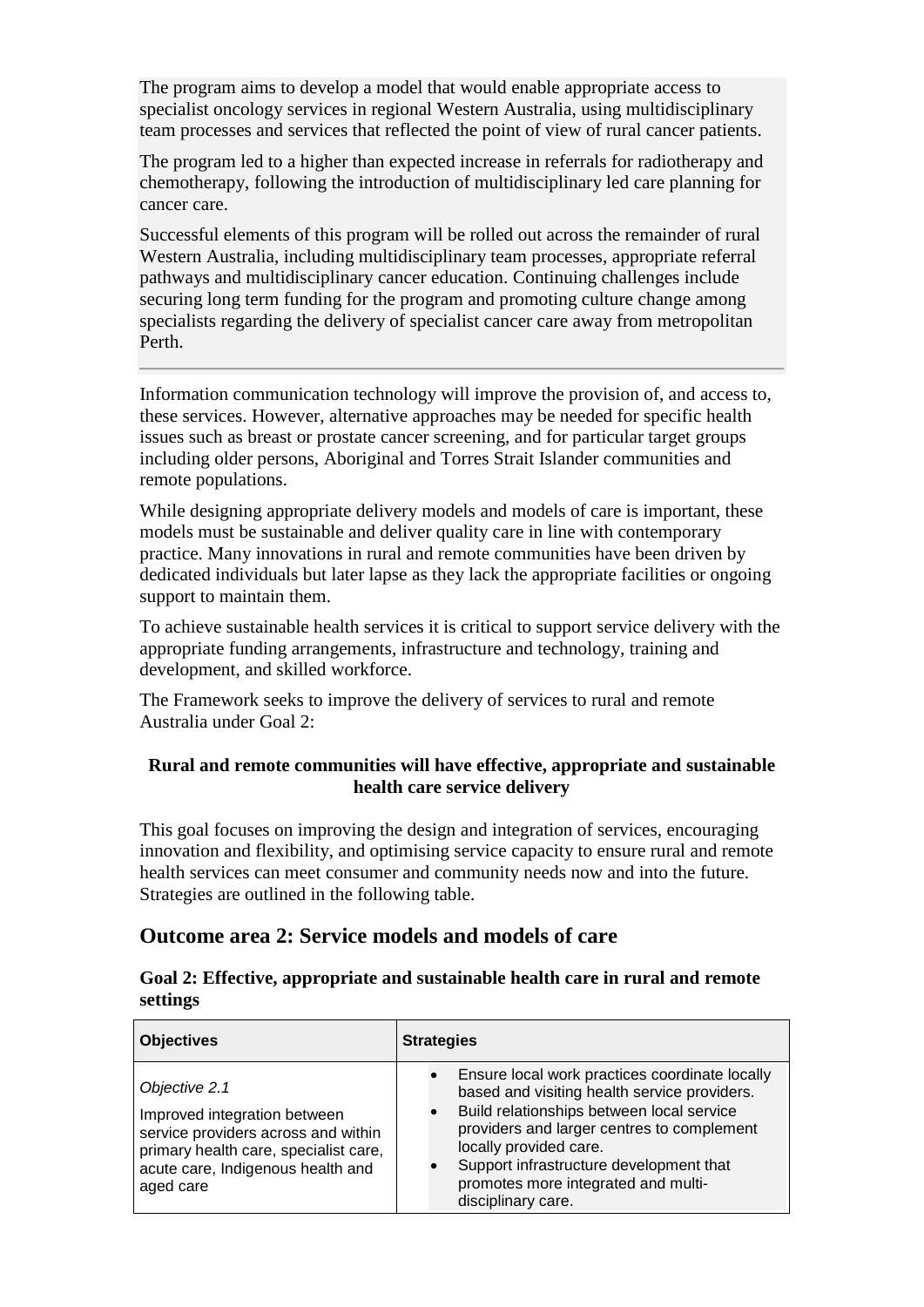| <b>Objectives</b>                                                                                                             | <b>Strategies</b>                                                                                                                                                                                                                                                                                                                                                                                                                                                                                                                                                                                                                                                              |
|-------------------------------------------------------------------------------------------------------------------------------|--------------------------------------------------------------------------------------------------------------------------------------------------------------------------------------------------------------------------------------------------------------------------------------------------------------------------------------------------------------------------------------------------------------------------------------------------------------------------------------------------------------------------------------------------------------------------------------------------------------------------------------------------------------------------------|
|                                                                                                                               | Introduce and support service models that<br>recognise alternative models of primary health<br>care that use a range of innovative<br>approaches, including innovation in workforce<br>roles.                                                                                                                                                                                                                                                                                                                                                                                                                                                                                  |
| Objective 2.2<br>Enhanced innovation in service<br>design, including flexible funding for<br>rural and remote health services | Support research to improve health service<br>$\bullet$<br>design and delivery.<br>Identify successful innovations in health<br>service delivery and assess them for<br>sustainability, scalability and transferability<br>across other rural and remote settings.<br>Implement appropriate and flexible funding<br>mechanisms for rural and remote health<br>services, including telehealth services<br>delivered from a distance.                                                                                                                                                                                                                                            |
| Objective 2.3<br>Health service design that better<br>meets local consumer and<br>community needs                             | Support the involvement of local consumers<br>and health providers in health service design.<br>Develop health policies and programs that<br>acknowledge and address the uniqueness and<br>challenges of delivering health services in rural<br>and remote communities.<br>Promote multi-disciplinary and flexible models<br>of care, and provide the necessary supports for<br>these models to ensure sustainability.<br>Support collaborative care and planning<br>through training and support for key<br>professionals outside the health sector.<br>Support development of evidence to underpin<br>service planning, design and delivery, and to<br>inform the community. |
| Objective 2.4<br>Improved capacity for health<br>promotion and disease prevention                                             | Support the development of integrated,<br>$\bullet$<br>coordinated and appropriate health promotion<br>and prevention activities that target key health<br>priorities and target groups in rural and remote<br>communities.                                                                                                                                                                                                                                                                                                                                                                                                                                                    |
| Objective 2.5<br>Improved cross-border and cross-<br>network coordination and patient<br>flows                                | Negotiate cross-border and cross-network<br>agreements for the provision of health care<br>services, transport and accommodation.                                                                                                                                                                                                                                                                                                                                                                                                                                                                                                                                              |

# <span id="page-30-0"></span>**Outcome area 3: Health workforce**

# <span id="page-30-1"></span>**Introduction**

Attracting and retaining a skilled health workforce are key challenges facing health services across Australia as a whole—but workforce supply has reached a critical level in many rural and remote communities.

The number of doctors, dentists and oral health practitioners, mental health professionals, and allied health professionals in rural and remote areas is substantially lower per capita (DOHA 2008).

There is a greater reliance on overseas trained professionals and international medical graduates (IMGs) to address critical shortages in rural and remote areas.

In remote communities a high percentage of health care services are provided by nurses and Aboriginal health workers.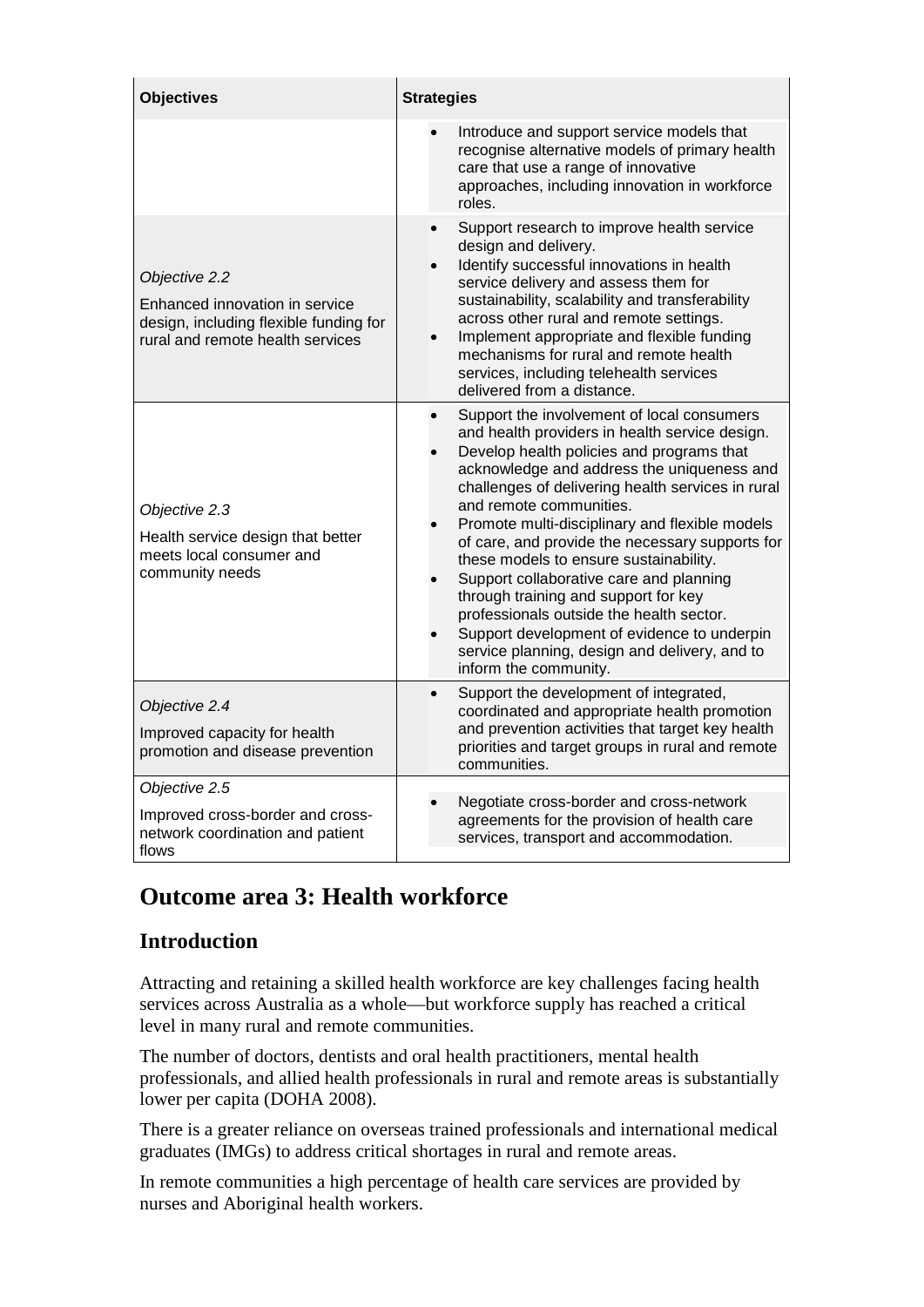Governments recognise the need to actively address the maldistribution of the health workforce and have introduced programs to encourage health professionals to live and work in rural and remote areas.

While financial incentives may go some way to addressing the problem it is evident that a much broader, multi-pronged approach is needed, firstly, to attract all types of health professionals and, secondly, to encourage them to stay longer.

#### <span id="page-31-0"></span>**Rural Workforce Incentives (National)**

To improve the health workforce in regional, rural and remote Australia, the Australian Government's *Rural Health Workforce Strategy*, covers a range of programs providing both financial and non-financial support for rural doctors.

Introduced in July 2010, the General Practice Rural Incentives Program (GPRIP) aims to encourage doctors to relocate to rural and remote areas for the first time with financial incentives of up to \$120,000. Doctors already working in rural and remote locations may also access increased retention payments.

Enabling rural doctors to access adequate time for rest and professional development is an important factor in encouraging workforce retention. To assist this aim, the *National Rural Locum Program (NRLP)* has provided locum support for Rural GPs, Specialist Obstetricians, and GP Anaesthetists since 2009-10. In addition, the *Rural Locum Education Assistance Program (Rural LEAP)* began in February 2010 and provides financial assistance to urban GPs who provide four weeks of paid locum placements in a rural or remote area.

Medical students who choose to train and work in rural and remote communities are able to have their HECS debts reimbursed under the *HECS Reimbursement Scheme. As of 1 July 2010, doctors are also able to reduce the period for reimbursement of the cost of their medical studies.*

### <span id="page-31-1"></span>**Recruiting the right workforce**

The need for rural health practitioners to be multi-skilled is widely recognised. While the scope and nature of their work requires good generalist skills, much of the training for rural health professionals is conducted in metropolitan institutions by specialists who are removed from the realities of working in the rural health setting (Humphries et al 2002).

In terms of attracting skilled health professionals it is important to recognise the preconceptions about working in rural and remote communities. These generally relate to:

- professional and social isolation (for the health professional and their spouse and family)
- poorer local amenities and infrastructure
- limited training and professional development opportunities
- the difficulties of delivering services in geographically isolated areas, including long-distance travel, extended working hours, and lack of locum support.

The disparity in the incomes earned between specialist medical practitioners and generalist medical practitioners also contributes to the shortage of general practitioners. 'Procedural' specialties, such as surgery, will typically command higher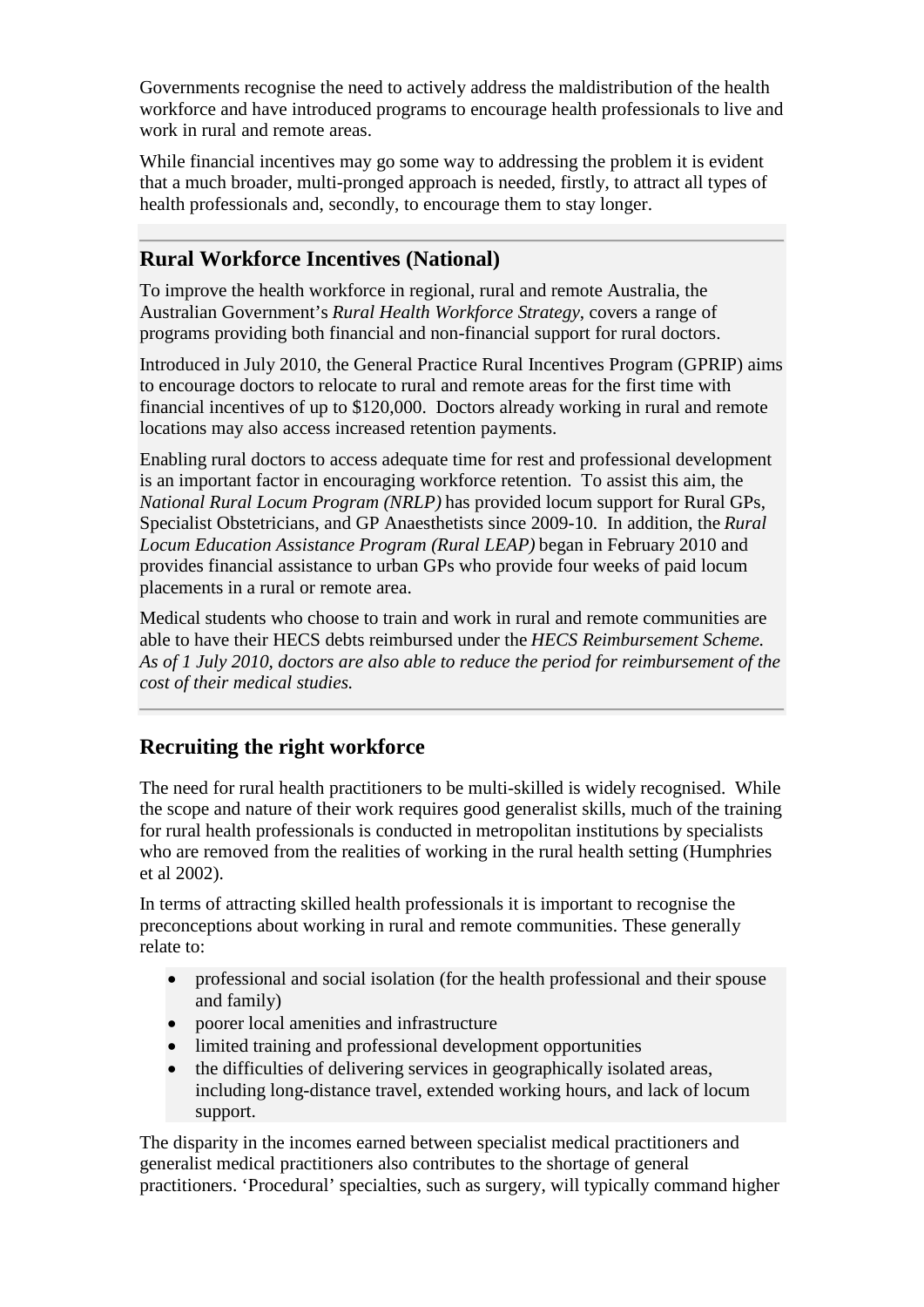levels of income and therefore attract more practitioners than general or family practice (Cheng et al 2010).

While these factors all contribute to the workforce maldistribution in rural areas, rural practice is also seen as a natural environment for workforce innovation.

Recent innovations include expanded roles for practice nurses, nurse practitioners and allied health therapy assistants. The Productivity Commission (2005) has noted that many such innovations have the potential to provide the basis for system-wide changes in health workforce arrangements.

While rural practitioners appear to be more comfortable with a more multidisciplinary team approach and broader scopes of practice, there is still a need to overcome the barriers that exist between professional disciplines and within training institutions to further develop and implement these approaches.

While earnings vary slightly between states and territories, GPs who practise in outer regional, rural and remote Australia are eligible for payments under government incentive schemes, and there may be a lower number of competing practitioners in rural and remote areas.

Governments and communities can also actively challenge the common perceptions of working in rural and remote settings by:

- promoting the advantages of rural and remote practice, including opportunities to develop a broader range of skills and experience
- increasing local capacity to 'grow your own' workforce, as students originating from rural and remote communities are more likely to return to work in these communities
- improving available health facilities and accommodation, including addressing the cost and availability of quality and safe housing
- ensuring health professionals have access to peer and locum support, and opportunities for training and continuing professional development
- utilising information technology to support distance-based social and professional relationships and activities.

It should also be recognised that health services also experience workforce shortages in non-clinical areas, such as management, finance and health information. To minimise the impact it is necessary to provide support and training for non-clinical workers, and to explore opportunities for small health and hospital networks to share their administrative, financial, and health information infrastructure and staff.

### <span id="page-32-0"></span>**Retaining rural and remote health professionals**

Workforce development has tended to focus on medical practitioners, however, the entire health workforce needs to be developed in keeping with cross-disciplinary and generalist requirements. In the overall remodelling of health practice in rural and remote areas, inter-professional education and ongoing training will be essential.

There is a critical need to expand existing scopes of practice and create new roles to optimise workforce capacity and to meet health care needs. The development of more advanced roles for rural GPs, including obstetrics, surgery and anaesthetics, and for nurse practitioners is seen as a useful strategy to strengthen and maintain a skilled rural health workforce.

It is also important to consider the roles and scopes of practice of a wide range of other health care workers including remote health workers, nurses, allied health workers, midwives, Indigenous health workers and vocationally trained workers.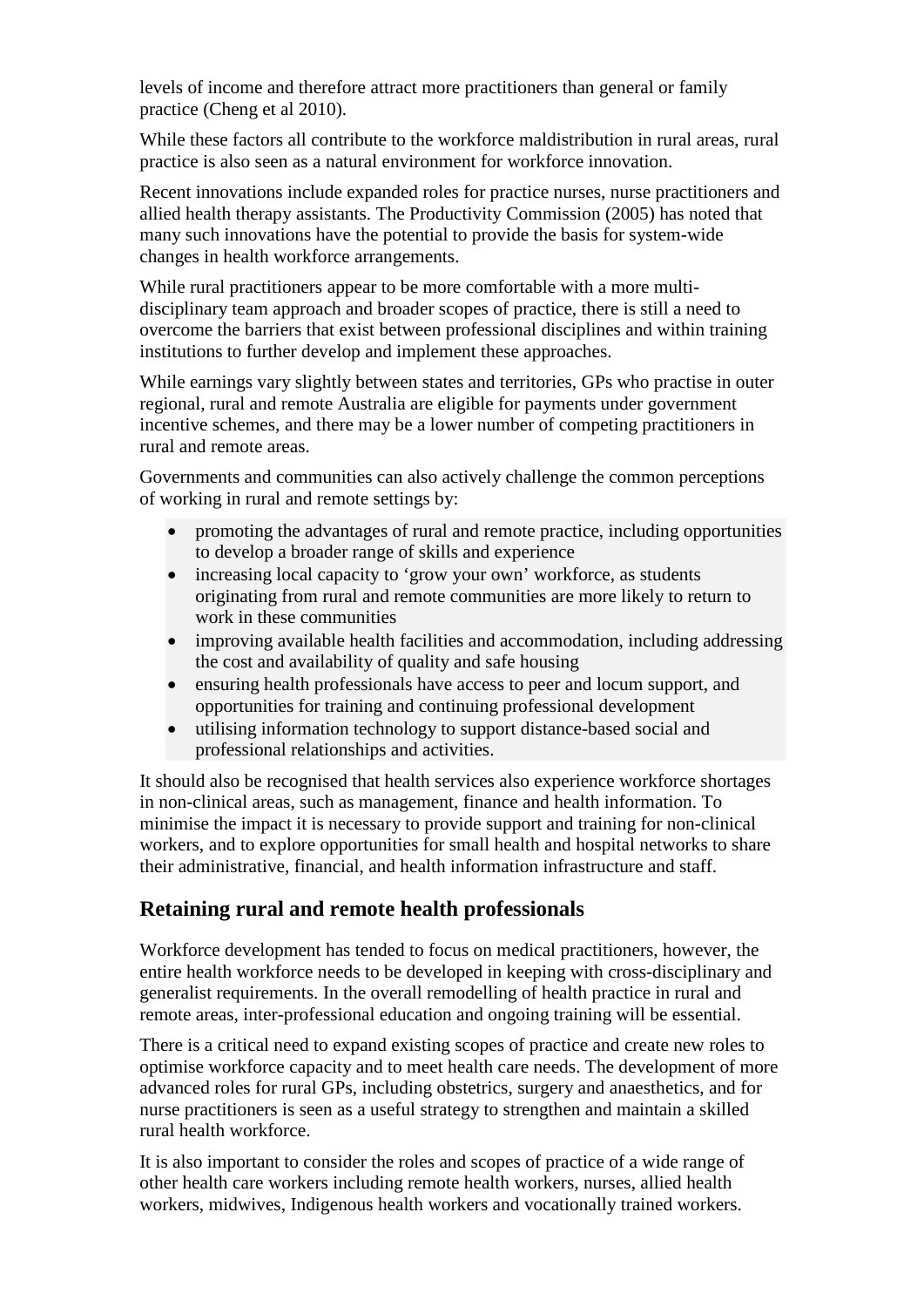## <span id="page-33-0"></span>**Rural Generalist Medicine (Queensland)**

In August 2005, the Queensland Government announced the recognition of a new category of senior doctor called the 'Rural Generalist'. Rural Generalist training commenced in 2007 within the Rural Generalist Pathway.

Queensland officially recognised Rural Generalist Medicine in 2008. As a specialist equivalent medical discipline, Rural Generalists can:

- gain a professional status and a service value equivalent to that of a medical specialist
- receive a specialist-level remuneration package, including a 'private practice' allowance.

The Rural Generalist Pathway provides supported training through medical school to Rural Generalist Medicine practice.

The practice of Rural Generalists includes rural general practice and hospital-based practice with at least one advanced skill in a specialist discipline. Rural Queensland will benefit from the priority advanced rural skills of obstetrics, anaesthetics, Indigenous health, emergency medicine and surgery.

In the future, Rural Generalist Medicine increases the prospect of rural and remote communities being well supplied with doctors seeking rather than being coerced into rural service.

It also potentially improves the chances of Indigenous communities being well supplied with doctors whose advanced skills in Indigenous health will provide a medical service dedicated to their unique needs.

In developing initiatives for a sustainable rural and remote health workforce, there is now sufficient evidence to bring the focus of recruitment strategies towards shorter retention cycles. In place of expectations of GPs staying in town for decades, workforce planning should focus on three to seven year cycles, dependent on the workforce group. This re-orientation of strategy requires ongoing efforts and continual succession planning.

Planning for education and training in rural and remote areas needs to recognise that the professional, personal and community-based activities of health care providers often overlap in small communities. Health care providers and health service managers are often effectively 'on call' continuously and, therefore, special effort is required to enable them to undertake their continued training and development.

Workforce planning, education and professional development should involve active partnerships with the tertiary education sector and other national bodies, such as professional colleges, national peak bodies, and the national accreditation and registration system.

An example of a successful model that combines specialist roles for nurses, with the appropriate training, guidelines and partnerships to support them is outlined below:

### <span id="page-33-1"></span>**Remote Area Nursing Emergency Guidelines and Training (Victoria)**

There are fifteen Bush Nursing Centres (BNCs) located in remote and isolated communities throughout rural Victoria. BNCs provide key primary health and emergency stabilisation services to these communities. Due to the remoteness of these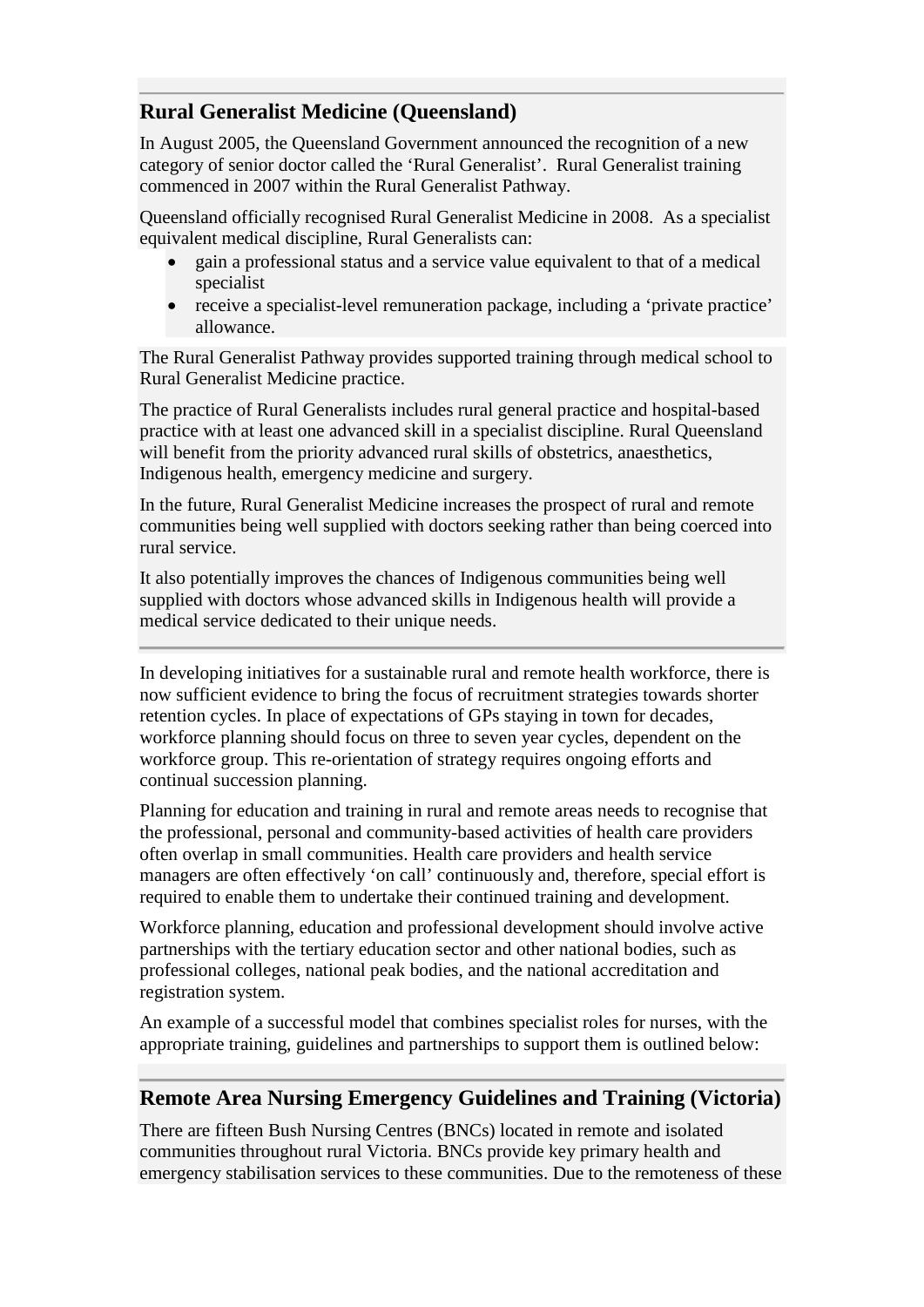communities, BNC nurses may be the only health care professionals available to provide first line care in the event of a medical or trauma emergency.

BNCs can employ Remote Area Nurses (RANs) who are up-skilled to provide time critical emergency response and stabilisation care in the absence of a medical officer or paramedic. The regulatory framework in Victoria provides for RANs to have the delegated responsibility to provide emergency care provided that they have completed annual competency based training based on the Victorian Remote Area Nurses Emergency Guidelines (RANEG).

A key component of this model is the partnership between BNCs and Ambulance Victoria. Ambulance Victoria conduct annual competency based training and provide peer support and mentoring to the RANs. RANs through joint dispatch arrangements with Ambulance Victoria provide a first response to emergency calls in their community and are able to arrive and commence emergency care to patients substantially prior to paramedic or medical officer assistance.

The Framework seeks to build a health workforce that meets the needs of rural and remote communities through better recruitment, training and continual professional development, and retention of skilled health professionals and non-clinical health workers to achieve Goal 3:

#### **Rural and remote communities will have an appropriate, skilled and well-supported health workforce**

Strategies are outlined in the following table.

#### <span id="page-34-0"></span>**Outcome area 3: Health workforce**

| <b>Objectives</b>                                                                                                    | <b>Strategies</b>                                                                                                                                                                                                                                                                                                                                                                                                                                                                                                                                                                                                                                                                                                                                                                                                                                                                                                                                                                                                                                                                                                                      |
|----------------------------------------------------------------------------------------------------------------------|----------------------------------------------------------------------------------------------------------------------------------------------------------------------------------------------------------------------------------------------------------------------------------------------------------------------------------------------------------------------------------------------------------------------------------------------------------------------------------------------------------------------------------------------------------------------------------------------------------------------------------------------------------------------------------------------------------------------------------------------------------------------------------------------------------------------------------------------------------------------------------------------------------------------------------------------------------------------------------------------------------------------------------------------------------------------------------------------------------------------------------------|
| Objective 3.1<br>Improved recruitment, retention<br>and distribution of rural and<br>remote health service providers | Support training placements to rural and remote<br>practices across all health professions.<br>Consider supply of appropriate infrastructure for<br>health service staff including housing and health<br>service facilities, where market failure has<br>contributed to a lack of availability or high cost.<br>Introduce flexible workload management and<br>support by providing after-hours call centre<br>services, professional networks and readily<br>accessible locum support.<br>Promote safe and healthy workplaces, particularly<br>in high risk areas, ensuring professional and<br>inappropriate physical isolation are addressed.<br>Bundle financial and non-financial incentives to<br>address the broad range of factors that affect<br>workforce supply and distribution.<br>Develop communication strategies that promote<br>the rewards of careers in rural and remote areas.<br>Identify strategies to attract and retain health<br>service support staff.<br>Routinely evaluate and improve workforce support<br>programs to ensure they contribute towards a<br>more equitable distribution of rural and remote |

#### **Goal 3: Rural and remote Australia has an appropriate, skilled and wellsupported health workforce**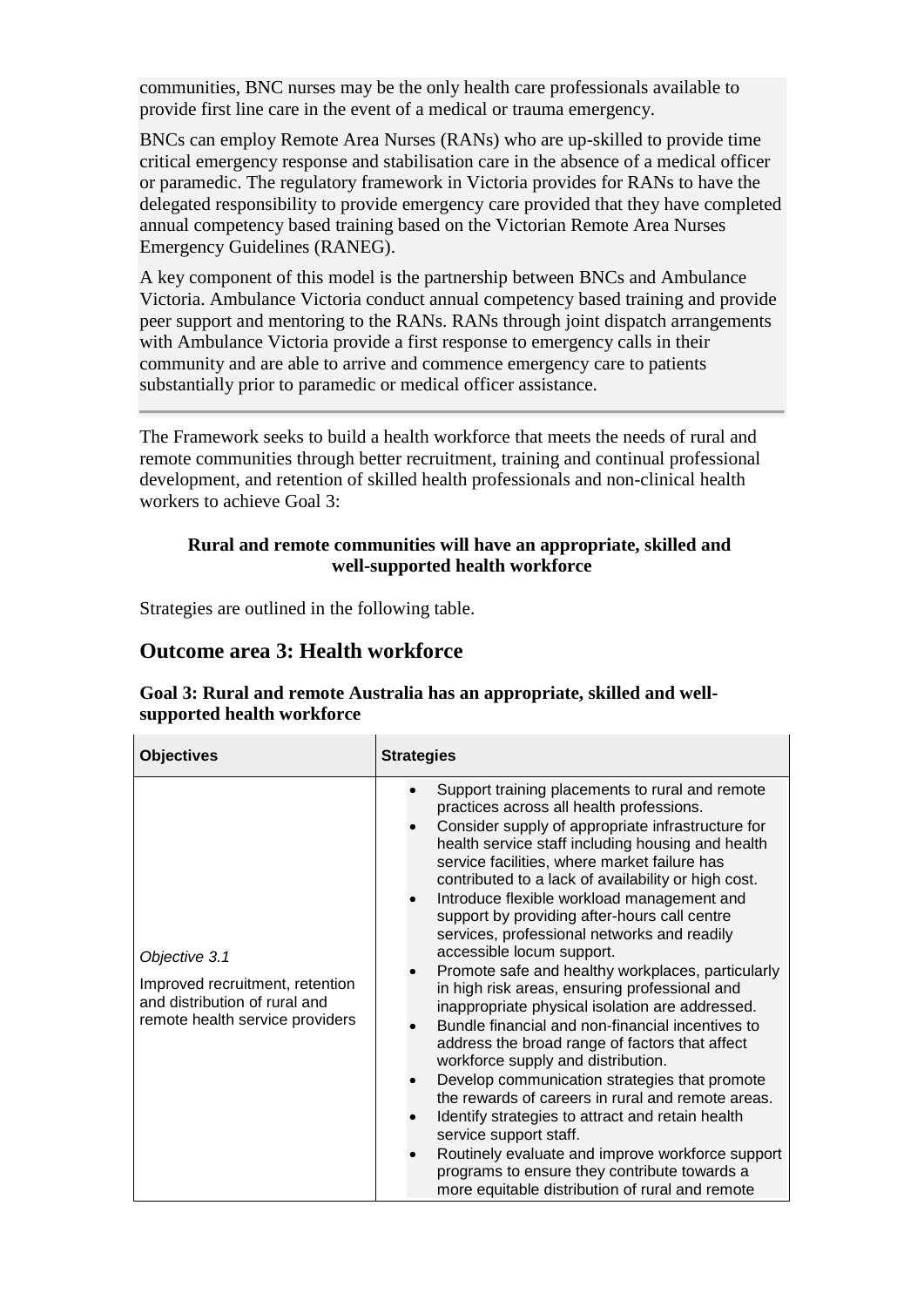|                                                                                                                                                        | health service providers.                                                                                                                                                                                                                                                                                                                                                                                                                                                                                                                                                                                                                                                                                                                                                                                                                                                                                                                                                                                                                                                                                                                                                                                                                                                                                                                                     |  |
|--------------------------------------------------------------------------------------------------------------------------------------------------------|---------------------------------------------------------------------------------------------------------------------------------------------------------------------------------------------------------------------------------------------------------------------------------------------------------------------------------------------------------------------------------------------------------------------------------------------------------------------------------------------------------------------------------------------------------------------------------------------------------------------------------------------------------------------------------------------------------------------------------------------------------------------------------------------------------------------------------------------------------------------------------------------------------------------------------------------------------------------------------------------------------------------------------------------------------------------------------------------------------------------------------------------------------------------------------------------------------------------------------------------------------------------------------------------------------------------------------------------------------------|--|
| Objective 3.2<br>Build a health workforce that<br>meets the needs of local<br>communities                                                              | Identify opportunities for new or expanded roles<br>and varying of the skill mix of multi-disciplinary<br>team members to enhance services.<br>Explore flexibility in the scope of practice for all<br>health service providers and promote more<br>advanced skill roles for GPs and nurses.<br>Implement innovative funding mechanisms for<br>services delivered by non-medical health service<br>providers.<br>Identify and explore options for addressing<br>legislative, regulatory and other barriers that limit<br>the full service capacity of rural and remote health<br>professionals.<br>Recognise and support the role of GP<br>$\bullet$<br>proceduralists and nurse practitioners in delivering<br>health services in rural and remote settings.<br>Promote interdisciplinary training to reduce<br>$\bullet$<br>barriers between health care professionals.<br>Introduce new professional and semi-professional<br>$\bullet$<br>roles such as vocational and tertiary trained<br>assistants, transport providers and coordinators,<br>and telehealth/e-Health coordinators.<br>Ensure preventative health becomes an important<br>$\bullet$<br>element of skills development for the rural health<br>workforce.<br>Introduce technology and other efficiency<br>measures to assist the workforce to address the<br>health needs of communities. |  |
| Objective 3.3<br>Improved availability of training<br>and continuing professional<br>development programs for rural<br>and remote health professionals | Ensure workforce has access to appropriate and<br>$\bullet$<br>well supervised clinical training, education and<br>continuing professional development<br>opportunities, including better use of ICT for<br>training delivery and support.<br>Develop opportunities for rural and remote GPs to<br>access training in advanced skills.<br>Promote expansion of scholarship, clinical<br>placement, and bonded scholarship programs to<br>all health disciplines.<br>Target clinical training placements to areas of<br>workforce need.<br>Develop appropriate funding mechanisms to<br>support distance supervision of remote<br>practitioners and new and emerging health service<br>providers.                                                                                                                                                                                                                                                                                                                                                                                                                                                                                                                                                                                                                                                              |  |

# <span id="page-35-0"></span>**Outcome area 4: Collaborative partnerships and planning**

# <span id="page-35-1"></span>**Introduction**

To address the complexities of rural and remote health it is necessary to plan and design health services and health policy specifically 'for rural by rural' rather than trying to adapt and apply a metropolitan health care model.

This would ensure consideration of the specific needs of Aboriginal and Torres Strait Islander and geographically isolated populations, and the great diversity between rural and remote communities.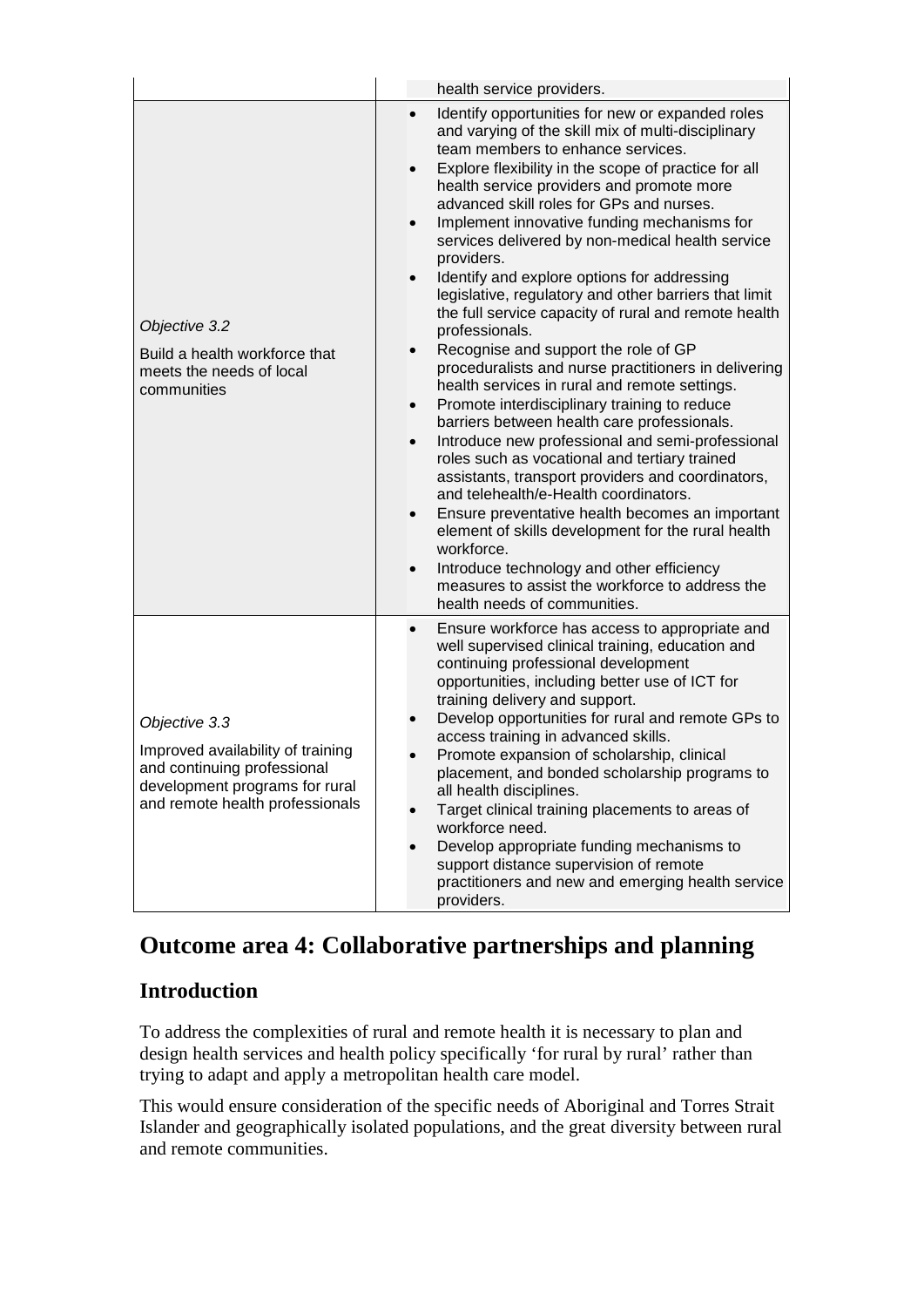### <span id="page-36-0"></span>**Enhancing health services in the Pilbara (Western Australia)**

The health system in the Pilbara region, in the north of Western Australia, was placed under serious stress due to a rapid pace in resource development, increasing population, and demand for services in the region.

The Pilbara Industry's Community Council (PICC) was formed in 2007 to provide a multi-lateral approach to plan for the current and future sustainability of the Pilbara, involving a range of government and industry sectors.

The PICC aims to strengthen investment in services and achieve outcomes that are critical to the State's development in a coordinated and collaborative manner. The PICC identified supporting sustainable health services as a priority, given its role as a key enabler for continuous resource development in the region.

In late 2009, the WA government and PICC announced the three year *Enhancing Health Services in the Pilbara initiative*.

A range of projects have been funded through this partnership to strengthen emergency response capability across the region, improve access to specialist medical services, increase Indigenous employment in local health services, expand sexual and family health services, provide staff accommodation units at Newman, upgrade three small hospitals in the region, and undertake service planning for two other small hospital services.

# <span id="page-36-1"></span>**Local planning**

Local and regional level planning has an important role in ensuring sustainable health care in rural and remote areas by helping to identify:

- the individual characteristics of an area and the specific needs of the people who live there
- the services, infrastructure and workforce that are already available, and what aspects may need to be improved or developed
- gaps in health service provision in the area and some possible reasons for this
- opportunities for creating linkages and partnerships between key stakeholders, governments, health and other community services, and other sectors including local industries.

The benefits of local planning include:

- delivering more integrated and sustainable health services
- services that better target the local need
- more effective utilisation of existing facilities, resources and workforce
- greater community input and engagement.

## <span id="page-36-2"></span>**Implementation of the Strategy for Planning Country Health Services (South Australia)**

Recognising the need to improve health outcomes for country people, the *Strategy for Planning Country Health Services in South Australia (the Strategy)* was released in December 2008, following detailed discussions and consultation with rural and regional residents and health professionals. The *Strategy* provides a framework, including planning principles, planning milestones and a delineation framework to inform the development of the 10 year health service plans for local hospitals and health services.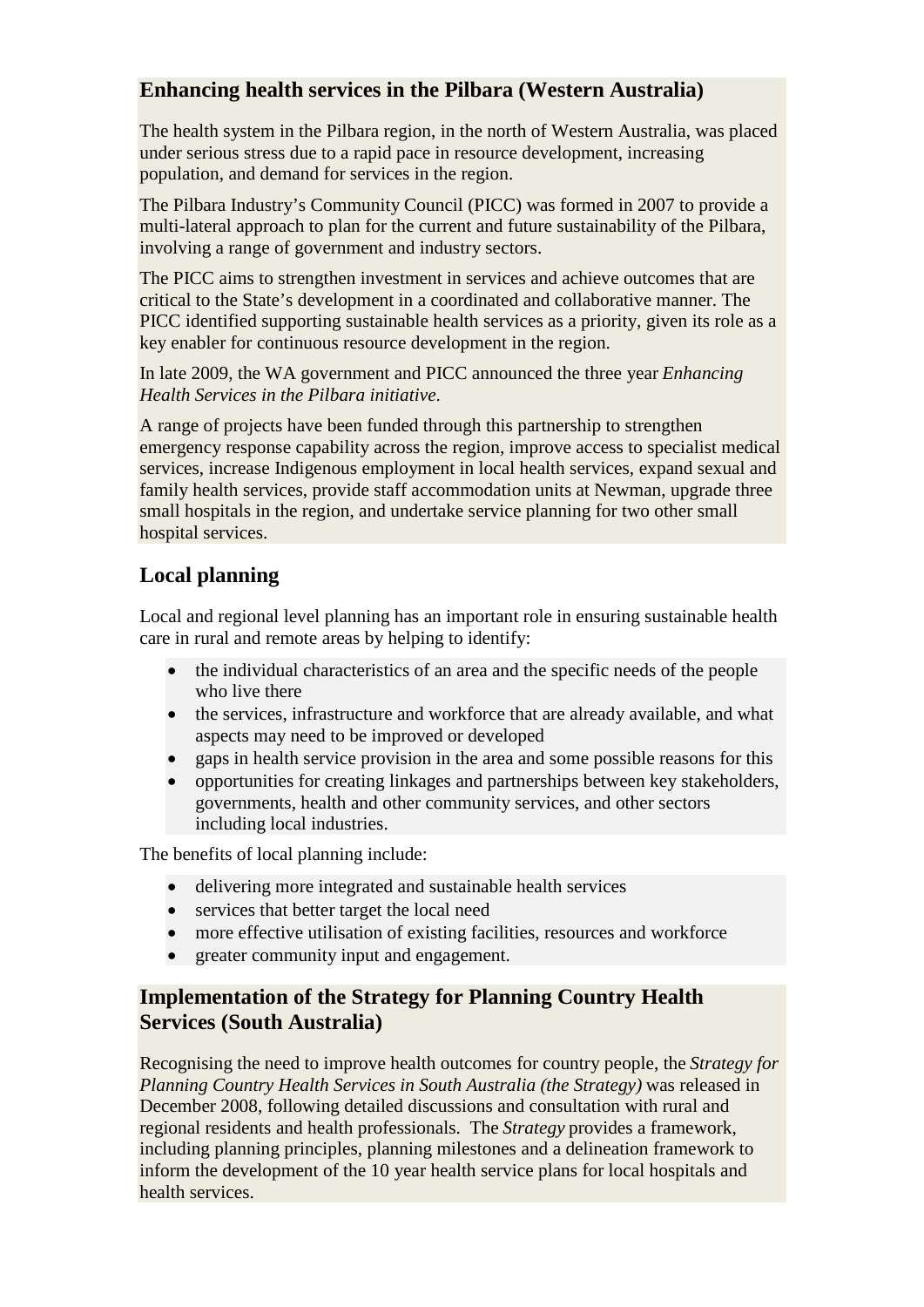Throughout 2009-2010, Health Advisory Councils, local health services and the Country Health SA Planning Projects Team worked towards developing a total of thirty three 10 year local health service plans across country South Australia. In several locations, Health Advisory Councils and local health services agreed to use a cluster or sub-cluster wide approach in their planning. This approach presented an integrated picture across the cluster and effectively enabled an approach to share and strengthen health services for the overall catchment needs.

The 10 year plans outline the health service's vision for their catchment area in regard to service delivery, capital works, workforce development and other needs. The work presents a ground-up approach to planning future health service needs across country South Australia. A range of community engagement strategies have been implemented including surveys, focus groups, community stalls, online questionnaires, interviews and building on previous consultations. The contributions made by the Health Advisory Councils is well acknowledged and a key factor in the success of the local planning process.

The national health policy, planning, funding and resource allocation landscape is changing with the implementation of the national health reforms<sup>[3.](#page-37-1)</sup>

With the introduction of Medicare Locals and the Local Hospital Networks, these changes will offer a major opportunity to promote collaboration and partnerships that support the development of local solutions.

The expertise needed to formulate and implement local area health service plans is not well distributed across rural and remote Australia. Accordingly, there is a need to build the capacity of health service managers and providers and provide the necessary skills to work within a more multi-disciplinary and integrated framework.

### <span id="page-37-0"></span>**Building partnerships for healthier communities**

A fundamental element in local and regional planning is identifying and establishing strong and effective linkages and partnerships.

Fostering local partnerships and collaborations helps to draw together and get the best out of the local, state and Commonwealth investment in health and human services.

These partnerships can be developed between different levels of government, or between sectors (including health, education, housing, employment and regional development). Within the health care sector it is also important to consider the opportunities to develop partnerships across the public, private, not-for-profit and community controlled sectors.

Stronger partnerships help promote a more effective use of available resources, improve the transition of patients between health services, and help to coordinate action to improve patient access and outcomes or address the social determinants of health.

<u>.</u>

<span id="page-37-1"></span><sup>&</sup>lt;sup>3</sup> 3 As agreed by COAG on 13 February 2011.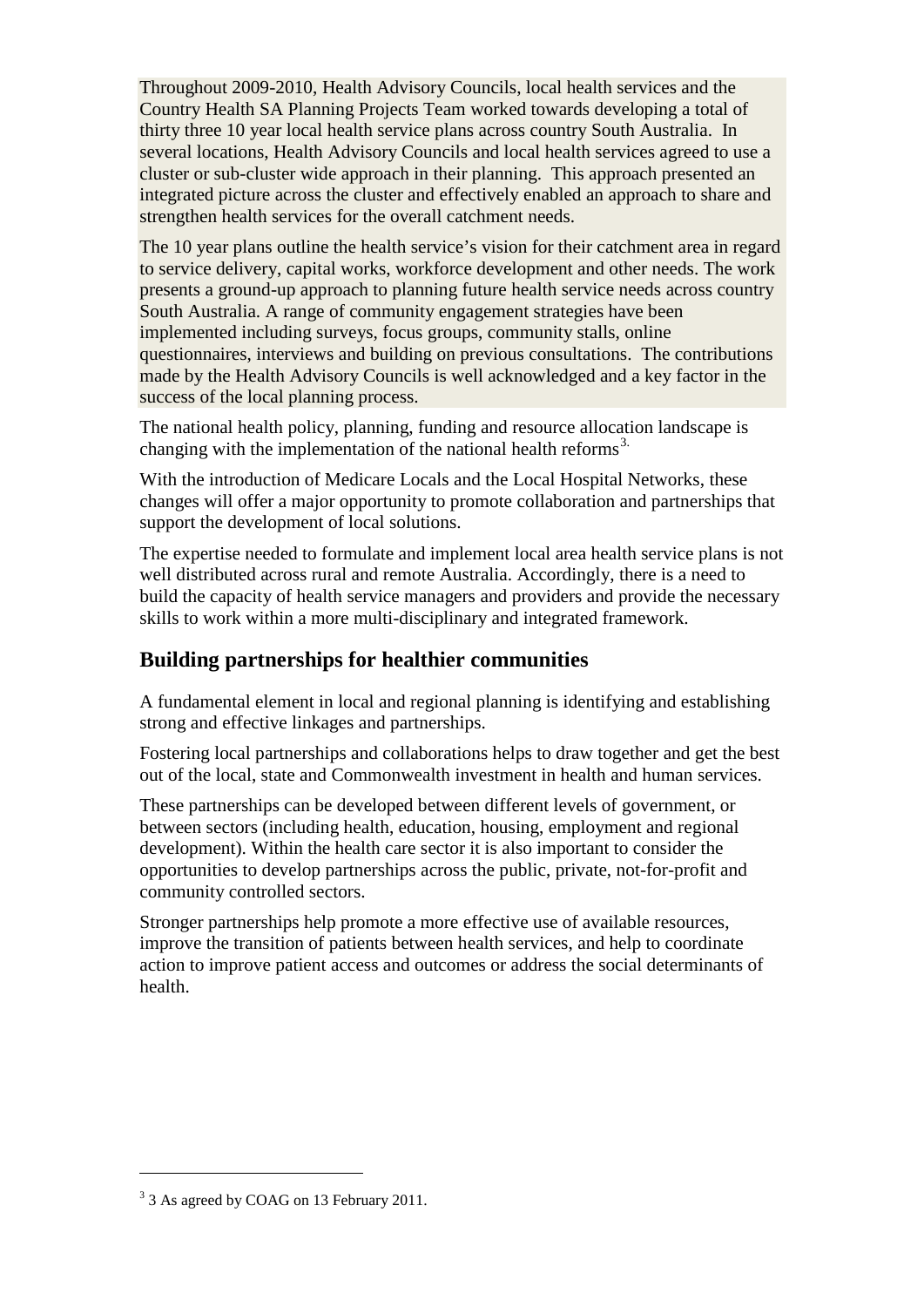### <span id="page-38-0"></span>**Healthy partnerships in the Ntaria Aboriginal Community (Northern Territory)**

The Northern Territory Department of Health, the Western Aranda Health Aboriginal Corporation (WAHAC) and community members have developed a strong partnership to develop supportive environments for healthy choices and respond to community health needs in the Ntaria Aboriginal community.

A nutritionist, Preventable Chronic Disease Nurse and Health Promotion Officer work in partnership with community members to respond to community-identified health issues by supporting:

- nutrition and exercise groups for family groups and chronic disease groups
- education for mothers at the Families As First Teachers playgroup
- promotion of healthy choices at the local stores
- School Nutrition Program workers and building the capacity of Health Centre and WAHAC Staff, including Aboriginal Health Workers, to provide nutrition education.

Beyond the delivery of services, collaborative partnerships also have a valuable role in developing tools for providing safe and quality services and for supporting continuous quality improvement and evaluation.

Community engagement and consultation are important factors in ensuring health care planning in rural and remote settings is both relevant and appropriate. Accessing local knowledge not only provides a more accurate picture of the particular health issues and requirements of a rural or remote community, it can also help identify otherwise missed opportunities and resources that can help deliver these services. Additionally, stronger connections between health services and communities help to build a better understanding of the relationship between peoples' health and the wider social, economic and physical environment, which will ultimately have a positive influence on overall health outcomes.

As discussed in outcome area 2, the networks between services located in rural and remote areas and their counterparts in urban centres need to be cultivated.

Strengthening mutually respectful relationships between rural and remote services and the more specialised services in larger regional and metropolitan centres is essential. This will ensure the safety and continuity of quality health care for rural and remote consumers who must travel to access high cost, high technology, and specialised health services.

Providers of health services in these larger centres also need to demonstrate a greater appreciation of the different life context of rural and remote consumers and the additional challenges they face to access these services.

### <span id="page-38-1"></span>**Collaborative development of primary health care clinical guidelines (Queensland)**

Clinical practice guidelines to support clinicians in state-wide, rural and remote primary health care facilities have been developed by the Office of Rural and Remote Health (Cairns) Primary Health Care Team. These include the Primary Clinical Care Manual and Chronic Disease Guidelines.

The development and review of the guidelines are undertaken by expert clinical and non-clinical personnel across a range of government and non-government agencies, including: the Apunipima Cape York Health Council; Royal Flying Doctor Service;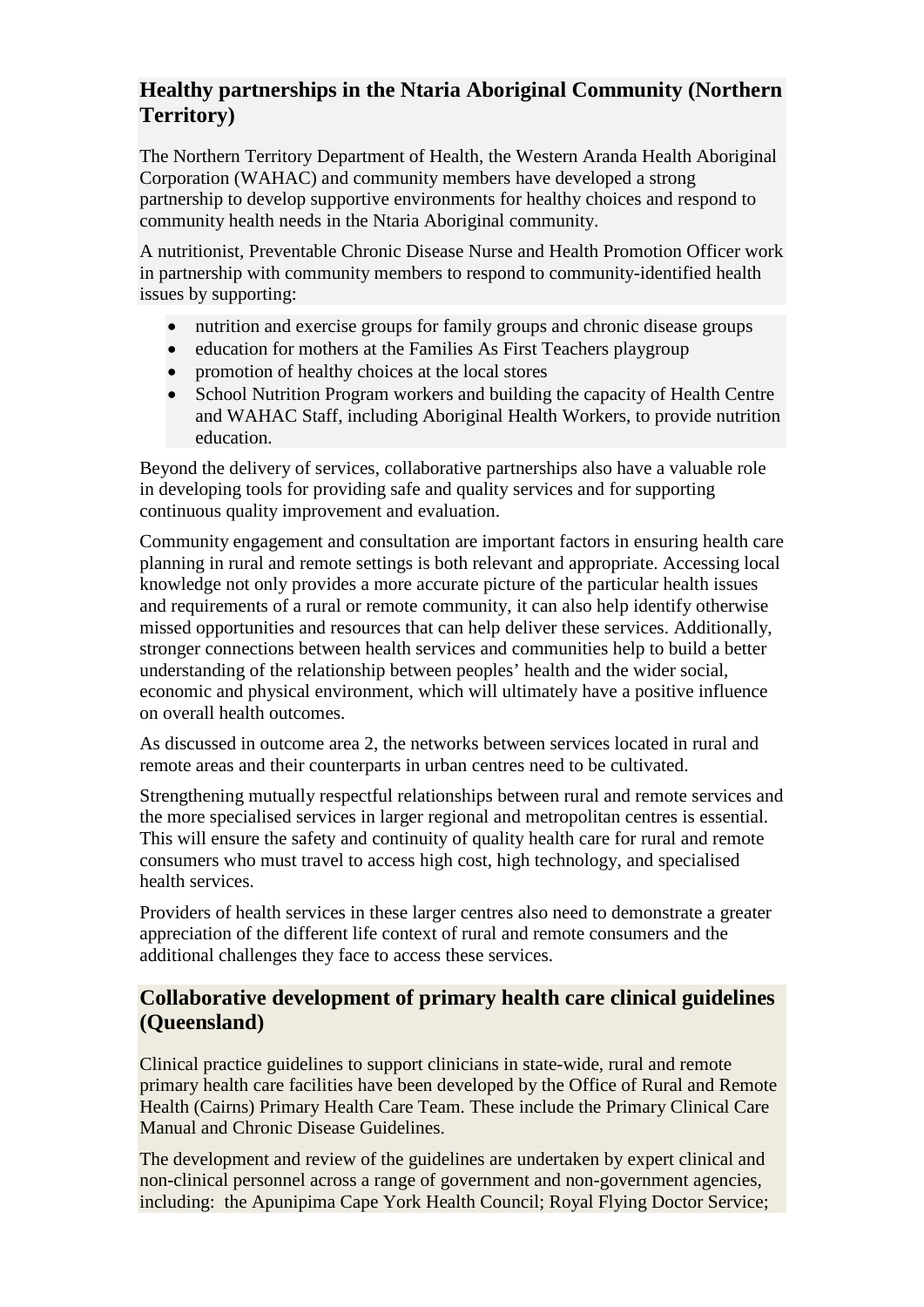Queensland Ambulance; New South Wales Health Service (Greater Western Health Service); James Cook University; Queensland Aboriginal and Torres Strait Island Health Council; Queensland Poisons Information Centre; Royal Australian Navy – Fleet Health Support Unit; and Queensland Health.

This collaborative engagement ensures that clinicians in rural and remote facilities have access to concise, evidence-based clinical guidelines that apply in both the geographical and clinical setting. This supports rural and remote clinicians in providing expert care, therefore improving patient outcomes.

The guidelines are aimed at multidisciplinary team members including nurses, midwives, health workers and medical officers. The target population is rural and remote residents including Indigenous peoples. The Primary Clinical Care Manual is also used by Health Departments in Victoria, New South Wales, Western Australia, and Queensland.

This Framework recognises the importance of collaborative health service planning in rural and remote Australia and sets Goal 4:

#### **Rural and remote communities will have collaborative health service planning and policy development**

The strategies outlined aim to help achieve this goal by challenging planners and policy makers to better meet the specific needs of rural and remote communities, to utilise available resources and workforce, and to develop positive and effective partnerships within and beyond the health care sector.

### <span id="page-39-0"></span>**Outcome area 4: Collaborative partnerships and planning**

| <b>Objectives</b>                                                                                            | <b>Strategies</b>                                                                                                                                                                                                                                                                                                                                                                                                                                                                |
|--------------------------------------------------------------------------------------------------------------|----------------------------------------------------------------------------------------------------------------------------------------------------------------------------------------------------------------------------------------------------------------------------------------------------------------------------------------------------------------------------------------------------------------------------------------------------------------------------------|
| Objective 4.1<br>Improved planning and<br>decision making that<br>address locally identified<br>health needs | Support consumers and community members to be<br>meaningfully engaged in health service planning and<br>monitoring and evaluation.<br>Identify and address barriers to health service access<br>through effective policy development and planning<br>processes.<br>Improve the collection and availability of local health<br>services data to enhance local health service planning.                                                                                            |
| Objective 4.2<br>Enhanced use of locally<br>available health and<br>human service<br>resources               | Maximise the use of existing health and human<br>service infrastructure across government, non-<br>government, private and community controlled<br>sectors.<br>Identify opportunities for collaboration and<br>information sharing between health services and other<br>local social service sectors in the planning and<br>delivery of health services.<br>Support resourcing arrangements that allow the<br>flexible use of funds to reduce gaps and duplication of<br>effort. |
| Objective 4.3                                                                                                | Implement collaborative partnerships in health service                                                                                                                                                                                                                                                                                                                                                                                                                           |

#### **Goal 4: Collaborative health service planning and policy development in rural and remote Australia**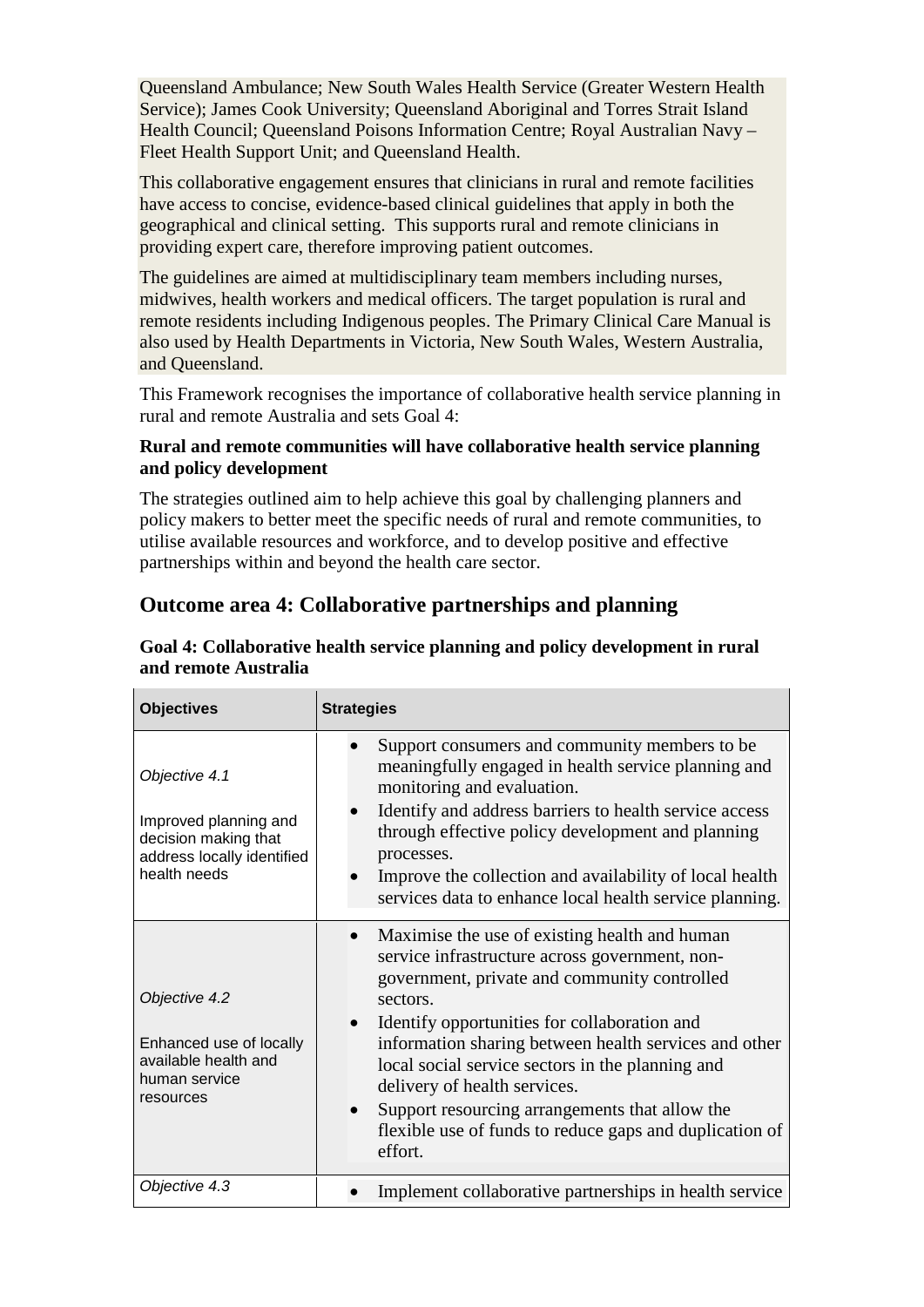| Improved health service<br>planning within and<br>beyond the health<br>service sector | planning, policy development and funding that<br>involve services across the health care sector<br>including public, private, not-for-profit, and<br>community controlled services.<br>Foster partnerships and cooperation with different<br>levels of government (local, state and<br>Commonwealth) and with other relevant sectors,<br>including education, housing, employment, industry<br>and regional development.<br>Support coordinated clinical networks at the local<br>level that includes acute care, aged care and primary<br>health care practitioners.<br>Promote flexible and cross-border and cross-network<br>health service planning and delivery arrangements.<br>Introduce innovative resourcing arrangements that<br>encourage regional and metropolitan care providers to<br>support service provision in rural and remote<br>communities. |
|---------------------------------------------------------------------------------------|-------------------------------------------------------------------------------------------------------------------------------------------------------------------------------------------------------------------------------------------------------------------------------------------------------------------------------------------------------------------------------------------------------------------------------------------------------------------------------------------------------------------------------------------------------------------------------------------------------------------------------------------------------------------------------------------------------------------------------------------------------------------------------------------------------------------------------------------------------------------|
|---------------------------------------------------------------------------------------|-------------------------------------------------------------------------------------------------------------------------------------------------------------------------------------------------------------------------------------------------------------------------------------------------------------------------------------------------------------------------------------------------------------------------------------------------------------------------------------------------------------------------------------------------------------------------------------------------------------------------------------------------------------------------------------------------------------------------------------------------------------------------------------------------------------------------------------------------------------------|

# <span id="page-40-0"></span>**Outcome area 5: Strong leadership, governance, transparency and performance**

# <span id="page-40-1"></span>**Introduction**

Leading and managing health services in rural and remote areas can be more challenging than in larger centres. The specific issues faced by smaller rural health services, including more limited resources and budgets, can create even more pressure for staff in the day-to-day running of services.

This Framework seeks to identify ways in which stronger leadership and governance can better serve the health needs of rural and remote communities, and to ensure the sustainability, quality and safety of their health services.

To provide a sound foundation for sustainable, efficient, safe and quality health services there is a need to:

- support good governance and management through improved access to training, skills development and tools that reflect the needs of rural and remote settings
- attract and retain skilled and experienced managers and administrative support
- support performance and continuous quality improvement.

The Commonwealth, state and territory governments all have a role in providing policy leadership, developing support tools and incentives, and monitoring the performance and quality of the health system from the local to national level.

Many jurisdictions have programs aimed at building a complement of skilled health service managers, yet there remains a need to build upon these efforts to meet the particular needs of rural and remote health services.

With the introduction of new primary health care organisations these changes offer a major opportunity to promote leadership through greater collaboration and partnerships that encourage and support the development of local solutions.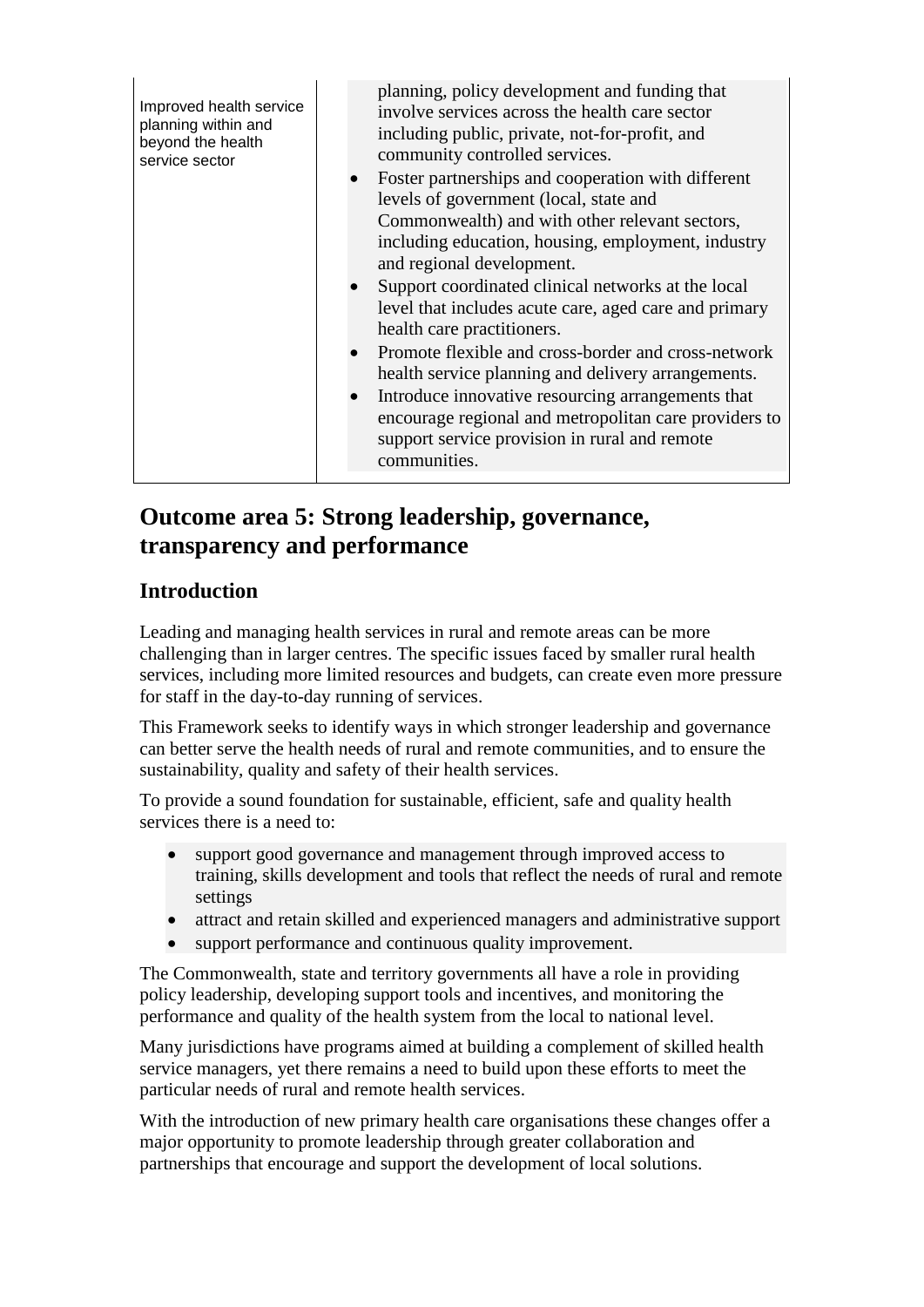Health board members and service managers may also face the particular challenge of balancing their fiduciary duties with the needs and wants of local special interests. In smaller communities people often sit on several, sometimes competing, boards or management committees that may cross a range of government, non-government, community-controlled and private sectors. In these instances, providing strong orientation and training and ongoing mentoring and support will help to avoid potential conflicts of interest.

At the patient care level, appropriate clinical governance is essential to assure the community and those responsible for maintaining quality and safety that a competent clinical workforce is in place.

### <span id="page-41-0"></span>**Supporting Clinical Governance (Queensland)**

#### <span id="page-41-1"></span>**Credentialing and Scope of Practice for Rural and Remote Districts**

The Office of Rural and Remote Health Clinical Support Unit (established in 2008) provides clinical governance services to five Queensland rural and remote Health Service Districts of Mt Isa, Cape York, Torres and Northern Peninsula, Central West and South West.

The Office set up a Credentialing and Scope of Clinical Practice Committee to assist District CEOs regarding the credentials and scope of clinical practice for general practitioner staff within rural and remote facilities. The committee has uniform standards for assessing practitioners' qualifications and experience, and applies these across both locum and permanent staff.

The Committee has representatives from each of the five Districts, as well as the Royal Australian College of General Practitioners, Australian College of Rural and Remote Medicine, and James Cook University. It also includes specialist representation in Emergency Medicine, Obstetrics and Gynaecology, Anaesthetics and Surgery.

#### <span id="page-41-2"></span>**Continuous Quality Improvement in Primary Health Care**

The Primary Health Care Quality Improvement and the Audit and Best Practice in Chronic Disease (ABCD) team supports continuous quality improvement and evaluation in primary health care settings across Queensland, with a focus on Indigenous health.

Collaborating with key stakeholders, the team supports continuous quality improvement in primary health care by:

- facilitating annual clinical audit and systems assessment cycles and workshops on quality improvement to support the delivery of evidence-based services
- providing evidence-based tools and training to enable primary health services to incorporate evidence into practice for child, maternal, preventive and chronic disease health services
- providing access to web-based information and reporting system that enables primary health care centres to integrate continuous quality improvement processes into routine work activities
- linking quality initiatives such as the Healthy for Life program, National Primary Care Collaboratives, accreditation requirements, and Queensland Health key performance indicators
- supporting ongoing research and publication of findings.

All jurisdictions have policies and processes in place for accreditation and credentialing, defining scopes of practice, and for developing clinical practice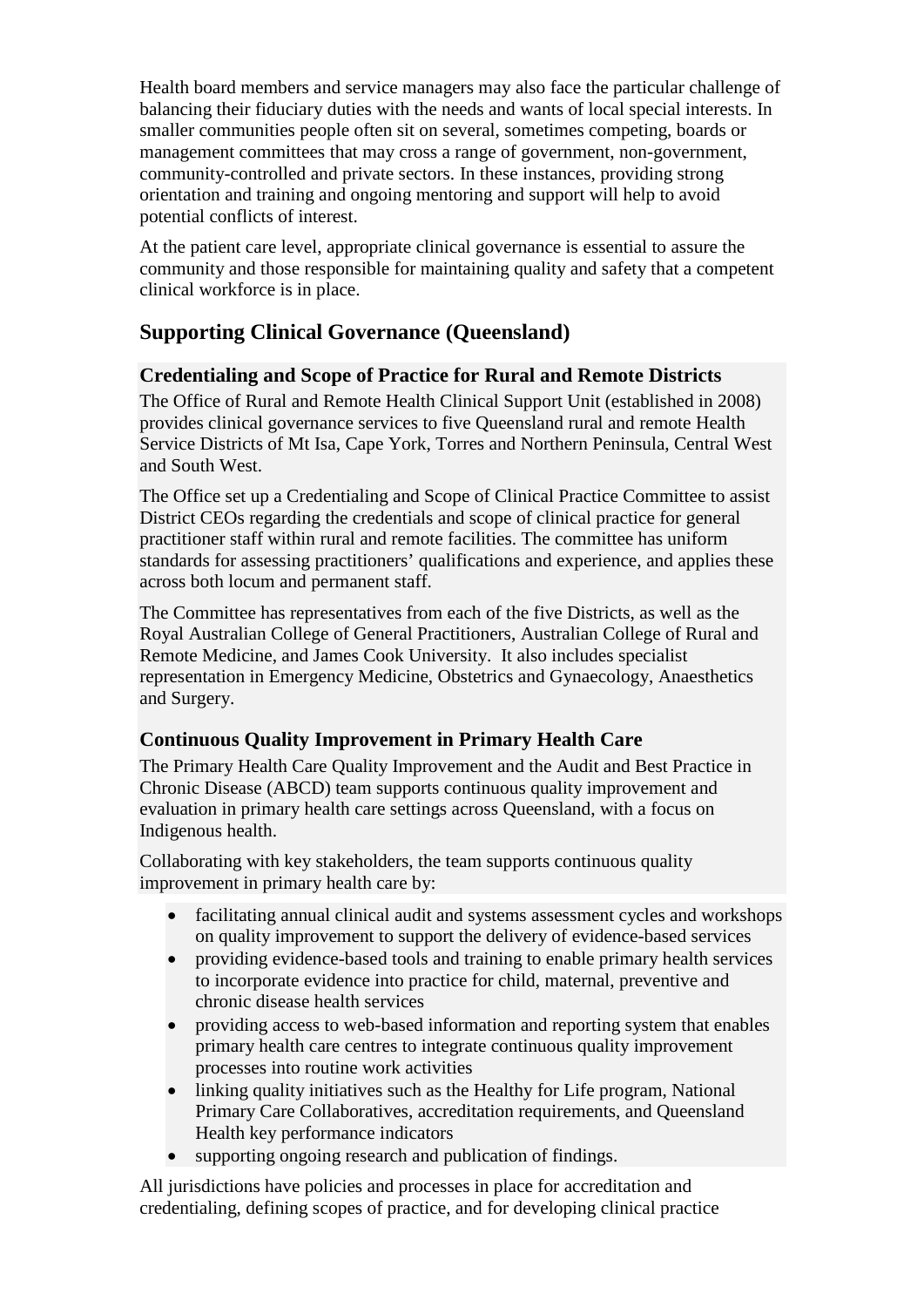guidelines. The challenge is to ensure these policies, guidelines and processes appropriately reflect the specific needs and requirements of delivering and managing health services in rural and remote settings.

### <span id="page-42-0"></span>**Improving accountability and performance**

The collection, analysis and reporting of performance data is necessary to inform policies, program development, resource allocation and quality improvement. Using timely and good quality data will also enhance the capacity of health service systems to understand and respond to changing local health needs.

Governments have also recognised that greater transparency on the performance of health services will help to drive improved performance, and will help patients make informed choices about their health care.

Under the national health care reforms, a new performance and accountability framework will be introduced that includes national standards and transparent reporting. The aim is to provide Australians with transparent and nationally comparable performance data and information on their local hospitals and health services.

The ability to deliver on these overarching national health goals and targets will rely, in part, on achieving better health outcomes in rural and remote Australia.

Data indicators and performance targets on system performance and health outcomes are specified at both the national and jurisdictional levels, and are generally applied equally across urban, rural and remote areas. Yet indicators and targets that are appropriate for urban areas are not necessarily appropriate for rural and remote settings. And in many cases, targets and indicators that may be appropriate for rural areas are not necessarily appropriate for remote areas.

There is therefore a need to:

- develop and identify suitable data indicators for assessing health status, system performance and outcomes in the rural and remote context
- improve the quality and consistency of data collection, including the use of geographic classifications and the need to better reflect the socioeconomic features of rural and remote communities
- improve collection of health status and outcome data for remote localities and Aboriginal and Torres Strait Islander communities.

### <span id="page-42-1"></span>**Aboriginal Health Key Performance Indicators (Northern Territory)**

The Aboriginal Medical Services Alliance of the Northern Territory, the NT Department of Health and Families, and the Commonwealth Department of Health and Ageing worked in partnership to develop Key Performance Indicators for Aboriginal Health.

In 2009, collaboration between the partners resulted in the achievement of a major milestone: the generation of community-level, Aboriginal Health Key Performance Indicator reports for 82 Government and Non-Government Aboriginal Primary Health Care service providers across the Northern Territory.

With the support of Continual Quality Improvement facilitators, the data from these reports is increasingly used in communities and by service providers to plan, monitor and improve Primary Health Care service delivery in the Northern Territory.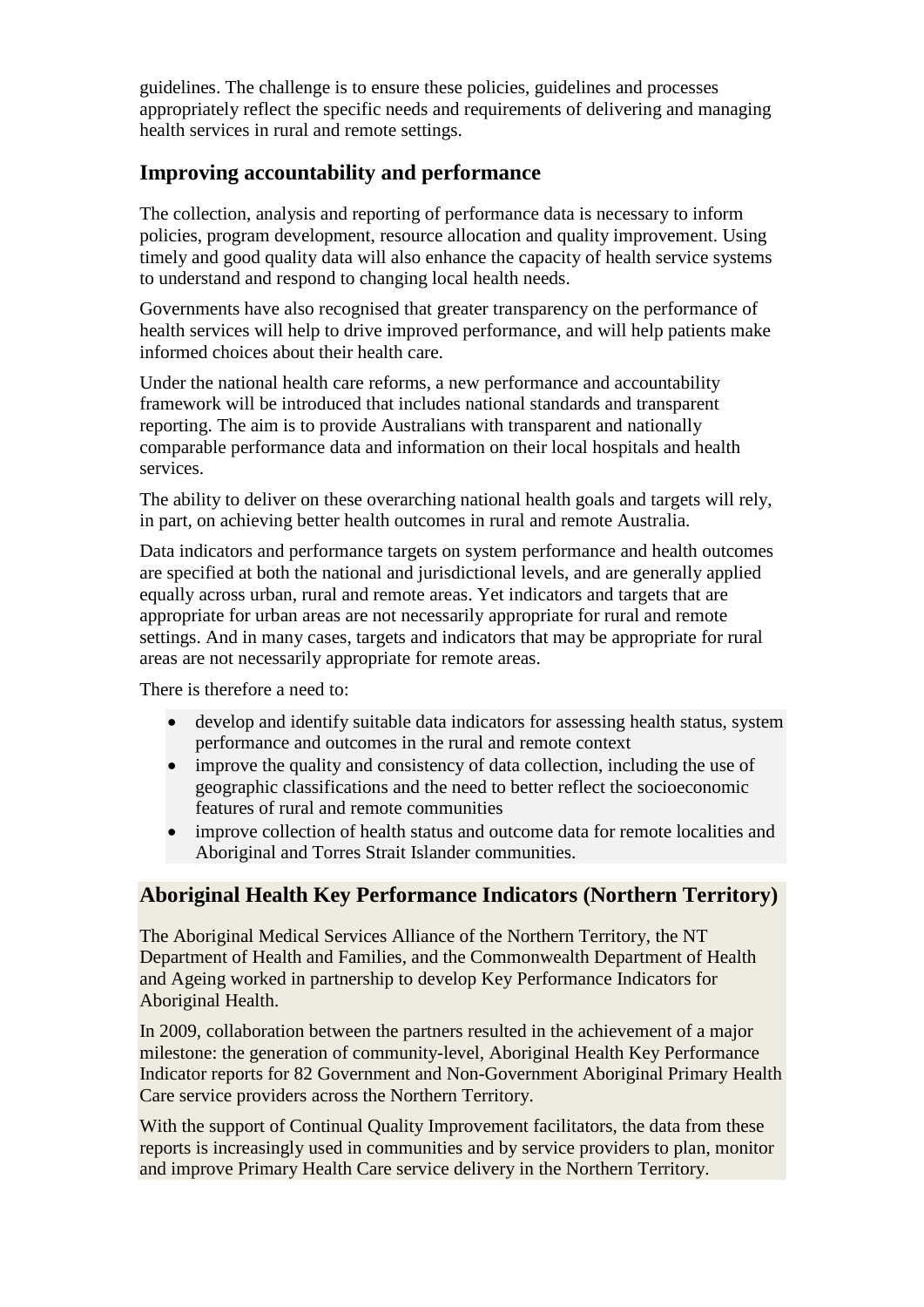Recognising the more limited resources and capacity of rural and remote health services to provide service data, it is imperative that any reporting and monitoring arrangements:

- are appropriate and relevant to rural and remote settings
- provide meaningful, timely and useful data
- do not increase unnecessary administrative burden on services
- feed back to services to support further quality improvement and recognise achievements.

To address the challenges and issues this Framework seeks to work towards Goal 5:

#### **Rural and remote communities will have strong leadership, governance, transparency and accountability**

A number of strategies are outlined to help enhance the leadership and governance skills and capacity for rural and remote health services, to improve the use and quality of data needed to support sound planning and decision making, and to improve accountability and performance.

# <span id="page-43-0"></span>**Outcome area 5: Strong leadership, governance, transparency and performance**

| <b>Objectives</b>                                                                               | <b>Strategies</b>                                                                                                                                                                                                                                                                                                                                                                                                                                                                                                                                                                                                                                                                             |  |
|-------------------------------------------------------------------------------------------------|-----------------------------------------------------------------------------------------------------------------------------------------------------------------------------------------------------------------------------------------------------------------------------------------------------------------------------------------------------------------------------------------------------------------------------------------------------------------------------------------------------------------------------------------------------------------------------------------------------------------------------------------------------------------------------------------------|--|
| Objective 5.1<br>Improved capacity for local<br>leadership and governance of<br>health services | Recognise the role of rural community leaders<br>and the challenges of leadership in rural and<br>remote settings.<br>Develop relevant leadership and governance<br>tools.<br>Identify strategies to attract and retain good<br>managers.<br>Provide clinical and non-clinical governance<br>training that is tailored to rural and remote<br>settings as a part of ongoing professional<br>development.<br>Develop effective support mechanisms for health<br>service managers.<br>Develop mechanisms that support regional<br>collaboration and cooperation in leadership.<br>Ensure a balance between clinical and corporate<br>governance to achieve safe sustainable health<br>services. |  |
| Objective 5.2<br>Enhanced availability and use<br>of data for planning and<br>decision making   | Collect and make available local health services<br>data to enhance local health service planning.<br>Promote the use of high quality, local population<br>health data in planning and decision-making, and<br>identify gaps or areas for improving data<br>collection.<br>Support research that evaluates the impact of<br>new and emerging governance and management                                                                                                                                                                                                                                                                                                                        |  |

#### **Goal 5: Strong leadership, governance, transparency and accountability for rural and remote health services**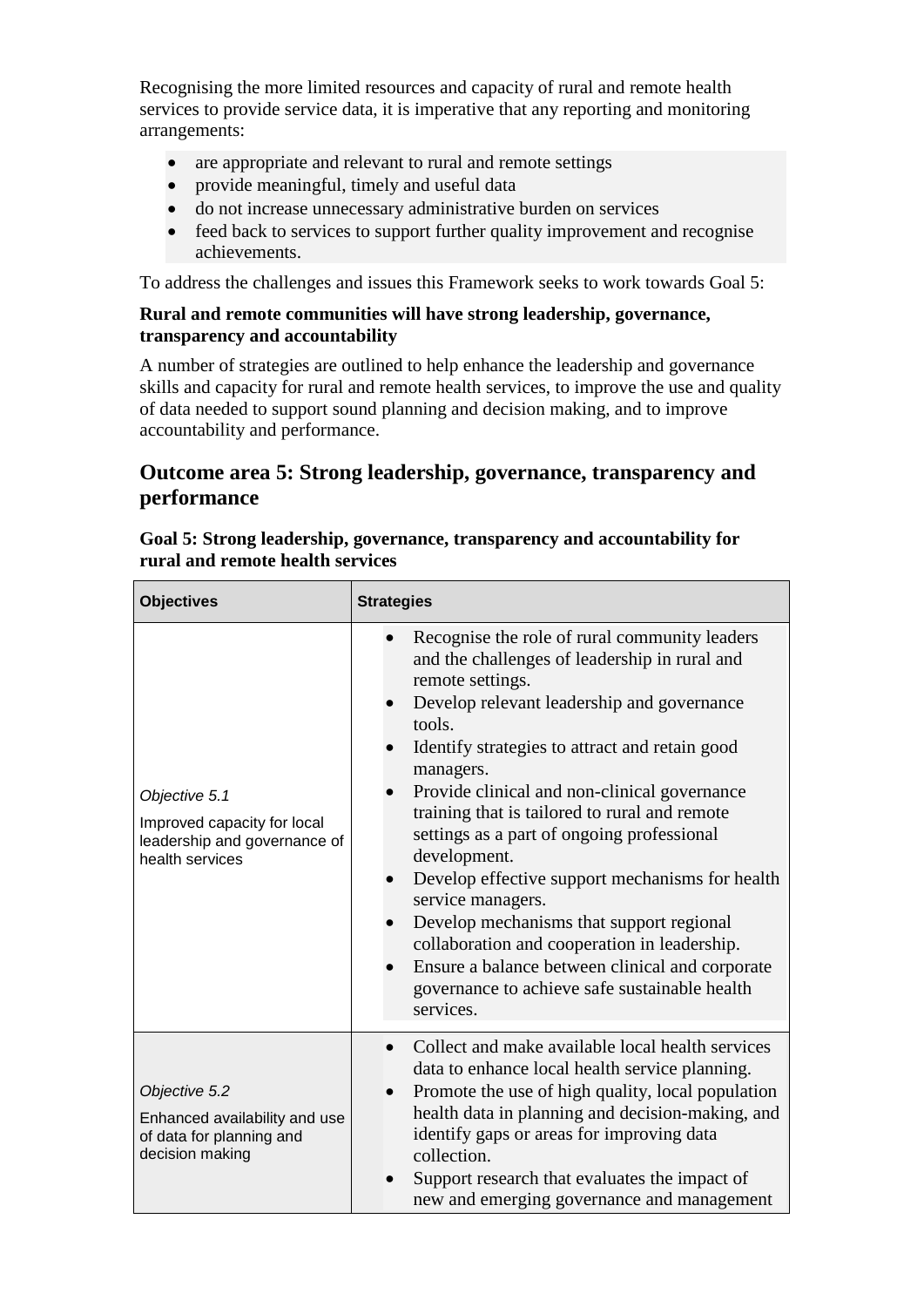| <b>Objectives</b>                                                                                             | <b>Strategies</b>                                                                                                                                                                                                                                                                                                                                                                                                                     |
|---------------------------------------------------------------------------------------------------------------|---------------------------------------------------------------------------------------------------------------------------------------------------------------------------------------------------------------------------------------------------------------------------------------------------------------------------------------------------------------------------------------------------------------------------------------|
|                                                                                                               | structures, and provides an authoritative evidence<br>base for future design.                                                                                                                                                                                                                                                                                                                                                         |
| Objective 5.3<br>Increased accountability and<br>transparency in the delivery<br>of rural and remote services | Establish reporting arrangements that maximise<br>the use of existing indicators and data<br>collections, and avoids unnecessary<br>administrative burden on health services.<br>Identify gaps in reporting where further<br>development of performance indicators may be<br>required.<br>Develop health service planning and reporting<br>$\bullet$<br>templates and frameworks appropriate for use in<br>rural and remote settings. |

| <b>Key terms</b>                   | <b>Description</b>                                                                                                                                                                                                                                                                                                                                                                                                                                  |  |
|------------------------------------|-----------------------------------------------------------------------------------------------------------------------------------------------------------------------------------------------------------------------------------------------------------------------------------------------------------------------------------------------------------------------------------------------------------------------------------------------------|--|
| <b>Aboriginal health worker</b>    | Aboriginal and Torres Strait Islander health workers<br>provide clinical and primary health care for individuals,<br>families and community groups. They deal with patients,<br>clients and visitors to hospitals and health clinics and<br>assist in arranging, coordinating and providing health care<br>in Aboriginal and Torres Strait Islander community health<br>clinics.                                                                    |  |
| <b>AHMAC</b>                       | Australian Health Ministers' Advisory Council - advisory<br>body to the AHMC but also operates as a body of officials<br>to advance efficiency in the delivery of health services<br>through a coordinated or joint approach on matters of<br>mutual interest.                                                                                                                                                                                      |  |
| <b>AHMC</b>                        | Australian Health Ministers' Conference - comprises the<br>Australian Government, state, territory and New Zealand<br>ministers with direct responsibility for health matters.                                                                                                                                                                                                                                                                      |  |
| <b>Allied health professionals</b> | Tertiary qualified health professionals who apply their skills<br>to diagnose, restore and maintain optimal physical,<br>sensory, psychological, cognitive and social function. They<br>include, but are not limited to: Aboriginal health workers,<br>audiologists, nutritionists and dietitians, occupational<br>therapists, optometrists, pharmacists, physiotherapists,<br>podiatrists, psychologists, and social workers.                      |  |
| <b>COAG</b>                        | Council of Australian Governments (COAG) - the peak<br>intergovernmental forum in Australia. COAG comprises<br>the Prime Minister, State Premiers, Territory Chief<br>Ministers and the President of the Australian Local<br>Government Association.                                                                                                                                                                                                |  |
| <b>Community health care</b>       | Diagnostic, therapeutic and preventative health services<br>provided for individuals in the community, funded by the<br>states and territories. These services may share a number<br>of characteristics of primary care and primary health care<br>services, and provide more specialised community based<br>health services for defined target groups, for example<br>post-acute care, aged care, mental health, and drug and<br>alcohol services. |  |

# <span id="page-44-0"></span>**Glossary of key terms**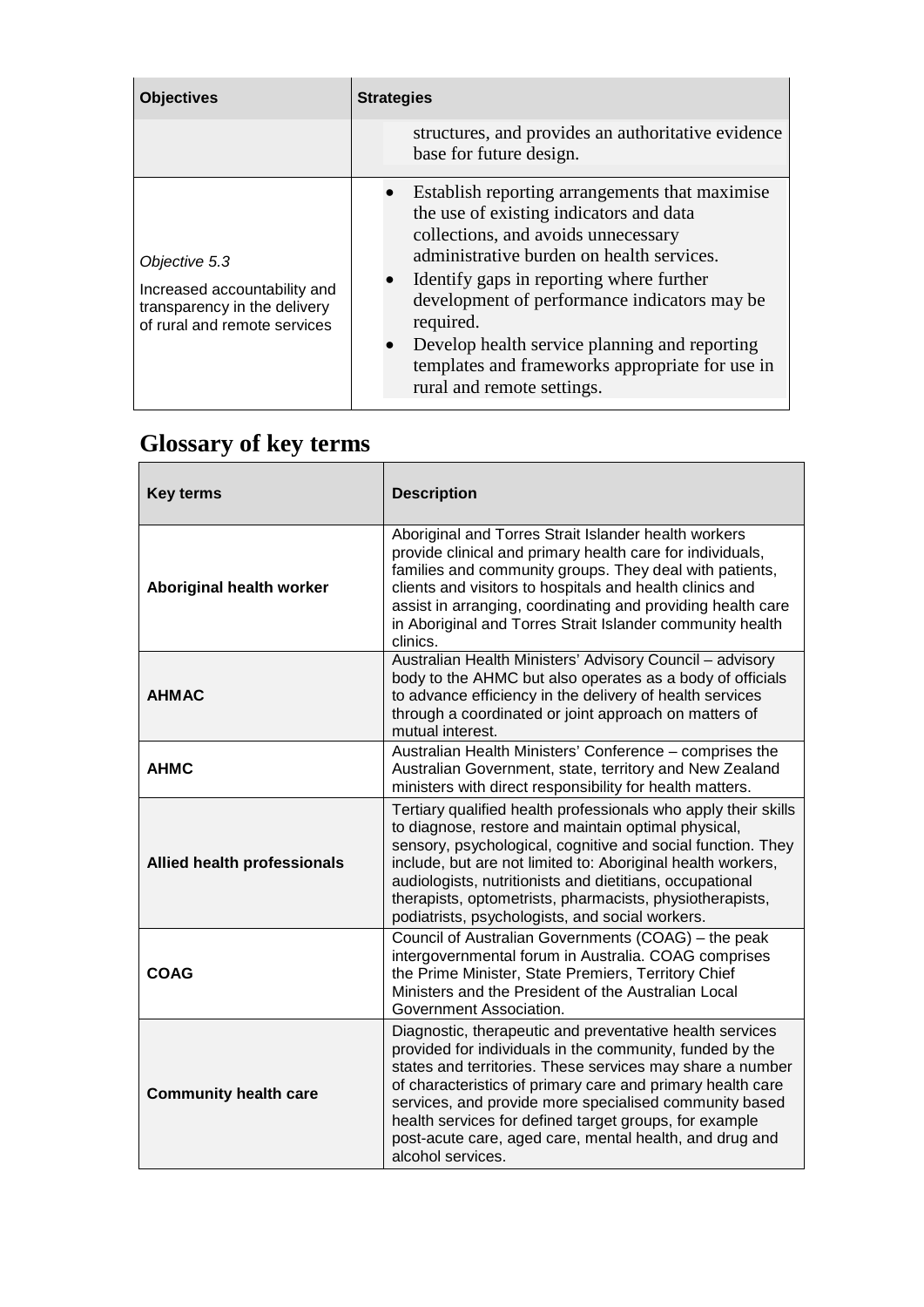| <b>Key terms</b>                                              | <b>Description</b>                                                                                                                                                                                                                                                                                                                                                                                                                  |  |
|---------------------------------------------------------------|-------------------------------------------------------------------------------------------------------------------------------------------------------------------------------------------------------------------------------------------------------------------------------------------------------------------------------------------------------------------------------------------------------------------------------------|--|
| e-Health                                                      | The use and application of information and communication<br>technologies in the health sector. It covers the use of<br>digital information stored and transmitted electronically -<br>for clinical, educational and administrative purposes.                                                                                                                                                                                        |  |
| <b>General Practitioner (GP)</b>                              | A registered medical practitioner who is qualified and<br>competent for general practice in Australia. A general<br>practitioner has the skills and experience to provide whole<br>person, comprehensive, coordinated and continuing<br>medical care and maintains professional competence for<br>general practice.                                                                                                                 |  |
| <b>GP proceduralist</b>                                       | A general medical practitioner that has advanced skills<br>and qualifications to perform procedures in obstetrics,<br>anaesthetics, emergency care and/or general surgery.                                                                                                                                                                                                                                                          |  |
| <b>Information and</b><br>communication technologies<br>(ICT) | Describes a wide range of technologies designed to<br>facilitate communication and the flow of information,<br>including: computers, the Internet, email,<br>videoconferencing, telehealth and mobile technologies.                                                                                                                                                                                                                 |  |
| <b>Local Hospital Networks (LHN)</b>                          | Single or small group of public hospitals with a geographic<br>or functional connection. Local Hospital Networks will be<br>established under the national health and hospital reforms<br>to enable the operational management of public hospitals<br>to be devolved to the local level.                                                                                                                                            |  |
| <b>Medicare Locals</b>                                        | Network of independent primary health care organisations<br>linked to local communities and health professionals to be<br>established under the national health and hospital reforms<br>to improve access to care and integration across GP and<br>primary health care services.                                                                                                                                                    |  |
| <b>Multi-disciplinary care</b>                                | A multi-disciplinary team involves a range of health<br>professionals, from one or more organisations, that work<br>together to deliver patient care. A multidisciplinary team<br>may include general practitioners, practice nurses,<br>community health nurses, allied health professionals and<br>health educators.                                                                                                              |  |
| <b>Multi-purpose services(MPS)</b>                            | Integrated health and aged care services that provide<br>flexible and sustainable service options for small rural and<br>remote communities. Services can include: aged care<br>(residential and home care), Home and Community Care<br>services (including community nursing), domestic<br>assistance and meals on wheels, respite care, acute care,<br>emergency services, mental health services, and allied<br>health services. |  |
| <b>Nurse practitioner</b>                                     | Registered nurse with advanced educational preparation<br>and experience, who is authorised to practice in an<br>expanded nursing role, including prescribing medicines<br>and ordering and interpreting investigations and tests that<br>may have traditionally been performed by other health<br>professionals.                                                                                                                   |  |
| <b>Primary care</b>                                           | Also referred as primary medical care. Community-based<br>services which often constitute the first point of contact for<br>people experiencing an illness. Its focus is clinical<br>services provided by GPs, practice nurses,<br>primary/community health care nurses, early childhood<br>nurses and community pharmacists.                                                                                                       |  |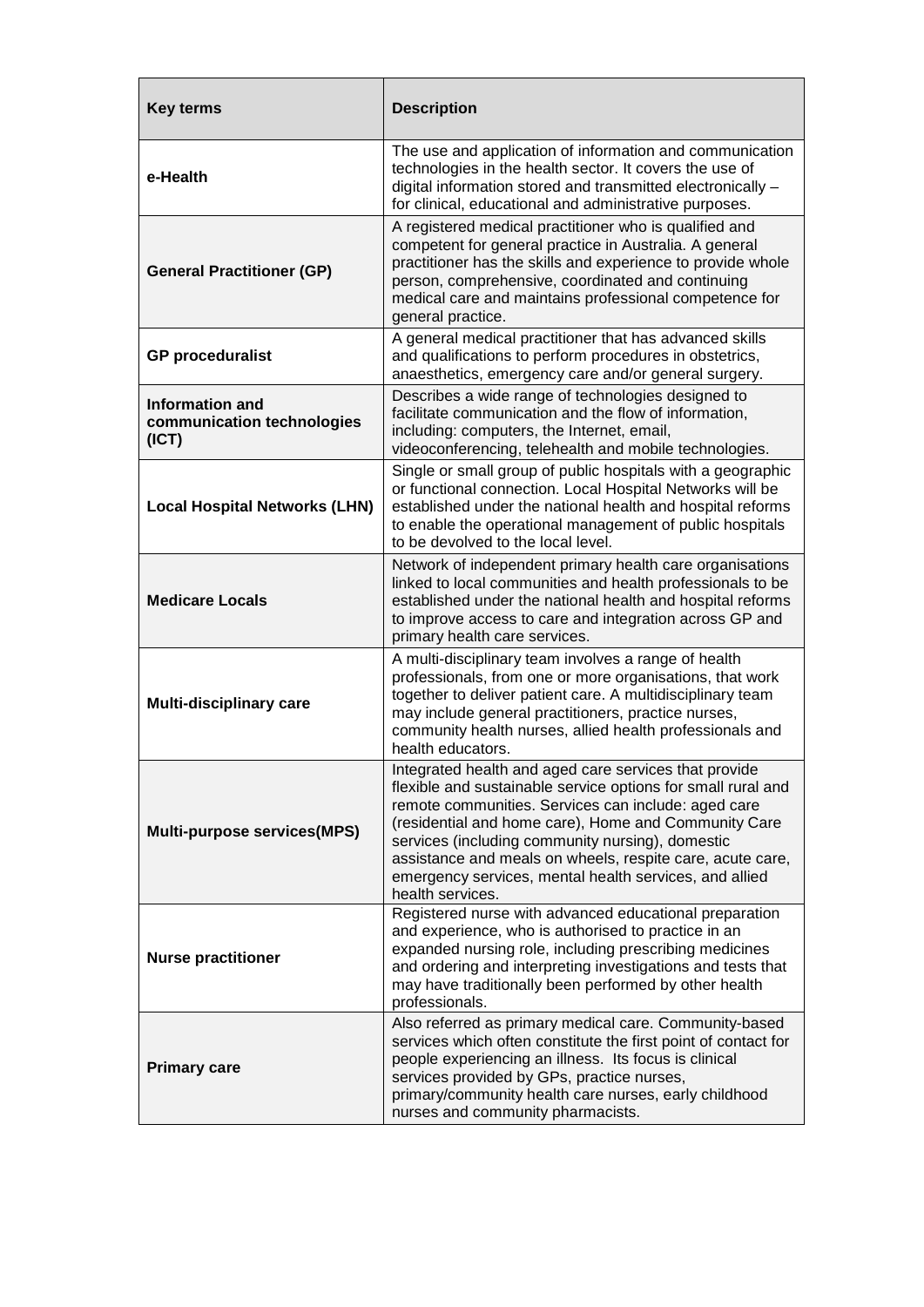| <b>Key terms</b>            | <b>Description</b>                                                                                                                                                                                                                                                                                                                                                                                              |  |
|-----------------------------|-----------------------------------------------------------------------------------------------------------------------------------------------------------------------------------------------------------------------------------------------------------------------------------------------------------------------------------------------------------------------------------------------------------------|--|
| <b>Primary health care</b>  | Incorporates primary care, but has a broader focus<br>through providing a comprehensive range of generalist<br>services by multidisciplinary teams that include not only<br>GPs and nurses, but also allied health professionals and<br>other health workers, such as multicultural health workers<br>and Indigenous health workers, health education,<br>promotion and community development workers.          |  |
| <b>Remoteness Area (RA)</b> | The Remoteness Area structure within the Australian<br>Bureau of Statistics Australian Standard Geographical<br>Classification breaks down geographical regions into five<br>categories: Major cities, Inner regional, Outer regional,<br>Remote and Very remote. It is updated to take into<br>account factors such as new road networks, new area<br>boundaries and actual services provided through centres. |  |
| <b>Rural Generalist</b>     | A rural medical practitioner who is credentialed to serve in:<br>hospital and community-based primary<br>medical practice<br>hospital-based secondary medical practice,<br>without supervision by a medical specialist in<br>at least one specialist medical discipline<br>(commonly but not limited to obstetrics,<br>anaesthetics and surgery)<br>hospital and community-based public health<br>practice.     |  |
| <b>Scope of practice</b>    | Scope of practice is the spectrum of roles, functions,<br>responsibilities, activities and decision-making capacity<br>that individuals within a medical or health care profession<br>are educated, competent and authorised to perform.                                                                                                                                                                        |  |
| <b>Telehealth</b>           | The use of electronic information and communication<br>technologies to provide and support health care when<br>distance separates the participants.                                                                                                                                                                                                                                                             |  |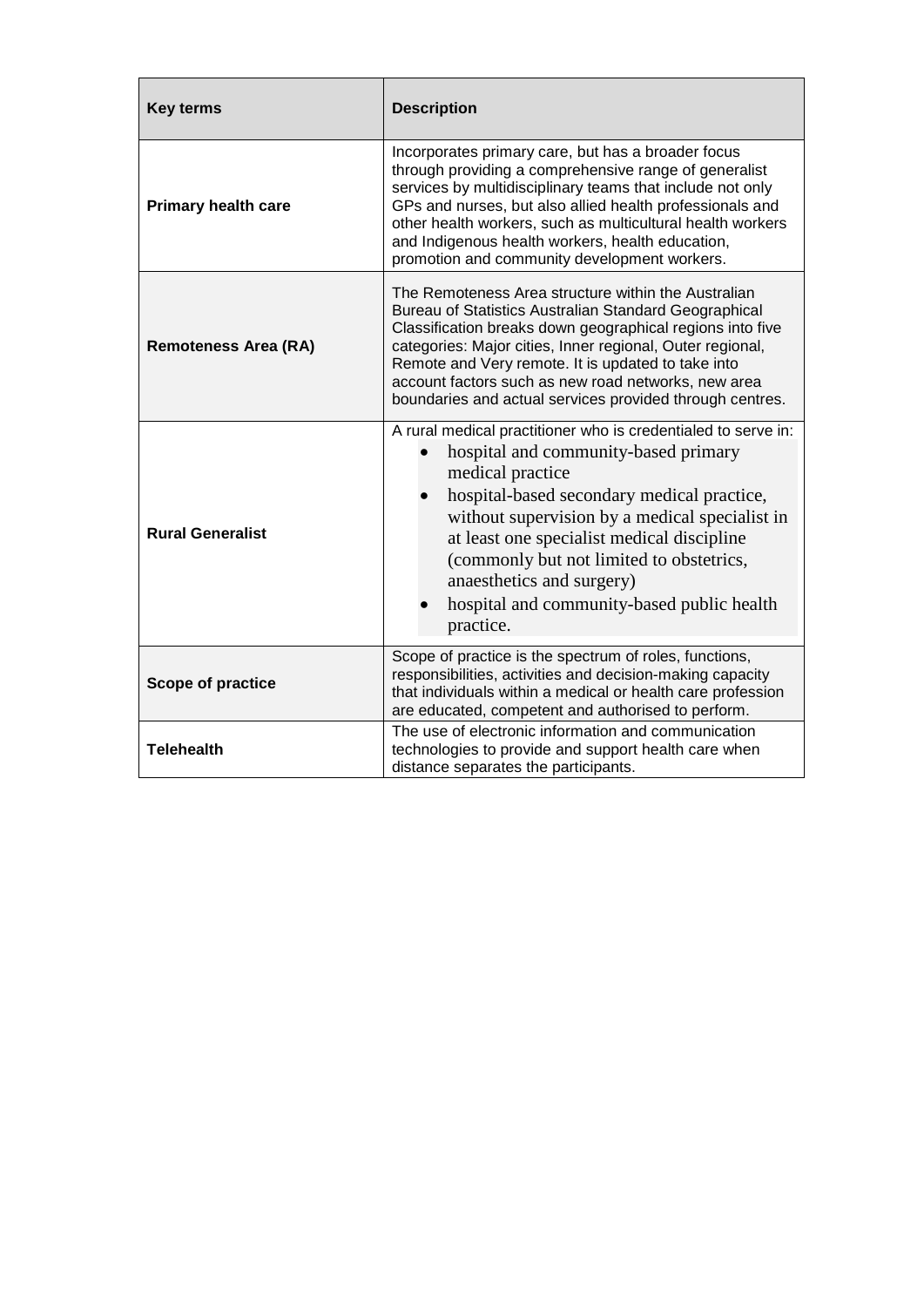### <span id="page-47-0"></span>**References**

- 1. Australian Bureau of Statistics (2007). *Population Distribution, Aboriginal and Torres Strait Islander Australians, 2006*. Cat no. 4705.0, <http://www.abs.gov.au/ausstats>.
- 2. Australian Bureau of Statistics (2010a). *Regional Population Growth, Australia*, 2008-09. Cat no: 3218.0, <http://www.abs.gov.au/ausstats>.
- 3. Australian Bureau of Statistics (2010b). *Private Hospitals, Australia 2008-09*. Cat no: 4390.0, <www.abs.gov.au>.
- 4. Australian Bureau of Statistics (2011). Health Services: Use and patient experience. Australian Social Trends, March 2011. Cat no. 4102.0, ABS Canberra, <www.abs.gov.au>.
- 5. Australian Government (2010). *A National Health and Hospitals Network: Delivering better health and better hospitals*. Canberra: Commonwealth of Australia, <www.yourhealth.gov.au>
- 6. Australian Government (2010). *A National Health and Hospitals Network: Further investments in Australia's health*. Canberra: Commonwealth of Australia, <www.yourhealth.gov.au>
- 7. Australian Government (2010). *A National Health and Hospitals Network for Australia's Future - Delivering the Reforms*. Canberra: Commonwealth of Australia, <www.yourhealth.gov.au>
- 8. Australian Institute of Health and Welfare (2004). *Rural, regional and remote health: A guide to remoteness classifications*. Rural health series no. 4. Cat no. PHE 53. Canberra: AIHW
- 9. Australian Institute of Health and Welfare (2008). *Rural, regional and remote health: Indicators of health status and determinants of health*. Rural health series no. 9. Cat no. PHE 97. Canberra: AIHW
- 10. Australian Institute of Health and Welfare (2008). *Rural, regional and remote health: Indicators of health system performance*. Rural health series no. 10. Cat no. PHE 103. Canberra: AIHW
- 11. Australian Institute of Health and Welfare (2009). *Health and community services labour force 2006*. National health labour force series no. 42. Cat no. HWL 43. Canberra: AIHW
- 12. Australian Institute of Health and Welfare (2010a). *Australian hospital statistics 2008 09*. Health services series no. 17. Cat no. HSE 84. Canberra: AIHW
- 13. Australian Institute for Health and Welfare (2010b). *Australia's health 2010*. Health series no. 12. Cat no. AUS 122. Canberra: AIHW
- 14. Cheng TC, Scott A, Jeon S-H, Kalb G, Humphries J and Joyce C (2010). 'What Factors Influence the Earnings of GPs and Medical Specialists in Australia? Evidence from the MABEL Survey'. Melbourne Institute Working Paper Series No. 12.10
- 15. Commonwealth of Australia (1994). National Rural Health Strategy. Issued by the Australian Health Ministers' Conference, March 1994. Canberra: Australian Government Publishing Service
- 16. Commonwealth of Australia (2009). Australia: The Healthiest Country by 2020 National Preventative Health Strategy – the roadmap for action. Prepared by the National Preventative Health Taskforce, Canberra
- 17. Commonwealth of Australia (2009). Fourth National Mental Health Plan: An agenda for collaborative government action in mental health 2009-2014, <http://www.health.gov.au>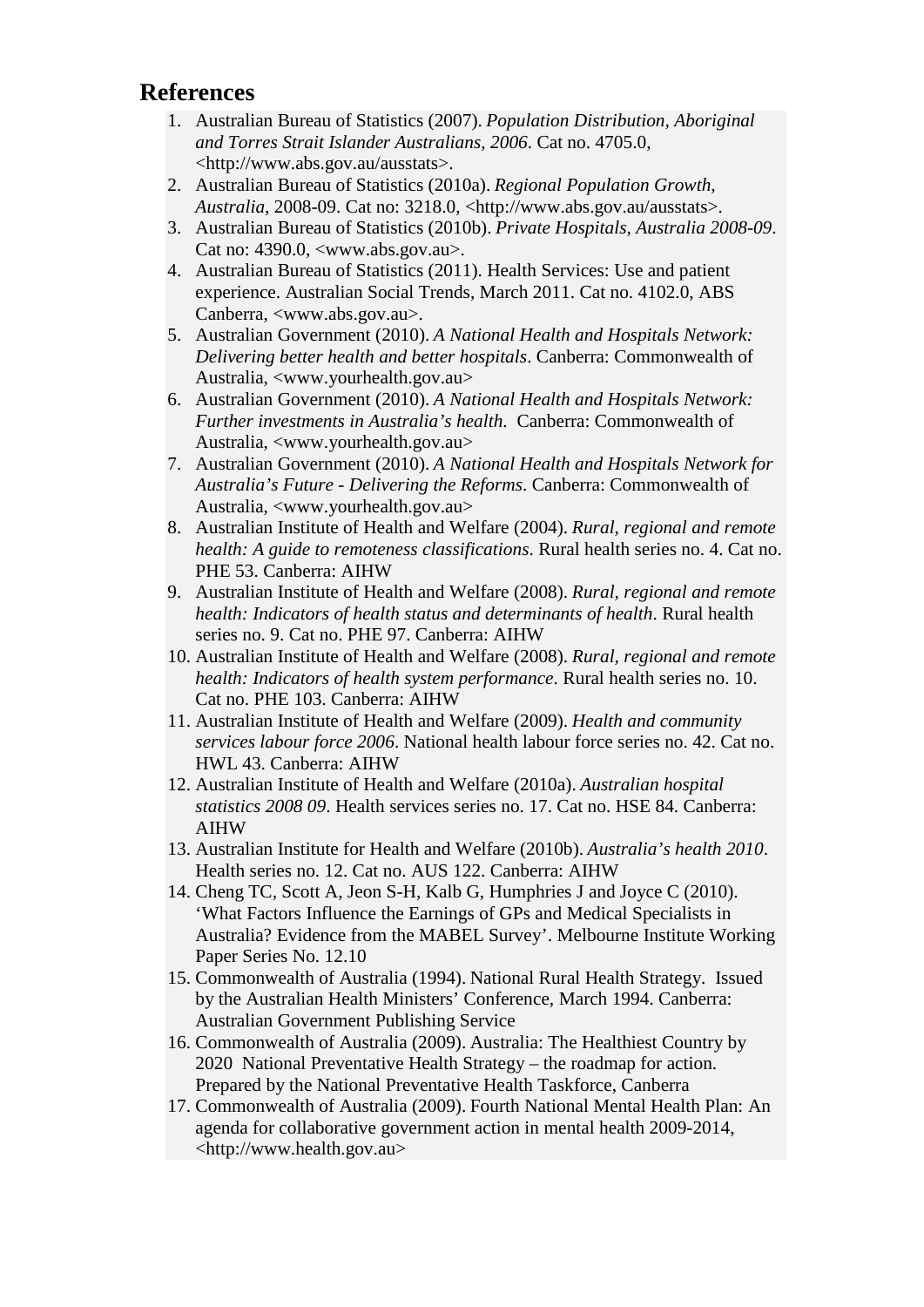- 18. Department of Health and Ageing (2008). Report on the Audit of Health Workforce in Rural and Regional Australia, April 2008. Canberra: Commonwealth of Australia
- 19. Humphries J, Hengney D, Lipscombe J, Gregory G & Chater B (2002). 'Whither rural health? Reviewing a decade of progress in rural health', *Australian Journal of Rural Health 10, pp 2-14*
- 20. National Rural Health Alliance (2010). *Measuring the metropolitan-rural inequity*, <http://nrha.ruralhealth.org.au>
- 21. Productivity Commission (2005). Australia's Health Workforce. Research Report, Canberra.
- 22. Productivity Commission (2009). Public and Private Hospitals. Research Report, Canberra.
- 23. Safe Work Australia (2009). *Work-related traumatic injury fatalities, Australia 2006-07*, <http://safeworkaustralia.gov.au>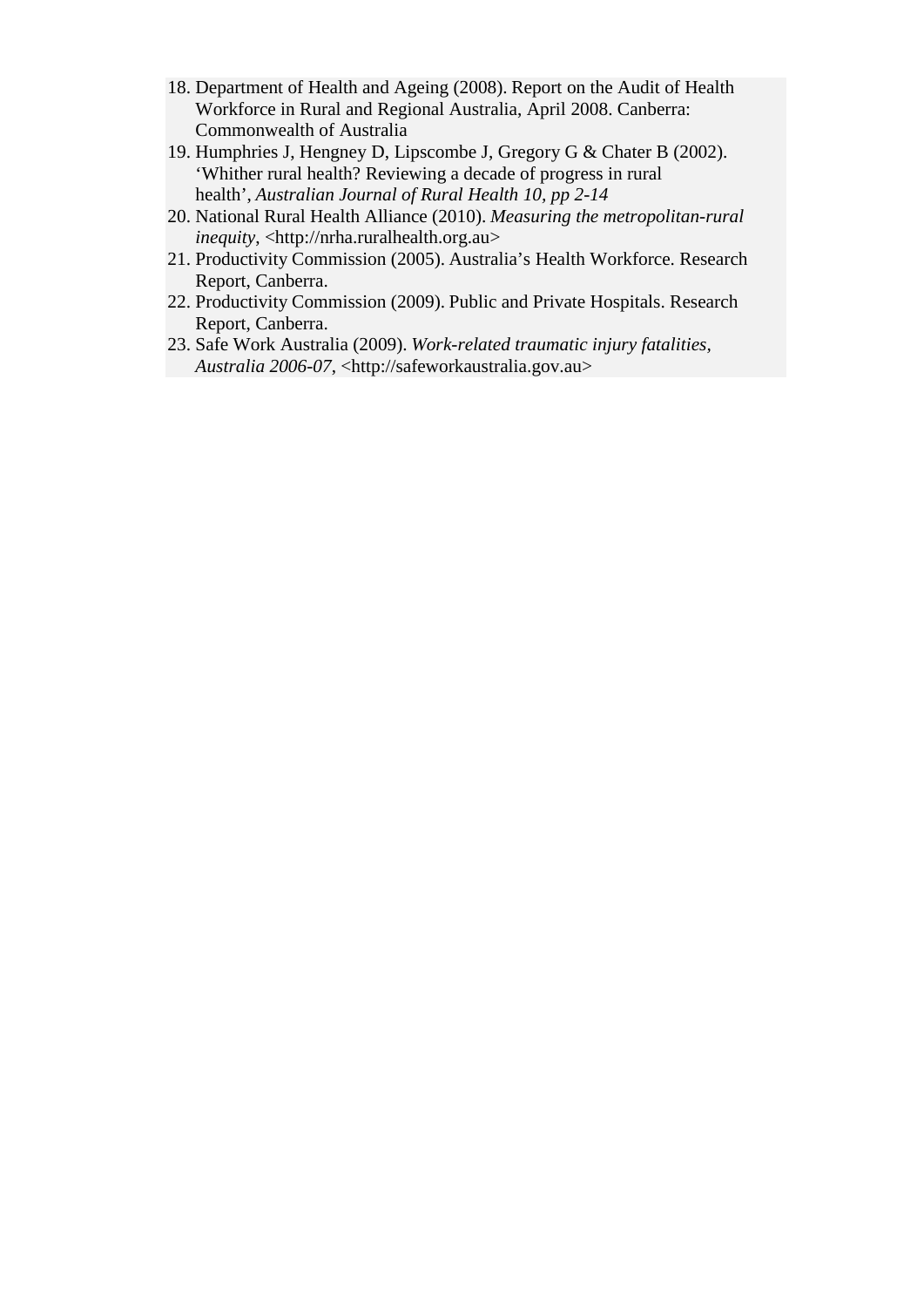# <span id="page-49-0"></span>**Appendix A: Consultation participation**

| Date             | Location      |
|------------------|---------------|
|                  |               |
| 11 February 2010 | Brisbane      |
| 18 February 2010 | Melbourne     |
| 22 February 2010 | Sydney        |
| 25 February 2010 | Adelaide      |
| 25 February 2010 | <b>Burnie</b> |
| 26 February 2010 | Hobart        |
| 2 March 2010     | Canberra      |
| 9 March 2010     | Alice Springs |
| 9 March 2010     | Townsville    |
| 11 March 2010    | Darwin        |
| 11 March 2010    | Perth         |

# <span id="page-49-1"></span>**Workshop schedule**

# <span id="page-49-2"></span>**Participating Stakeholder Organisations:**

<span id="page-49-3"></span>(Note: organisations may have had more than one representative participating)

#### **Queensland**

Blue Care North Queensland Burke Shire Council Cape York Health Service District, Department of Communities Central Region, Queensland Country Women's Association Central Western Queensland Remote Area Planning & Development Board Centre for Rural and Remote Health Country Women's Association **CRANAplus** Department of Communities various areas Faculty of Medicine, Health and Molecular Science, James Cook University Health Consumers Queensland Health Quality and Complaints Commission Health Workforce Queensland Mackay Health Community Council Mercy Health and Aged Care, Catholic Health Australia Mount Isa Health Community Council Queensland Ambulance Service Queensland Council of Social Service Queensland Health – various areas Regional Organisation of Councils of Cape York & Torres Shire Royal Flying Doctor Service Queensland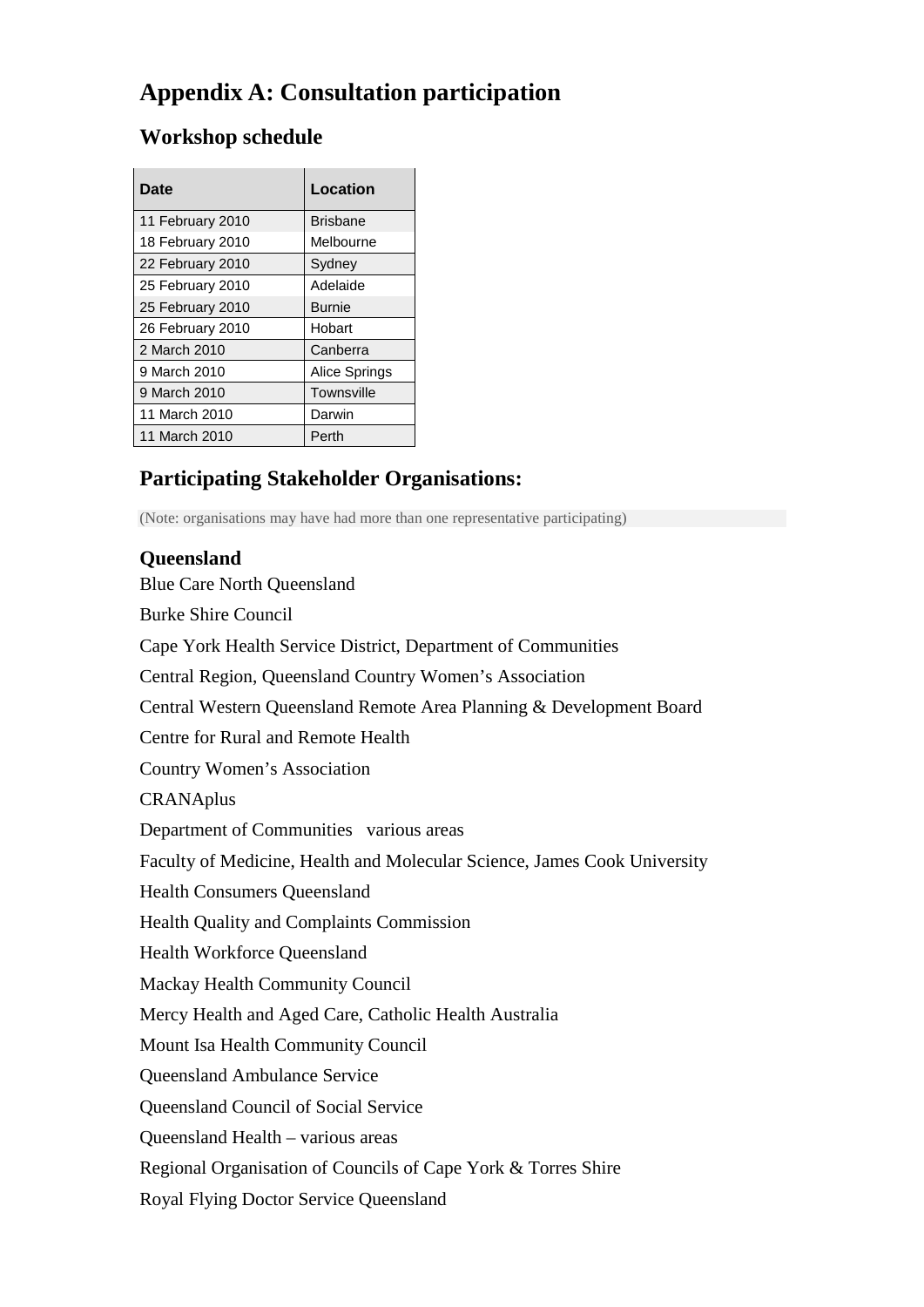Rural Townsville Health Service District Townsville Health Service District

#### <span id="page-50-0"></span>**Victoria**

<span id="page-50-1"></span>Alpine Health Barwon Health Bass Coast Regional Health Booth District Health Department of Rural and Indigenous Health, Monash University Flynn Health Consulting General Practice Alliance of South Gippsland Health Issues Centre Indigenous Allied Health Australia Kerang District Health Kilmore & District Hospital Kyabram & District Health Services Kyneton District Health Service Latrobe Regional Hospital Loddon Mallee Rural Health Alliance Maldon Hospital Maryborough District Health Service National Rural Health Alliance Royal Australian College of General Practitioners Rural Health Workforce Australia Rural Workforce Agency Victoria Seymour District Memorial Hospital Victorian Healthcare Association Women's Health Loddon Mallee **New South Wales** Ambulance Service of NSW, Southern Region Cancer Council NSW Cancer Voices NSW Centre of Rural and Remote Mental Health Council of Social Services of NSW Country Women's Association Dubbo Division of GPs Health Advisory Council, Greater Southern Area Health Service Health Advisory Council, Greater Western Area Health Service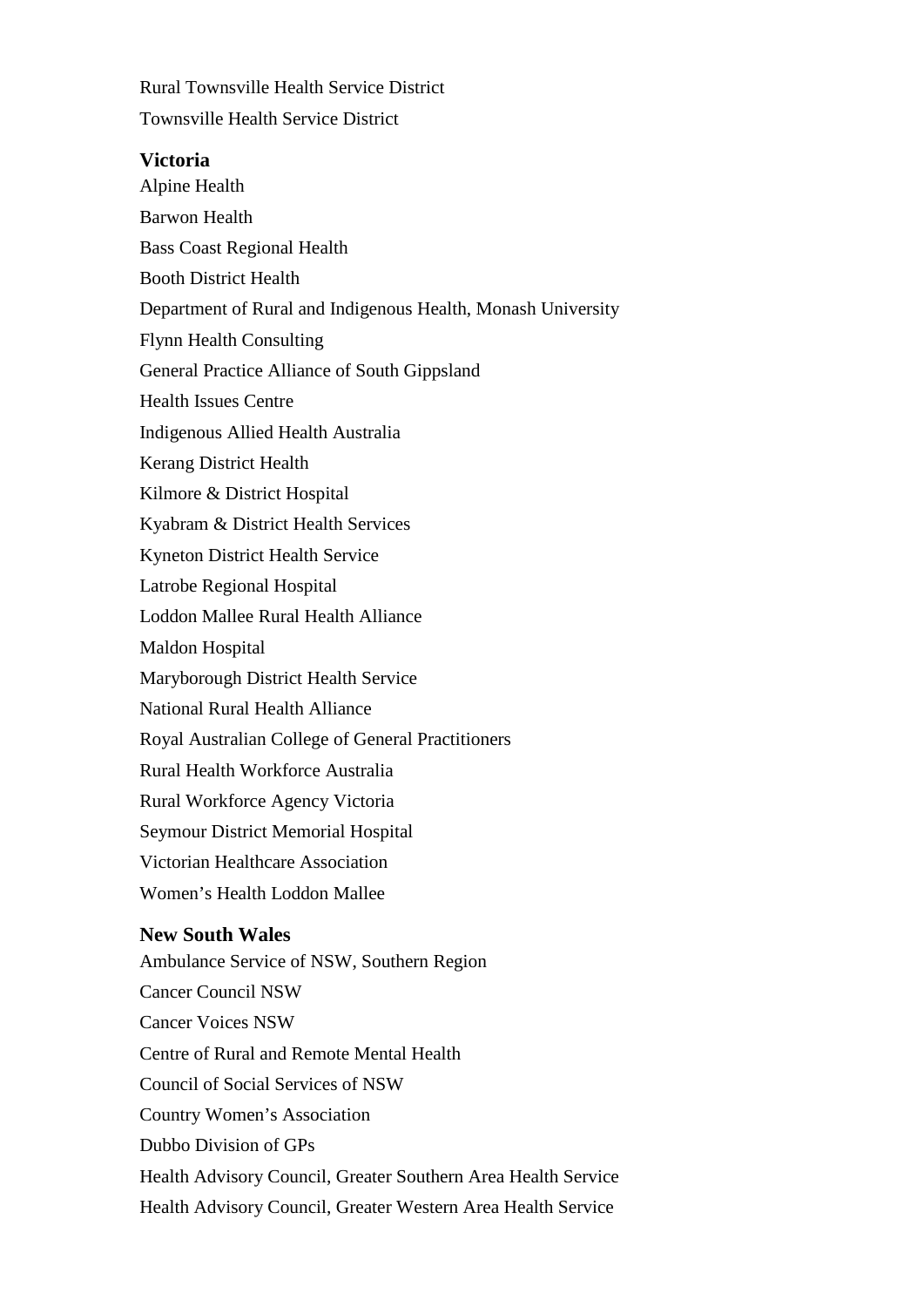Hunter New England Area Health Service Integrated Cardiovascular Clinical Network SA Northern Rivers University Department of Rural Health School of Public Health, University of Sydney NSW Department of Health – various areas NSW Institute of Rural Clinical Services & Teaching NSW Rural Doctors Network Optometrists Association Australia, Rural Advisory Group Royal Flying Doctors Service Rural and Remote Health Priority Taskforce Rural Critical Care Taskforce **South Australia**

Aged & Community Services SA & NT Inc. Australian Medical Association (SA) Board Health Advisory Council, Country Health SA Bordertown and District Health Advisory Council Inc. Central Northern Adelaide Health Service Cancer Services Coorong Health Service Country Health SA - various areas Country Patient Services, SA Ambulance Service Eastern Eyre Health Advisory Council Inc. Eudunda Kapunda Health Advisory Council Inc. Faculty of Health Science, Flinders University Flinders University Rural Clinical School Health Consumers Alliance Inc Health Consumers of Rural and Remote Australia Health Services Union Hills Southern Fleurieu Kangaroo Island, Country Health SA Hospital Inc. Kingston/Robe Health Advisory Council Inc. Lower North Health Advisory Council Inc.

Mallee Health Service

<span id="page-51-0"></span>Adelaide to Outback

Mid-West Health Advisory Council Inc.

Murray Bridge Soldiers' Memorial Hospital Health Advisory Council Inc.

Northern Yorke Peninsula Health Advisory Council

Nursing Services, Casterton Memorial Hospital

Penola and Districts Health Advisory Council Inc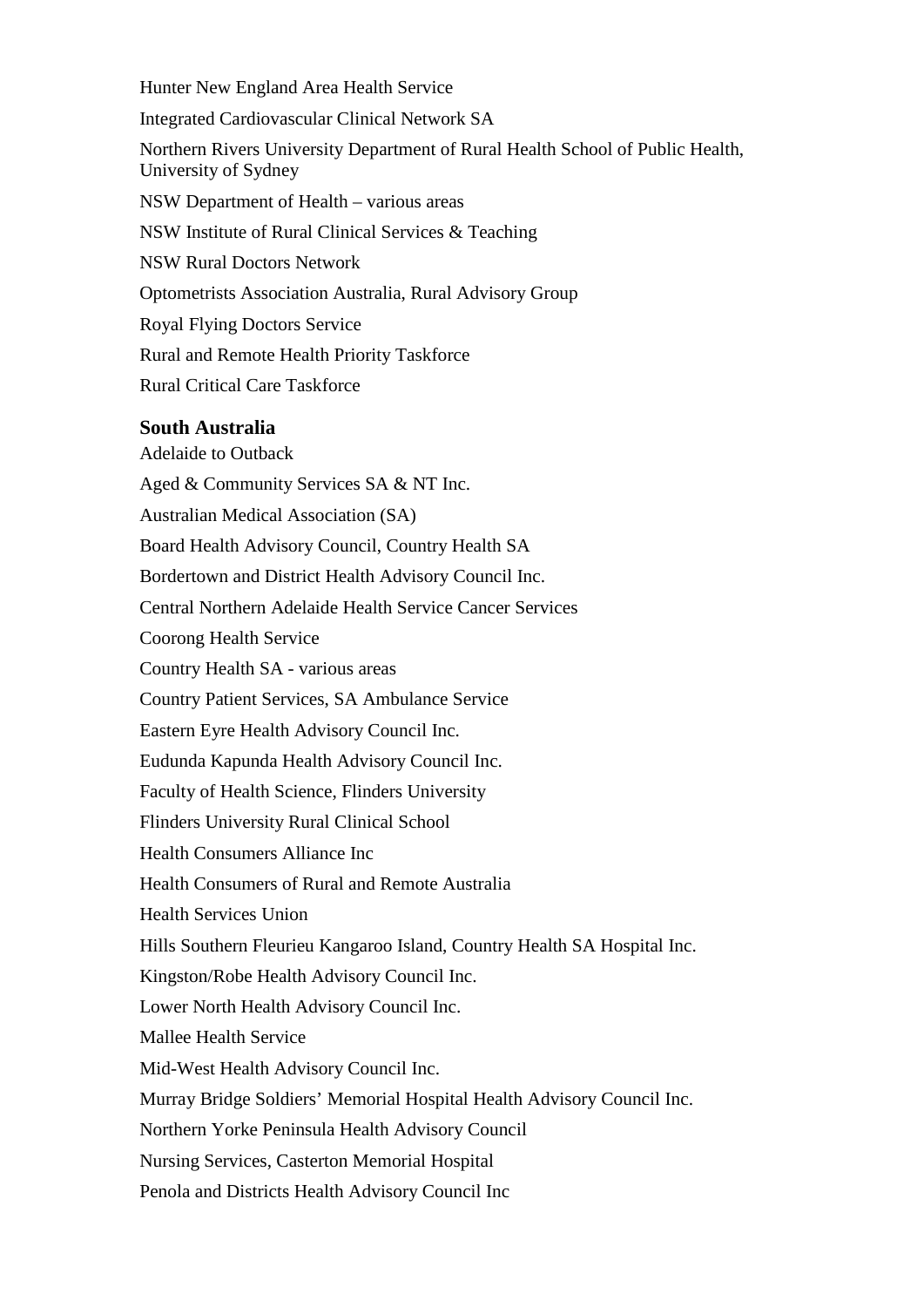Rural Doctors Workforce Agency

SA Ambulance Service

SA Country Health Network

SA State Emergency Service

Small Business & Regional Development, Department of Trade & Economic Development

Sturt Fleurieu GP Education and Training

Waikerie & Districts Health Advisory Council Inc.

York Peninsula Health Advisory Council Inc.

#### <span id="page-52-0"></span>**Tasmania**

Alcohol and Drug Service North/North West Allied Health Services, North West Regional Hospital Ambulance Tasmania Australian Nursing Federation Break O'Day Health Resource Association Inc. Department of Health and Human Services various areas Diabetes Education Services, Diabetes Tasmania General Practice Tasmania Limited Health Consumers of Rural and Remote Australia Huon Eldercare Mental Health Services Rural Alive and Well Southern Tasmania Area Health Service University of Tasmania

#### <span id="page-52-1"></span>**Australian Capital Territory**

AMA Rural Medical Committee, Australian Medical Association Australia Institute of Health and Welfare Australian GP Network Australian Health Care and Hospitals Association Australian Rural Health Education Network (ARHEN) Clinical Oncological Society of Australia Consumers Health Forum of Australia Department of Health and Ageing – various areas Health Consumers of Rural and Remote Australia National Rural Health Alliance National Rural Health Students' Network, Rural Health Workforce Australia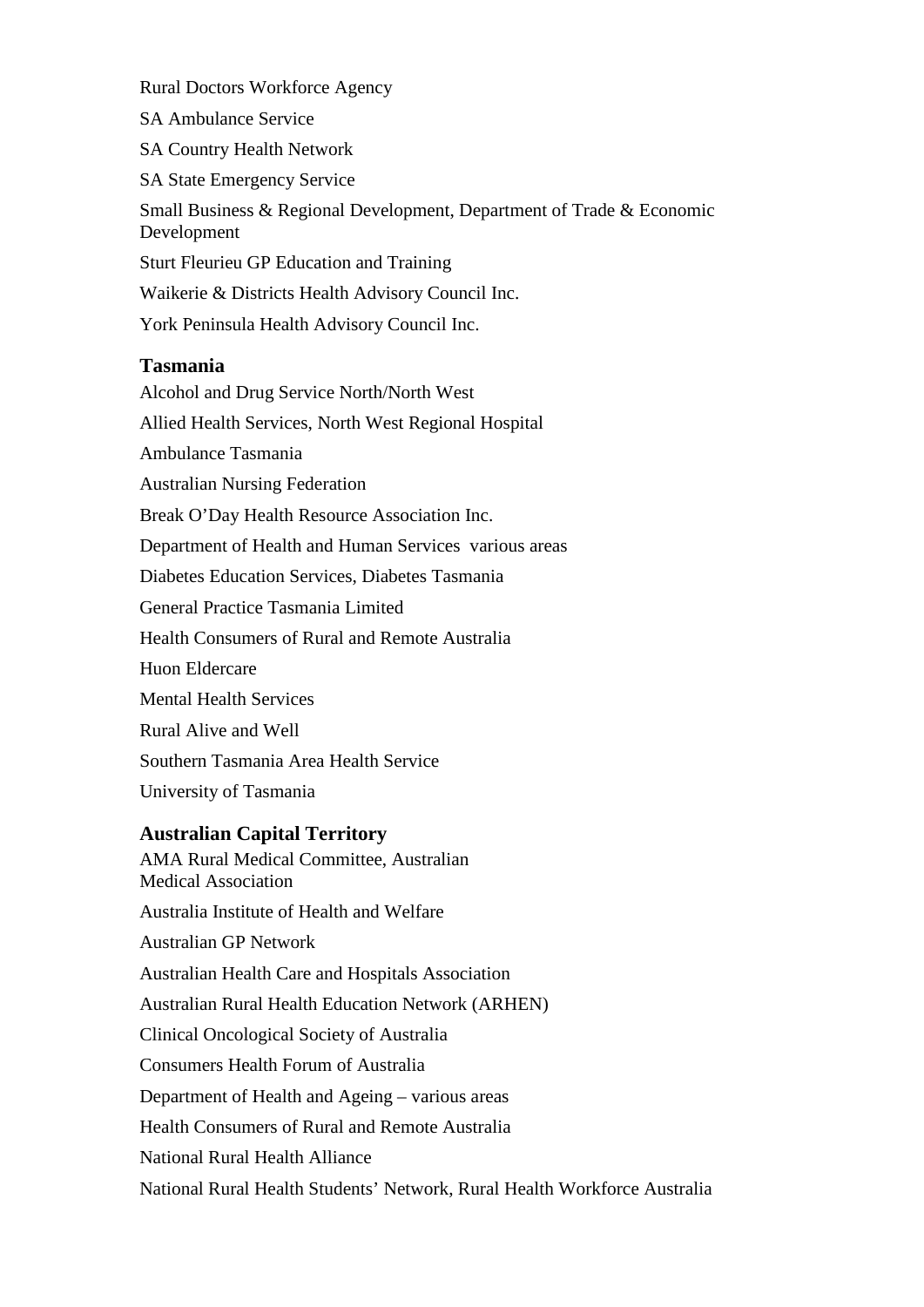Pharmaceutical Society of Australia Rural Doctors Association of Australia Rural Pharmacy, Charles Sturt University Rural Programs, Health Support Programs Branch, Medicare Australia

#### <span id="page-53-0"></span>**Northern Territory**

Aboriginal Medical Service Alliance Northern Territory Alice Springs Hospital Allied Health Academic, Centre for Remote Health Australian Dental Association's Rural Dentists Network Australian Nursing Federation NT Bosom Buddies Breast Cancer Support Central Australian Practitioners Association Centre for Remote Health Council Remote Area Nurses Australia Department of Health and Ageing – various areas Frontier Services General Practice Network NT Gove District Hospital Heart Foundation NT Indigenous Program, The Fred Hollows Foundation Menzies School of Health Research Northern Territory General Practice Education NT Department of Health and Families – various areas Office of Aboriginal and Torres Strait Islander Health Pharmacist, RWM Consulting Physician, Alice Springs Hospital Physiotherapist, Tangentyere Council Remote/Barkly Allied Health Team, Aged & Disability Program, Central Australia St John's Ambulance Strategic Workforce Planning Tangentyere Council **Western Australia**

<span id="page-53-1"></span>Australian Physiotherapy Cancer Services Division, Cancer Council Combined Universities Centre for Rural Health Council of Remote Area Nurses of Australia Health Consumers' Council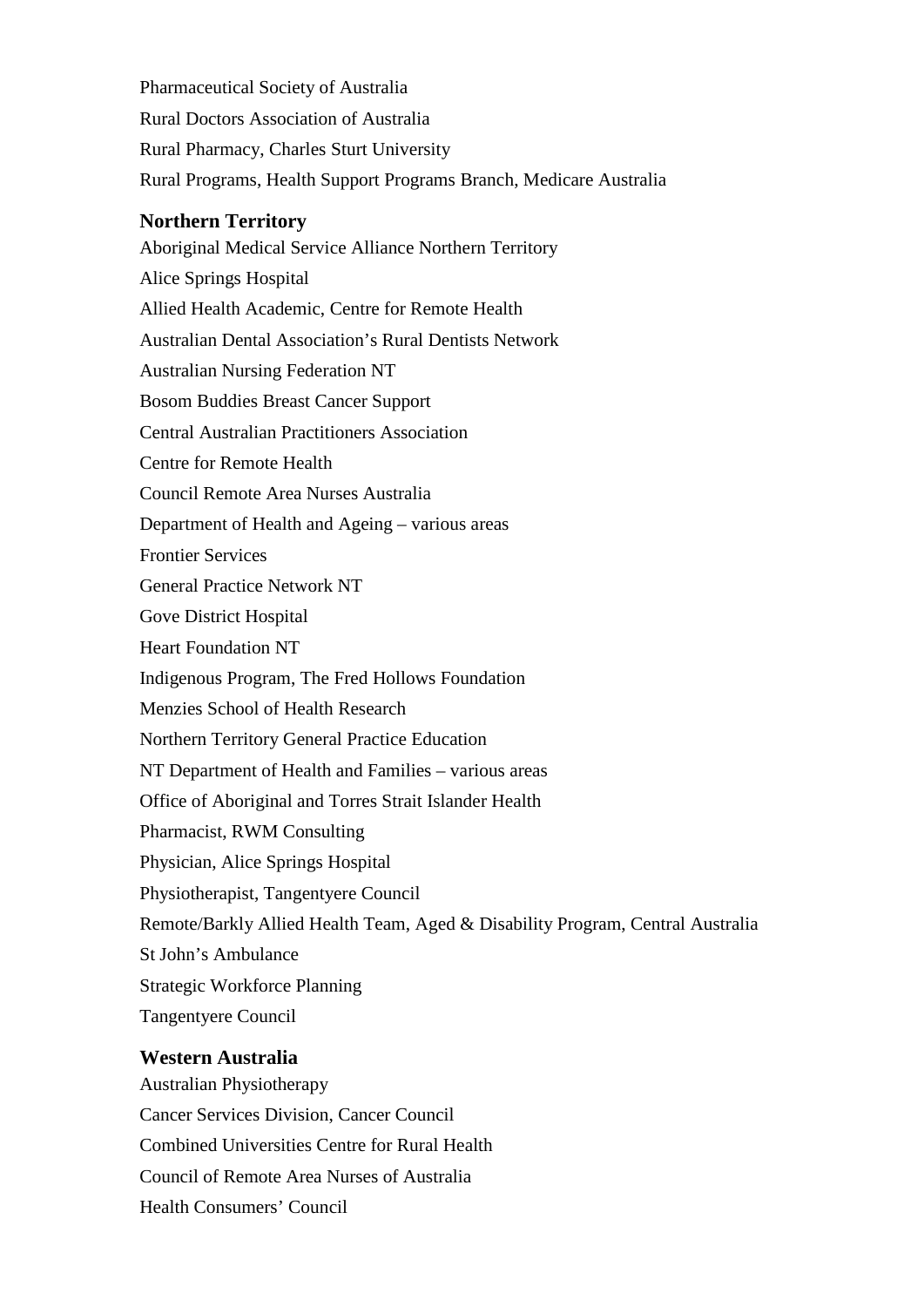National Rural Health Alliance Postgraduate Medical Council of Western Australia Royal Flying Doctors Service Rural Health West Silver Chain Nursing Association South West Gynaecology St John Ambulance St John Ambulance Country Service WA Country Health Service – various area WA Department for Health – various areas WA GP Network WA General Practice Education and Training Ltd

#### <span id="page-54-0"></span>**Interviews:**

Aboriginal and Torres Strait Islander Health Strategy Unit, Queensland Health Australian Institute for Health and Welfare Centre for Health Care Improvement, Queensland Health Chief Financial Officer, NSW Chief Medical Advisor, SA Health Clinical and State-wide Services, Queensland Health Clinical Workforce Planning and Coordination, Queensland Health Commonwealth Department of Health and Ageing – various areas Flinders Island Nursing, Tasmania General Practice Workforce Greater Southern Area Health Service, NSW Health Greater Western Area Health Service, NSW Health Health Gains Planning, NT Department of Health & Families Hunter New England Area Health Service Monash University, School of Rural Health (Bendigo) Department of Health (Victoria) National Rural Health AllianceNorth Coast Area Health Service, New South Wales North West Area Health Service, Tasmania Northern Area Health Service, Tasmania Office of Aboriginal and Torres Strait Islander Health (NT), Department of Health and Ageing Office of Director General, New South Wales

Office of Rural and Remote Health, Queensland Health